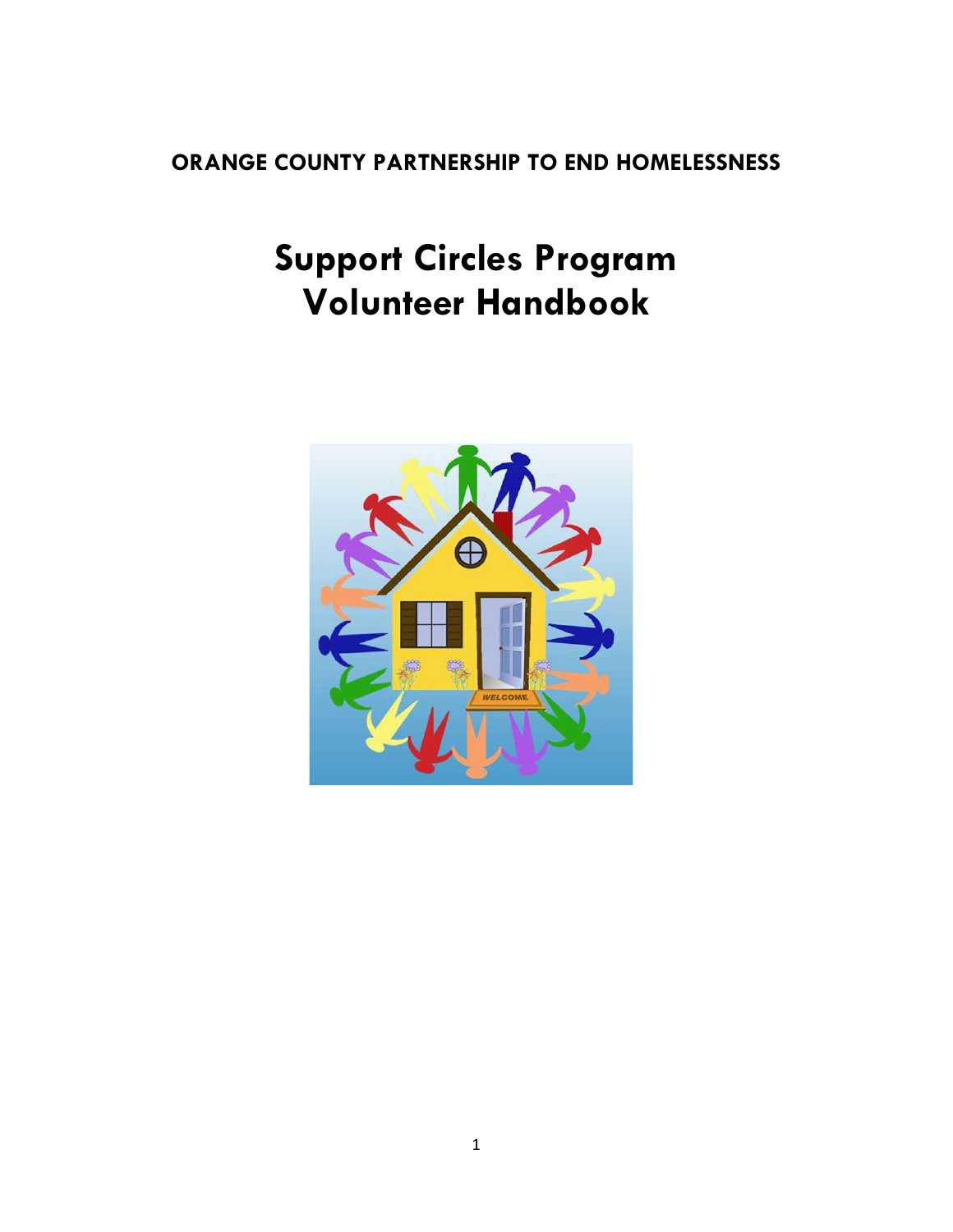# **CONTENTS**

| ж |                                                                                            |
|---|--------------------------------------------------------------------------------------------|
| ж |                                                                                            |
| ж |                                                                                            |
|   | E Volunteer Role: What You Do For and Get Back From Support Circles 5                      |
|   |                                                                                            |
| ж |                                                                                            |
| ж |                                                                                            |
|   |                                                                                            |
|   |                                                                                            |
|   | Part III: Circle Toolkit: Recommended Best Practices with which to Maximize Communication, |
|   |                                                                                            |
|   |                                                                                            |
|   |                                                                                            |
|   |                                                                                            |
|   |                                                                                            |
|   |                                                                                            |
|   |                                                                                            |
|   |                                                                                            |
|   |                                                                                            |
|   | ※ Dealing with Interpersonal Conflict …………………………………………………………………………15                       |
|   |                                                                                            |
|   | E Knowledge and Sensitivity Regarding Issues Faced by Partners (abuse, trauma, etc.) 17    |
|   |                                                                                            |
|   |                                                                                            |
|   |                                                                                            |
|   |                                                                                            |
|   |                                                                                            |
|   |                                                                                            |
|   |                                                                                            |
|   |                                                                                            |
|   |                                                                                            |
|   |                                                                                            |
|   |                                                                                            |
|   |                                                                                            |
|   |                                                                                            |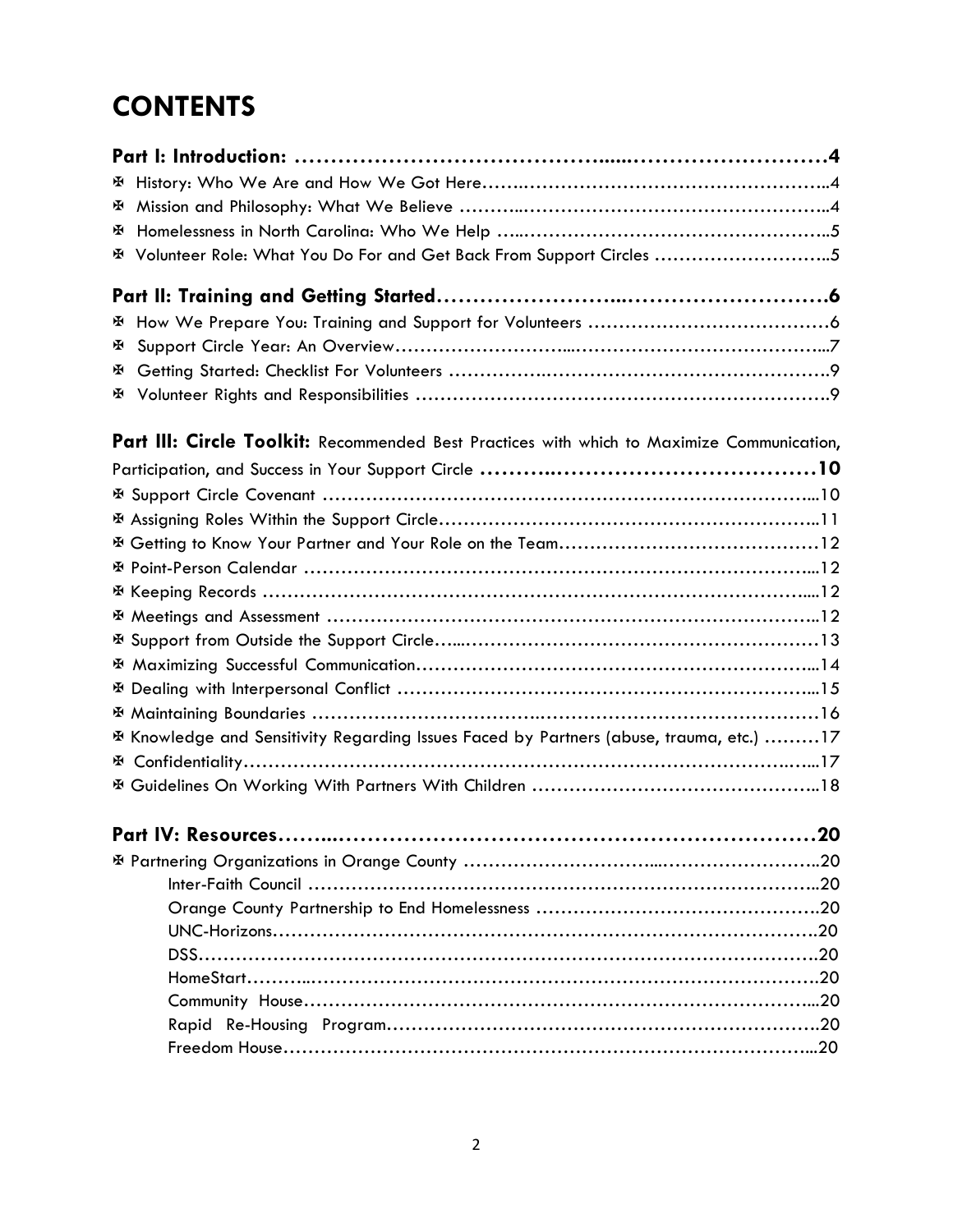| E Bibliography of Books, Videos and Articles Related to Poverty and Justice 24 |  |
|--------------------------------------------------------------------------------|--|
|                                                                                |  |
|                                                                                |  |
|                                                                                |  |
|                                                                                |  |
|                                                                                |  |
|                                                                                |  |
|                                                                                |  |
|                                                                                |  |
|                                                                                |  |
|                                                                                |  |
|                                                                                |  |
|                                                                                |  |
|                                                                                |  |
|                                                                                |  |
| Support Circle Program Questionnaire: Agency/Case Managers45                   |  |
| E Appendix 2: ICE-BREAKERS, REFLECTIONS, and GUIDELINES FOR MEETINGS46         |  |
|                                                                                |  |
|                                                                                |  |
|                                                                                |  |
|                                                                                |  |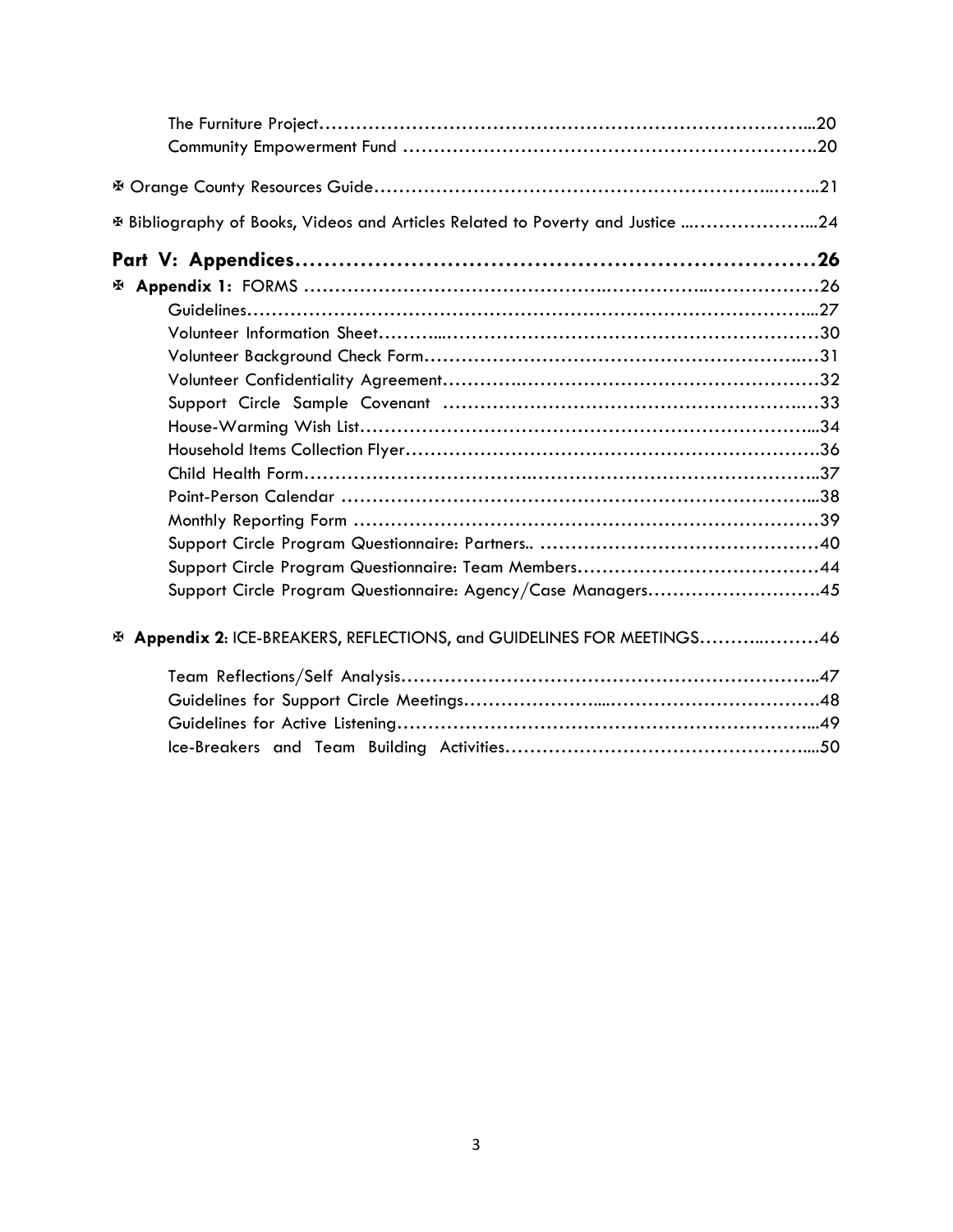## **Part I: Introduction**

## **HISTORY: WHO WE ARE AND HOW WE GOT HERE**

Support Circles are teams of 6-8 volunteers from faith- and community-based groups who partner with individuals and families who are experiencing or at risk of homelessness and who are often transitioning into permanent housing. The Support Circle functions as a support network, providing clients ("partners") with various kinds of assistance including:

- **Material support,** such as furniture and other household goods (often gathered from congregations and neighbors and supplied by The Furniture Project);
- **Practical support,** such as taking Partners grocery shopping, to job interviews, or doctors' appointments, helping them write monthly budgets, tutoring them for GED classes, or helping them write a resume;
- **Relational support**: Most importantly, team members meet regularly with the individual or family they are partnered with to share information, build relationships, and function as a support system for their Partners.

Support Circle Partners are individuals or families living in shelters or transitional housing programs or who are receiving homelessness case management services from Orange County DSS or other homelessness service providers. Candidates apply to the Support Circles Program with assistance from their case manager. Selected applicants are matched with a team. After an initial meeting, the *Partner* and the Support Circle *Team* work together to develop and then sign a contract (*covenant*), laying out their mutual commitments and obligations to each other as they begin a partnership that will last for at least 12 months.

The Support Circles model has been in broad use across the United States and in North Carolina since 2005. Our program was styled after a similar one in Wake County, which has served families since 2006. Our Orange County Support Circle initiative came into being in 2012 from the combined energies of community members working together with the Orange County Partnership to End Homelessness. An advisory board developed the program and launched the first two circles in the Fall of 2012. Over the next two years, we saw the fruition of four more circles, and in 2014, we found a home within the Inter-Faith Council for Social Service, where the program matured under the inspired guidance of one of the IFC Coordinators. In Spring 2018, we moved out of the IFC, and work closely now with the Orange County Partnership to End Homelessness to support their mission to streamline services to create a one-stop-shop for clients. The Support Circle initiative is currently run by an advisory board and a cadre of dedicated volunteers. We are currently looking for a part-time volunteer coordinator. Until we build up our funding base, this will be an unpaid position. If you or anyone you know are interested, please let us know.

## **MISSION AND PHILOSOPHY: WHAT WE BELIEVE**

The Mission of the Support Circle Program is to recruit teams of compassionate volunteers who provide empowering, collaborative, relational support to homeless or at-risk families as they transition to and maintain stable housing and self-sufficiency in the community. The Support Circles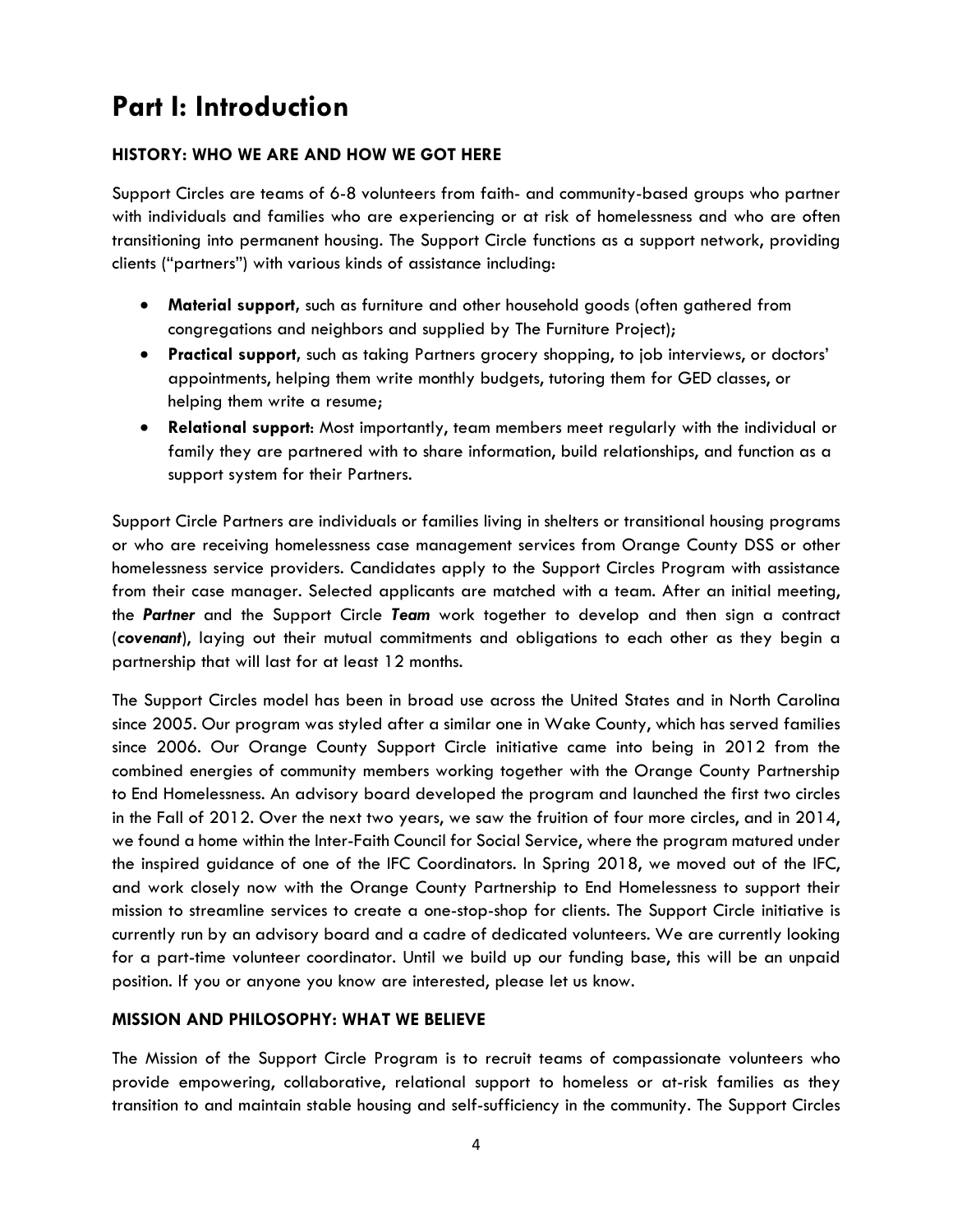Program is inspired by the belief in the basic civil right to have access to housing and the security and protection it offers. We recognize that there are many causes of homelessness, but we believe that there are few who choose this situation and none who deserve it. We believe that the experience of homelessness has adverse effects on job prospects, on family relationships, health and self-esteem, and we believe that the first-year transition into housing is a critical one in which to build a safety net and a set of best practices to sustain independence. Our mission is driven by our beliefs in the power of people in our community to provide support for one another in times of need. All Support Circle teams are committed to understanding the kind of support their Partners need and to providing it to the best of their abilities, making use of their knowledge, resources, and empathy, while remaining humble and respectful of their Partners' unique experiences and beliefs.

For many in the faith-based community, work with a Support Circle provides a meaningful way to live out their faith. While most of our Support Circles are supported by congregations in our area, they may also be formed by businesses or by groups of friends or neighbors. Underlying our mission is a shared belief in common values: regardless of faith or religious doctrine, we believe that all members of our community have the basic right to safe and stable housing, and the Support Circle Program is designed to help them claim and sustain it.

## **HOMELESSNESS IN NORTH CAROLINA: WHO WE HELP**

Homelessness cannot be understood without an appreciation of the devastating effects of poverty in the United States in general and in North Carolina in particular. Over 4000 children in Orange County are "materially poor," lacking basic resources necessary for health, education, and general well-being. On average in the US, 37% of people who are homeless are in families; 9 % are veterans; only a small percentage (15%) fit the definition of "chronically homeless." There are many conditions that aggravate poverty and cause homelessness, including: lack of affordable housing, low wages, job loss or the sudden loss of family income; medical or mental health problems; domestic violence, and addiction. The experience of homelessness defies easy stereotypes and resists easy solutions. The Support Circles Program is only one effort among many to end and prevent homelessness locally through a relational model of support and the individualized attention it offers each person or family faced with such challenges.

## **VOLUNTEER ROLE: WHAT YOU DO FOR AND GET BACK FROM SUPPORT CIRCLES**

The Support Circles Program would not exist were it not for its volunteer teams. These teams are formed by volunteers with diverse skill sets. Some work well with numbers, some with furniture, some with kids; some have great organizational skills; others are good communicators; some help the group navigate through health or legal dilemmas; others are great at organizing events or playing the role of "life coach." We need you for your diverse sets of knowledge and experience but mostly we need you for your fellowship. While many Support Circles evolve from groups of congregants within a faith or humanist community, some represent the coming together of volunteers from two or more such communities or from the Orange County community in general; in such circumstances, team Members meet each other for the first time on the Support Circle. Learning from each other and from our Partners is one of the rich benefits to volunteers of this initiative.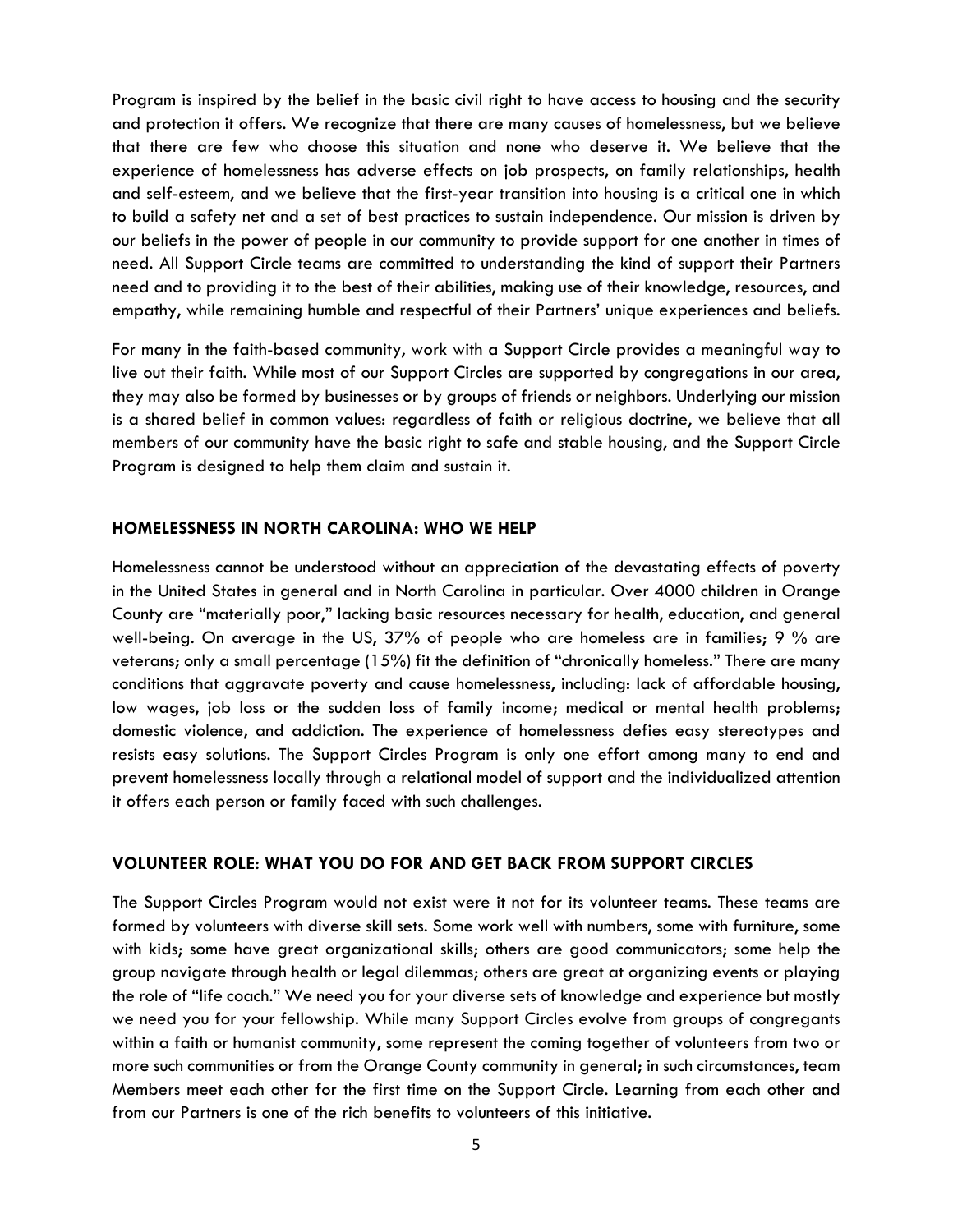Among many worthy volunteer opportunities in Orange County, the Support Circles program is unique in that it gives you the opportunity to offer support *directly* to an individual or family that is based upon relationships. Your relationship with your Partner is an ongoing one, and it is unmediated by bureaucratic elements. You are there to communicate directly with your Partner and to decide together which directions your new relationship will take, as you support your Partners while they work toward their goals. You will find in this manual advice on "best practices," however there is much variety among the needs and approaches of our Teams: each Support Circle truly represents a unique experience in fellowship and support, and the knowledge each Support Circle gains from this experience will help inform our model for future generations of volunteers. Joining a Support Circle provides an opportunity to build connections and build community, as you lead to more sustainable outcomes for addressing homelessness locally.

## **Part II: Training and Getting Started**

## **HOW WE PREPARE YOU: TRAINING AND SUPPORT FOR VOLUNTEERS**

There are several components of training recommended for Support Circle volunteers. (By the time you read this handbook, you will have completed the first.)

**I. Training:** The initial six-hour program is scheduled once volunteers are committed to joining a Support Circle. During this training, volunteers learn about the organization and running of the Support Circle as well as many strategies that will help them understand their role and be effective in their work with their Partner. Through role-plays and scenarios, volunteers reflect upon issues such as poverty, cultural and ethnic/racial diversity, interpersonal conflict, communication skills, and boundaries. You will get to know other team members, and by the end of this training, you will have a fuller understanding of the *process* of serving for a year on a Support Circle.

**II. Workshops:** During the year, Support Circle members will have opportunities to learn about additional issues that are relevant to their Partner and team. These issues may include anti-racism education, addiction, mental health issues, poverty, and community resources. All volunteers are welcome to attend. Each Support Circle may consider designating a point person to attend who will then share the lessons learned to the other team members. It is a nice opportunity to share and compare experiences with members of other Support Circles as well.

\*As a minimum, it is strongly advised that all volunteers (but at least one volunteer per Circle) attend the workshop on race mindfulness.

**III. Communication with the Support Circle Advisory Committee.** After you complete your training and launch your Support Circle, be aware that your learning process has just begun. There may be difficult issues that come up during your first year that were not fully addressed at your training. Never feel alone! You may always seek advice from members of the Advisory Committee, including the liaison assigned to your Support Circle. Some members of the Advisory Committee have been involved not only in the programming of this initiative, but also in multiple Support Circles. Each Support Circle can also reach out to "second tiers" of support - from members of the participating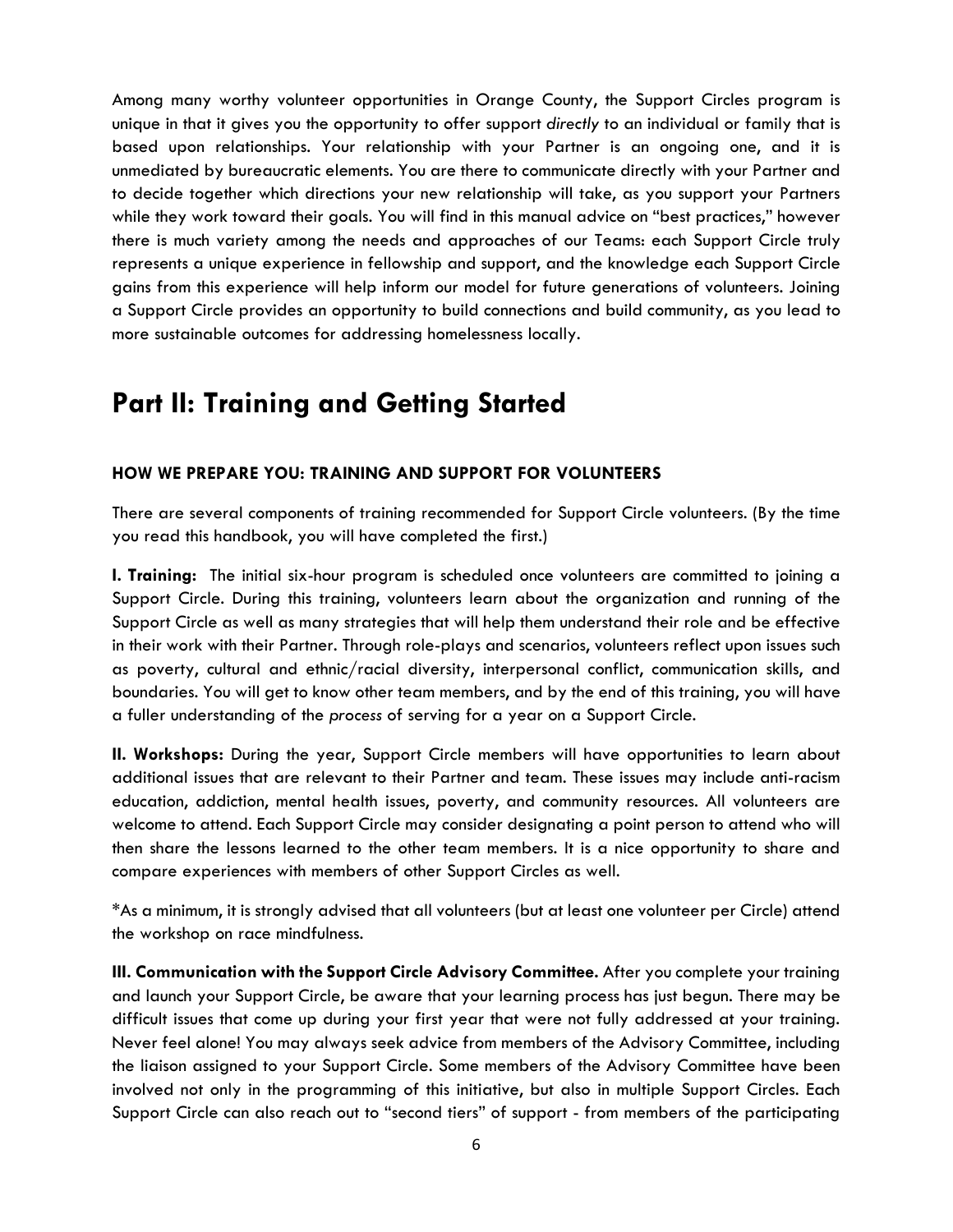congregation(s) and from others in our community - in order to answer questions or locate resources that the Team has difficulty locating on their own.

## **SUPPORT CIRCLE YEAR: AN OVERVIEW**

**I. Training:** Volunteers gather to learn about the basic responsibilities of the Support Circle team. They are given the opportunity to talk about topics related to bias, communication skills, and active listening, and they are presented with sample scenarios from Support Circle experiences, that pose conflicts for which they must brainstorm solutions.

**II. Circle Match:** The Support Circle Advisory Committee matches each team with a Partner, who has been referred by one of several agencies in Orange County (see p. 20). Prospective Partners have filled out an application for the program and have had an interview with a member of the Support Circles Advisory Committee. There are selection criteria used to determine eligibility for the program (see Guidelines, p. 27). The Committee matches eligible Partners with available teams through consultations with applicants and their case workers. Once the match is made, the Partner is invited to write a letter or film a video in order to tell the team members more about themselves.

**III. Team Meetings:** Once a team is assigned to a Partner, all team members will meet as a group prior to meeting the Partner. This initial meeting is dedicated to the following activities:

(1) *getting to know each other*: see the ice-breaking activities proposed on p. 50; (2) *getting to know the Partner*: the Support Circle Advisory Committee will provide background on the Partner, including past challenges and current goals and needs for support;

 (3) *identifying roles within the Circle*: suggested roles include: Co-Coordinators, Support Circle Liaison, Scheduling Coordinator, Social Coordinator, Resource Coordinator, Note-taker, and Expense Coordinator (see full description in the Toolkit p. 11). It is recommended that you develop a contact list and a point-person calendar (p. 38) in order to ensure that all members of the team get to know the Partner in the weeks to come. The first month is critical for team building and establishing rapport and trust. (4) *review ground rules on meetings*, in the service of maximizing effective communication and building trust (see p. 48).

After the initial meeting, volunteers on the team will meet in small groups to get to know each other better. The Co-Coordinators will help guide the formation of these relational meetings.

**IV. Team-Partner Meetings:** The goal of these meetings is for the team members and Partner to get to know each other better. The Co-Coordinators will meet with the Partner first, and will then facilitate the formation of subsequent meetings between other team members and the Partner, remaining in small groups during this period, in order to keep things low-key and less intimidating for the Partner as they get to know the team.

**V. Covenant Meeting**: During this meeting, the Support Circle develops the *covenant* with the Partner. The covenant is an agreement which lays out the goals and responsibilities of both Partner and team. The Partner should take the lead in prioritizing goals as well as in identifying concrete areas of support for the team to provide over the course of the year. When the document is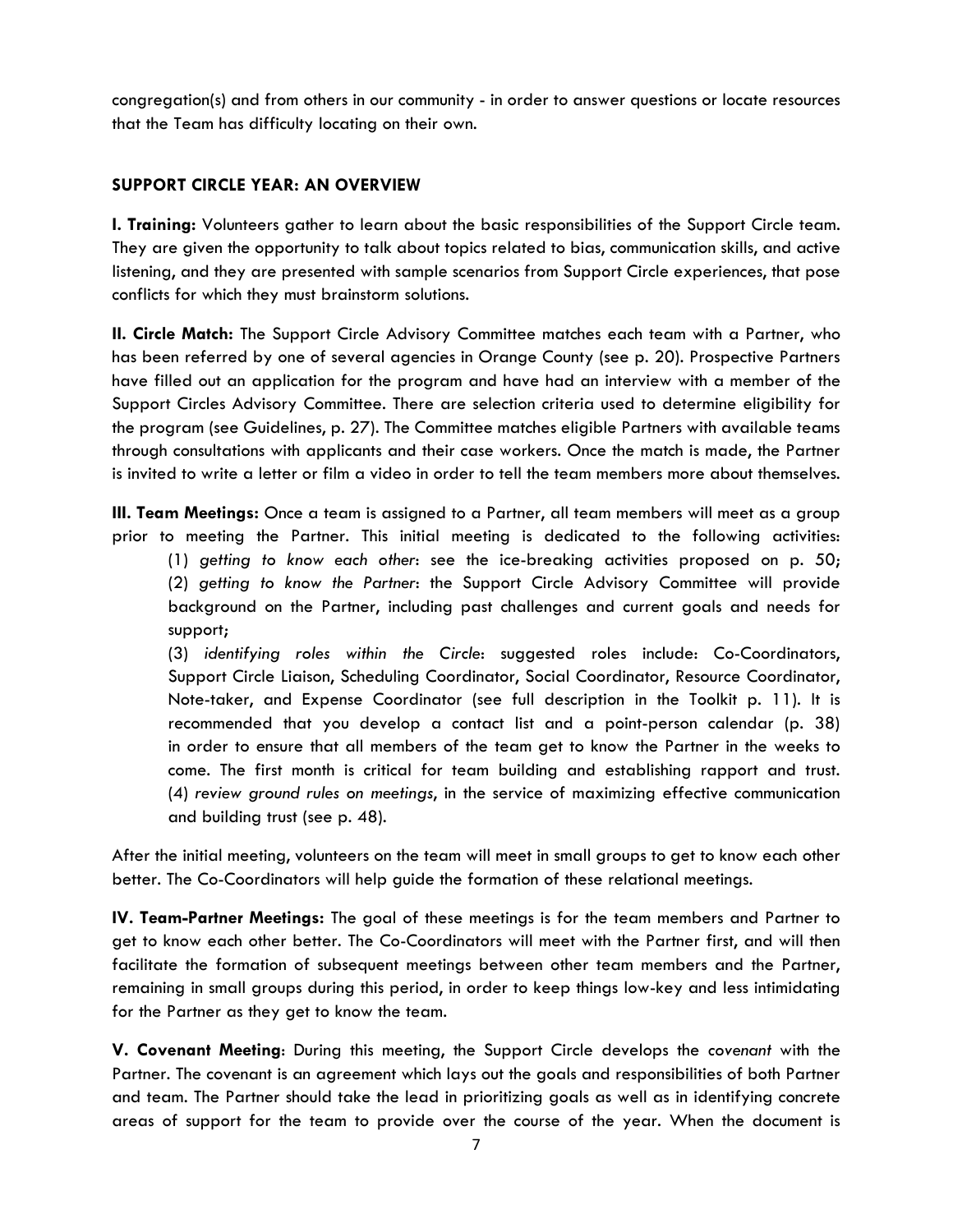finalized, it should be signed by the Partner(s) and by each member of the Support Circle team. The signing of the covenant symbolizes a commitment on the part of both Partner and team and represents the beginning of the year of their partnership. See the *Toolkit* section, p. 10 for a fuller discussion of how to develop a covenant.

**VI. Partner Visits / Team Meetings:** Over the course of the year, team Members will meet with their Partner one-on-one or in small groups, as they offer support in various areas. The program envisions regular meetings on the part of the whole team, with or without the presence of the Partner. Past circles have adopted a variety of approaches to such regular meetings. Some circles have had large-group events such as socials with the Partner, reserving the conference-style meetings for the volunteers alone. Others have combined the meetings into one (monthly) meeting with the Team reserving some time alone in advance of the Partners' arrival. Each Support Circle may decide upon the format that works best for their members; it is essential to have regular face-to-face communication among the members of the team, in addition to regular visits with the Partner. Read more in the toolkit, p. 12, regarding best practices for meetings.

\*While teams may find it useful to meet on occasion without the Partner, they should limit themselves to discussing communications, challenges, and ways to organize role sharing within the group. It is important that they do not set goals or chart a course forward for the Partner.

**VII. Reports:** The Support Circle Liaison updates the Support Circle Advisory Committee on the activities with and assistance provided for the Partner. They may include the following information in these updates: (1) a list of meetings with the Partner and the areas of support offered; (2) goals achieved or progress made; (3) reference to any difficulties or sources of tension for the Support Circle (Partner and/or team); (4) a list of goals or suggestions for the coming month (both for Partner and team).

**VIII. Conclusion of the Circle:** At the end of the year, the Support Circle can decide to conclude their year of support to the Partner or to continue with the Partner for a designated time into the following year. This decision is based on many factors and is a very personal one. The Support Circle Advisory Committee is there to help teams decide which direction to take after the initial oneyear period has ended.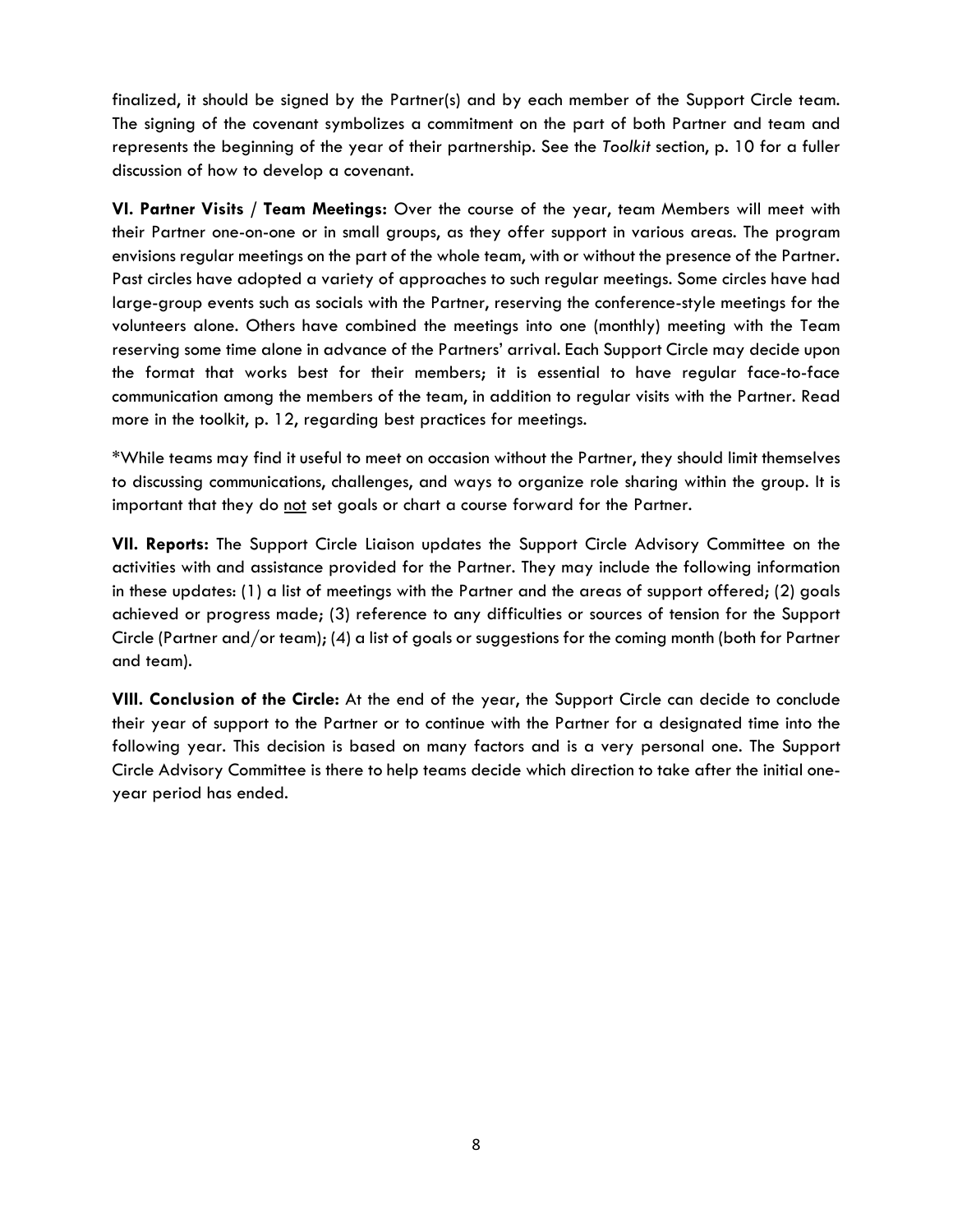## **GETTING STARTED: CHECKLIST FOR VOLUNTEERS**

- 1. **Complete the training**.
- 2. **Form your Circle**.
- 3. **Learn as much about your Partner as you can** and let your Support Circle Liaison know if you have any concerns about your relationship with your Partner or with other team members that will get in the way of your ability to be fully participatory and effective.
- 4. **Consider what special expertise you have to offer the Partner and the Support Circle**: Are you good at budgets and balance sheets? Do you have a legal background? Are you familiar with the workings of the healthcare system? Do you have experience working with kids? Are you a good writer? Are you good at moving furniture? Are you good at resume-building, looking at job announcements or shopping for cars? Do you like planning social events? There is room for all skill sets in your Support Circle, so please reflect on what kinds of support you can offer and communicate this to your team at the beginning.
- 5. **Get to know your team members**. One of the most important ingredients for success is the team's ability to work and communicate well together. This is especially important if the team is composed of people who do not know each beforehand. Team-building activities are essential to fostering a sense of common cause. See the suggested activities in Appendix 2, p. 50.
- 6. **Be open about your availability** (weekends, evenings, mornings), **but also be honest about your limitations**. Ideally, each member will have a slightly different schedule, so collectively the team can offer good "coverage" for the Partner. It helps to know this information in the beginning, although it may change over the course of the year.
- 7. **Get to know as much as you can about the resources available in Orange County**, in order to help Partners find jobs, seek new training and education, and save money. The more familiar you are with these resources, the more support you will be to your Partner as they navigate a myriad of organizations which can be daunting or confusing. See p. 21-23 for a list of resources in Orange County.

## **VOLUNTEER RIGHTS AND RESPONSIBILITIES**

Adapted from the Bloomington Volunteer Network http://bloomington.in.us/volunteer

## **As a volunteer, it is your right:**

- 1. To be trusted with confidential information that will help you carry out your assignment.
- 2. To be kept informed regularly about developments in the initiative you are a part of.

3. To receive orientation training and supervision for the volunteer position you accept in this program.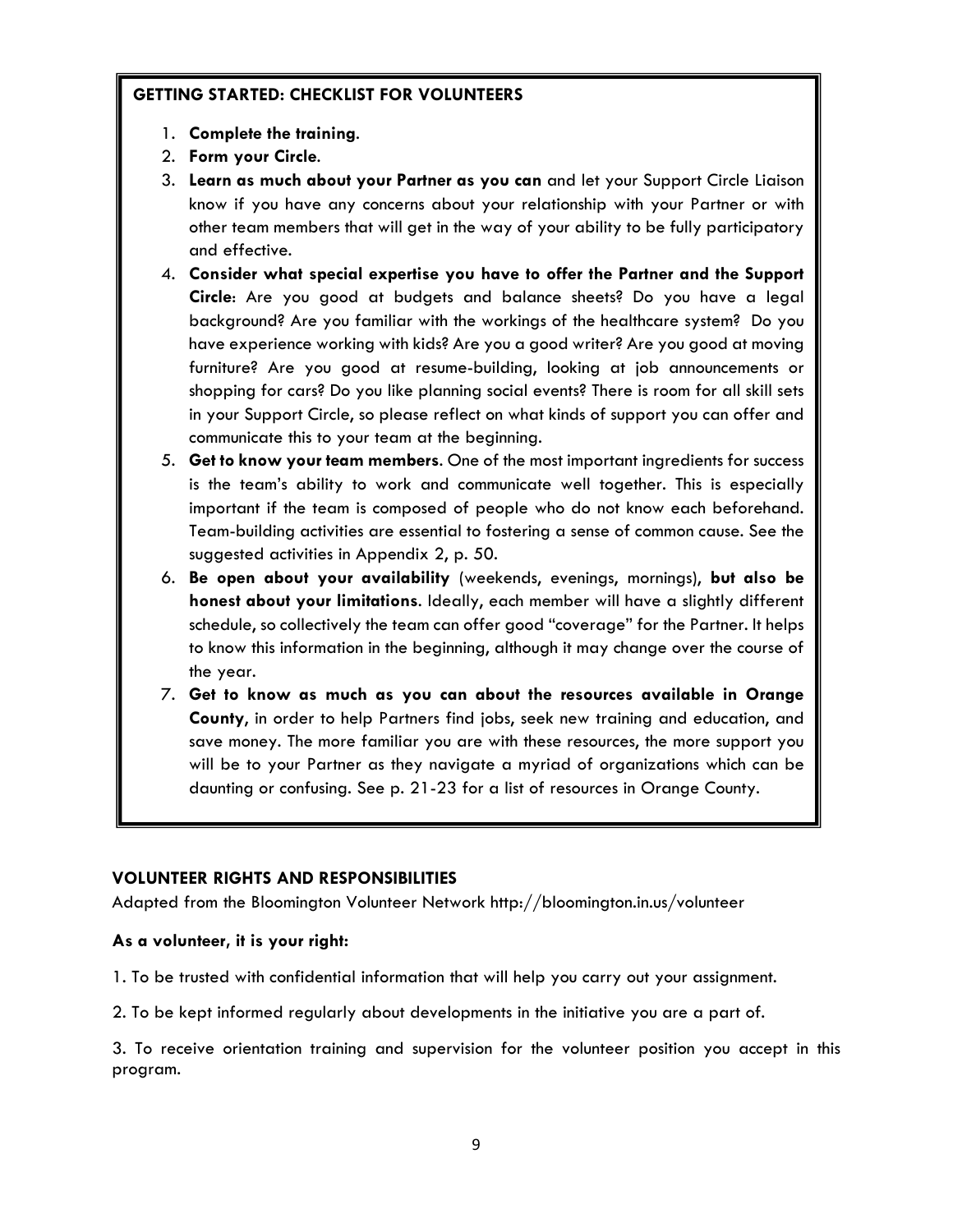4. To expect that your time will not be wasted by lack of planning, coordination or cooperation within your group.

5. To know whether your work is effective and how it can be improved: to have a chance to increase understanding of yourself, others and your community.

6. To be able to set boundaries and communicate the limitations of your time and abilities.

## **As a volunteer, it is your responsibility:**

1. To respect confidences of your sponsoring organization and those of the recipients of your services.

2. To fulfill the commitments you make or to notify team members early enough that a substitute can be found.

3. To not let biases interfere with job performance; not proselytize or pressure recipient to accept your standards.

4. To use reasonable judgment in making decisions when there appears to be no policy or policy not communicated to you; then, as soon as possible, consult with the advisory committee for future guidance.

5. To provide feedback, suggestions and recommendations to coordinator and staff if these might increase effectiveness of program.

6. To be considerate, respect competencies and work as a member of a team with the coordinator and other volunteers.

## **Part III: Circle Toolkit**

## **RECOMMENDED BEST PRACTICES WITH WHICH TO MAXIMIZE COMMUNICATION, PARTICIPATION AND SUCCESS IN YOUR SUPPORT CIRCLE**

## **I. Support Circle Covenant**

The Support Circle *covenant* is an agreement which lays out the goals and responsibilities of the Partner as well as the responsibilities of the team members over the course of the year. Although to some it may feel like a formality, the covenant is an important document whose creation deserves thought and care. For the Partner, the opportunity to establish a list of short- and long-term goals is a source of empowerment; for the team members, it is an important document for formalizing the relationships with each other and underscoring the commitment that they have to the Partner. It is also a roadmap which will guide the whole Support Circle as they plan their initiatives over the course of the year.

It is essential that the Partner dictate the terms of the covenant. Team members may serve as a sounding board for them, as they articulate their ideas. *It is not your job to set goals on behalf of your Partner*. If your Partner asks for advice in phrasing or in prioritizing, make sure that any suggestions you make "sound right" to them before finalizing the document.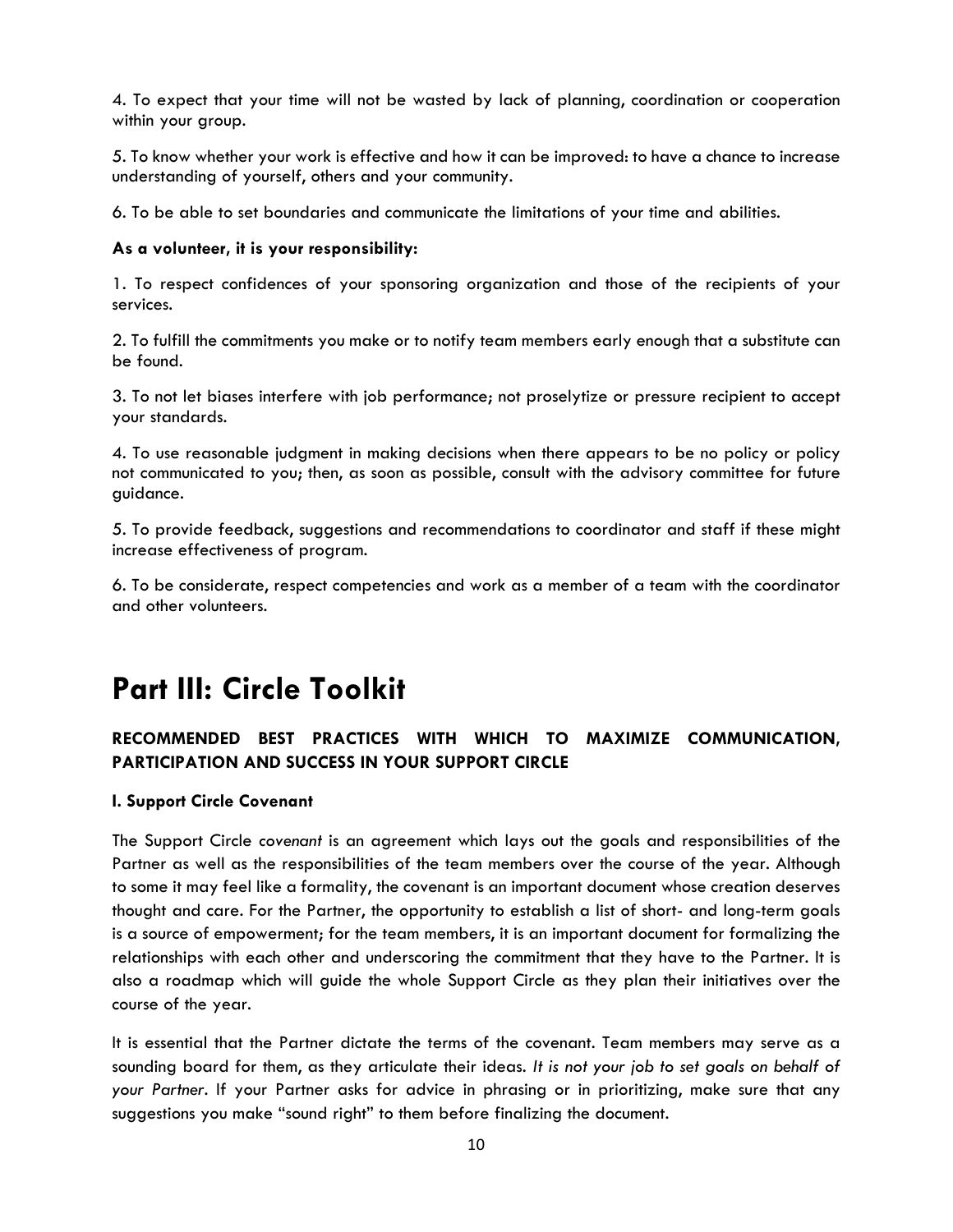Creating this document should not be a burden or a source of stress, and Team members should make sure that the Partner understands that their goals may evolve or change over the course of the year. While some of the goals may be phrased in ways that seem "long-term," "idealized," or "abstract," the Partner should be encouraged to articulate at least a few goals that are realistic and realizable in the short-term.

The best covenants will do the following:

- focus on strengths: building upon the Partner's existing talents and skill sets;
- $\triangleleft$  include financial goals;
- $\triangleleft$  include job skill-building if the Partner is unemployed or under-employed;
- $\triangle$  be completed within eight weeks;

After the covenant is completed, it will be signed by both Partner(s) and team members. Over the course of the year, it will be periodically reviewed and evaluated. Team members should encourage the Partner to refer to this document during the year, in order to assess their progress and to set new goals.

## **II. Assigning Roles within the Support Circle**

The Support Circle is most valuable and fulfilling when all members of the team take initiative or show leadership in some area. At the beginning of the year, it is helpful to come up with a list of roles for different members of the Support Circle. Recommended roles include:

 **Co-Coordinators**: These Team members are the first to meet with the Partner and over the course of the year they are responsible for convening and helping to facilitate the team meetings.

 **Support Circle Liaison**: This Team member remains in close contact with the Support Circles Advisory Committee. They summarize activities of the Support Circle for the Advisory Committee during meetings and are the "go-to" person for issues and dilemmas that the Support Circle needs extra help in resolving.

 **Social Coordinator**: This team member coordinates social gatherings for the team and Partner(s). Get to know your Partner to better understand the types of gatherings that would be enjoyable and comfortable *for them*. It is highly recommended that the team meet regularly, i.e. no less frequently that once a month. For rotating events, doodle polls can be an efficient means of setting a date. *Do not wait for 100% attendance*. Get events on the calendar and count on your team members to show up for as many gatherings as they can.

 **Scheduling Coordinator**: This team member plans the meetings of the team, which should also occur at least once a month.

 **Note-taker**: This team member takes notes during the meetings and types up the minutes to share with the team (and the Liaison) prior to the next meeting.

 **Resource Coordinator**: This team member gets to know the agencies and resources available from the Orange County Partnership to End Homelessness Resource Guide (p. 21- 23), as well as other resources and programs that might be relevant to the Partner's situation.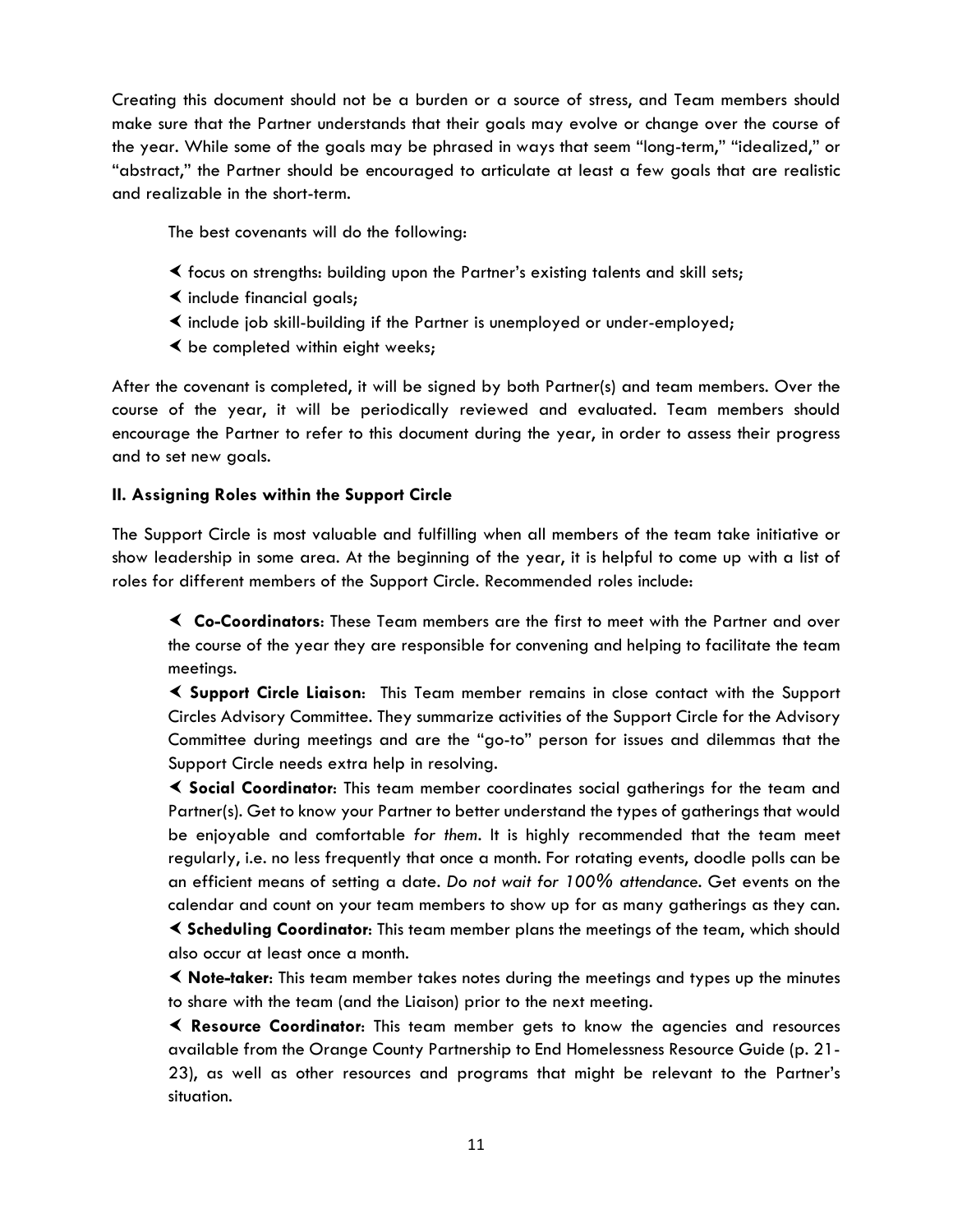**Point Person**: We recommend that this role be rotated among most or all team members from one week to the next. The Point Person is responsible for making contact with the Partner in whatever way is most effective (phone calls; texting or email). See below for further details.

## **III. Getting to Know Your Partner and your Role on the Team**

As you get to know your Partner, it is important to be patient and to understand where they are coming from, so that you can be effective in helping them reach their goals, working always from a position of support, rather than judgment. Many Partners experience feelings of anxiety, stigma, self-doubt and helplessness relating back to their experience of homelessness, which can be very traumatic. Moving beyond such feelings takes a long time, and recovery time varies from person to person. One of the crucial types of support offered by the Support Circle is the *moral* support that comes from believing in your Partners and helping them believe in themselves again. You are a mentor, a role model, a guide, a facilitator, encourager, coach, and listener. Resist any type of interaction that distracts you from one of those roles.

#### **IV. Point-Person Calendar**

The point-person calendar (see a sample on p. 38) rotates the Partner's "first responder" from one week to the next and is a valuable means of ensuring that they get to know everyone on the team. The Point Person makes contact with the Partner(s) 1-2 times a week to find out how they are doing and in which areas they need support. They are then responsible for reaching out to other team members to coordinate responses to requests for special types of assistance.

The point-person calendar should include contact information of all team members and the Partner, and the Partner should also receive a copy of it.

## **V. Keeping Records**

The Support Circle Liaison reports back to the Support Circle Advisory Committee with an update on the activities with and services provided for the Partner. Keeping a record of activities and services is valuable for the Support Circle for several reasons: (1) it reminds team members of issues and activities that might be relevant to follow-up activities later in the year; (2) such records can give both team and Partner a sense of incremental (but important) progress towards meeting larger goals; (3) the reports make it easier for the Support Circle Liaison to update the Advisory Committee on the activities and progress of their Circle, and as such they (4) provide an overview of the workings of each individual Support Circle. This last point is particularly important as the Support Circles program in Orange County expands. All records taken together provide valuable tools with which to understand performance and measure outcomes of the program as a whole. Although the particular information shared at these meetings is confidential, collectively it will help the Advisory Committee make general assessments about which approaches and processes have worked well and which may require revision.

## **VI. Meetings and Assessment**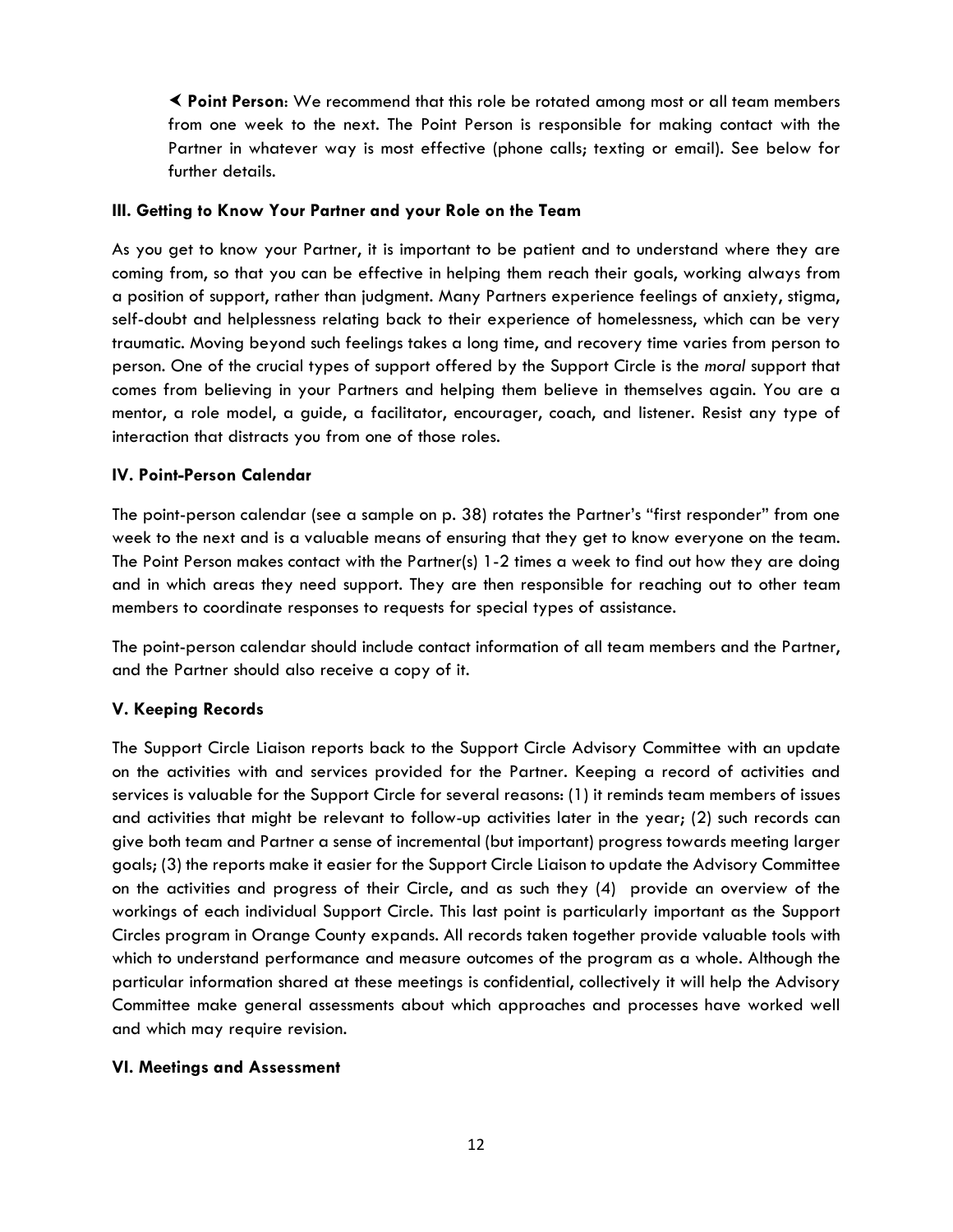Building fellowship and trust between Partner and team as well as among team members is essential to the success of the Support Circle. Regular meetings accomplish this goal. Regular meetings with the Partners are guided by the covenant and encourage reflection on how they are meeting their goals; regular meetings among team members help the group talk over strategies, problem solve, and engage in meaningful self-assessment; each Support Circle should also make time to have fun together, by planning events of a social or recreational nature (walks, meetings at parks, potlucks, etc.)

Regular interactions may include:

- a. monthly social events with everyone
- b. monthly meetings of Support Circle (w/ Partner) followed by brief meetings of Support Circle alone w/out Partner
- c. monthly meetings of team (w/out Partner)
- d. regular small get-togethers between the Partner and two or three team members

Be flexible and know your Partner's needs and preferences, as you decide which schedule to adopt for your own Support Circle. Some Partners are very social and enjoy catching up with everyone all together, while others feel more comfortable meeting one-on-one or in small groups. It is important to show sensitivity toward your Partner's personality and needs when putting together a calendar of social events and meetings.

During meetings, it is important for one team member ("Note-taker") to keep meeting minutes that they will later email to the group, using Flocknote or another communications system.

\*While teams may find it useful to meet on occasion without the Partner, they should limit themselves to discussing communications, challenges, and ways to organize role sharing within the group. It is important that they do not set goals or chart a course forward for the Partner.

In addition to the informal (and verbal) self-assessment carried out during team meetings, the Support Circle Advisory Committee recommends that both the Co-Coordinators and the Partner fill out an assessment form twice a year, in which they comment specifically on things they think are going well and on areas in which they would like to see improvement. (See Appendix 1, p. 40-45 for sample assessment/feedback forms.)

## **VII. Support from Outside the Support Circle**

Keep in mind that as a member of a Support Circle you may need support yourself. The program was designed and has thrived under a model that envisions multiple tiers of support. The "firstresponders" are you, the Support Circle team members, but when you find yourselves limited (in expertise, time, or resources), you can reach out to the Support Circle Advisory Committee, who can in turn reach out to others in the community to fill such gaps. Examples of such cases of "multi-tier" support include:

 When a Partner needed extra furniture for her new home, the Advisory Committee reached out to the Furniture Project – See Part IV Resources, p. 20)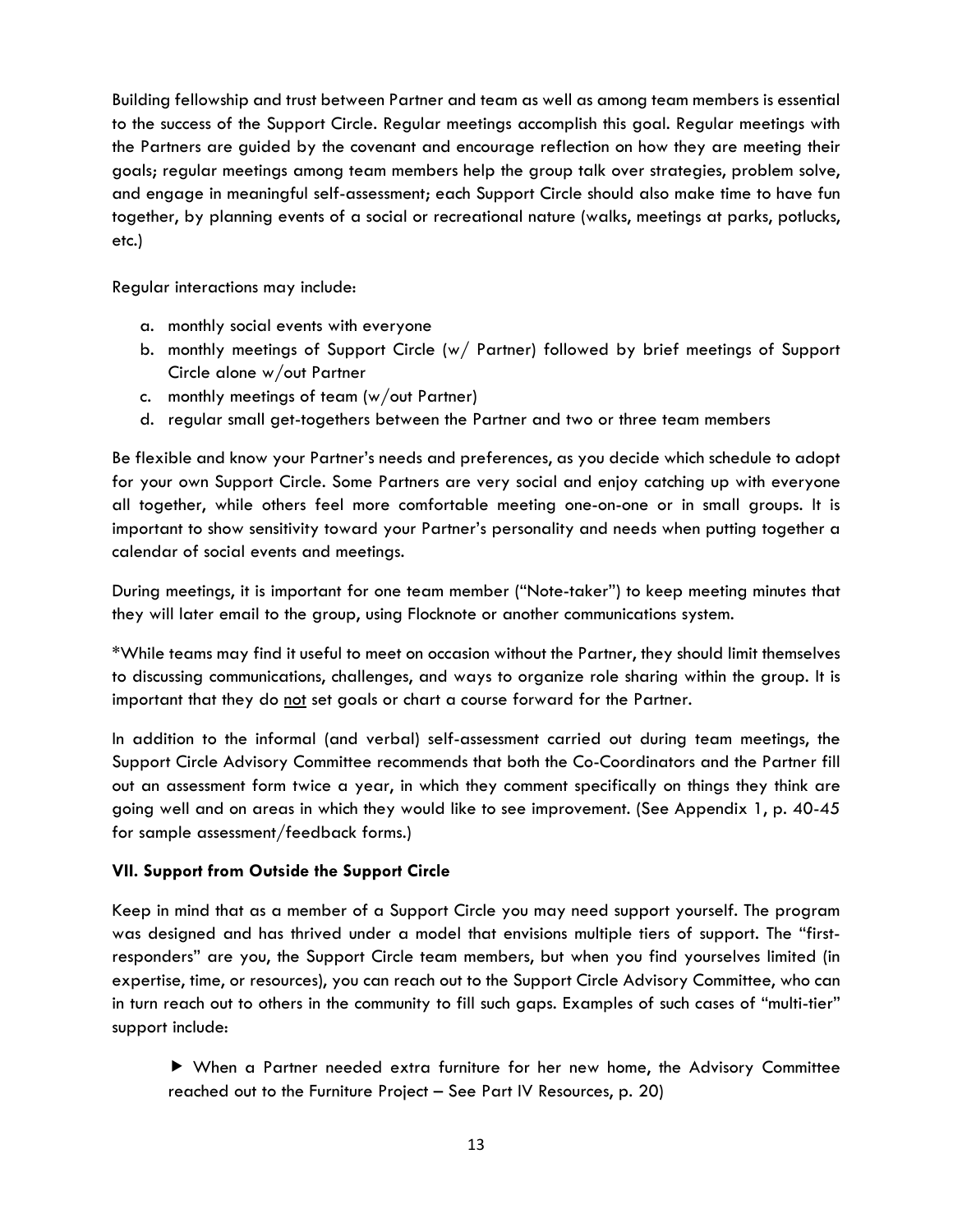When a Support Circle for a Partner undergoing medical treatment demanded extra hands to cook and deliver meals, the Advisory Committee reached out to other Support Circles to add to her "care calendar."

 When Partners need help with budgeting and developing long-term savings plans, team members accompany them to appointments with the Community Empowerment Fund (see Part IV Resources, p. 20)

 If team members become concerned about a Partner's ability to meet their goals, the Support Circle Advisory Committee can talk to both team and Partners in order to assess the situation; they may offer valuable advice about how to best support the Partners while respecting their independence, even if they make decisions that seem to undermine their goals or run counter to the opinions of those on the team.

## **VIII. Maximizing Successful Communication**

As you get to know your Partner and the other members of your team, take the time to reflect on the methods of listening and responding that will be most effective in building trust and empowering everyone involved in communication. Below are some tips to keep in mind.

 $\textcircled{*}$  Be transparent and be sincere. Be honest about how your own experiences have taught you the lessons behind the advice that you give. Acknowledge the limits of your experience with humility and humor.

 $\textcircled{*}$  Be aware of non-verbal cues. We are told that 83% of adults learn visually and 93% of communication is nonverbal. 7% of communication is what you say (words), 38% is how you say it, and 55% is facial expressions. Pay attention to your body language and your facial expressions as you listen and as you talk to your Partner.

 $\textcircled{*}$  Be patient and be consistent. Studies have shown that sometimes people need to hear something 3 times before remembering it.

 $\diamondsuit$  Be respectful. Be open to adapting your communication style to fit your Partner. Be aware that touch is the most direct form of communication, and some Partners may perceive it as a threat.

 Be an active listener. Do not assume advice is being sought. Researchers tell us that less than 2 percent of people have had any formal education on how to listen. You can be an active listener by: (1) using open-ended questions like "What do you think about….?" (2) engaging in reflective listening by paraphrasing back the information your speaker is providing. See a complete list of these "active listening guidelines" on p. 49.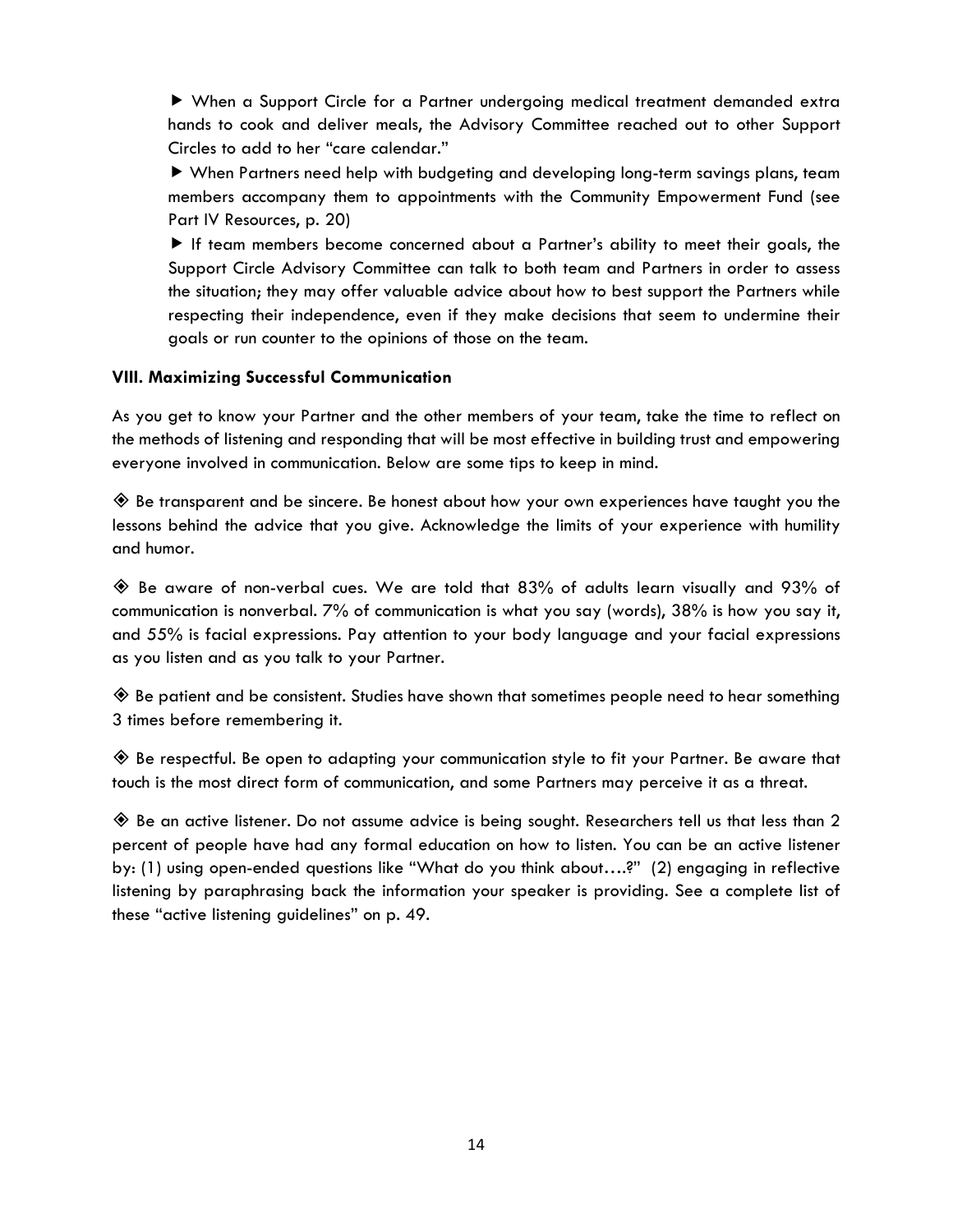## **IX. Dealing with Interpersonal Conflict**

A Support Circle is just like any other set of human relationships. Misunderstandings, tensions, disappointments, and resentments may arise. As you enter this new set of relationships, be aware of the potential for these feelings. Do not take their occurrence or the events that produce them as evidence of personal failure or failure on the part of the Partner or the Support Circle. Rather try to engage in thoughtful reflection and open communication at all times. In particular:

**DO NOT** expect to always agree with the decisions your Partner makes. If you feel frustrated by decisions you believe get in the way of the goals your Partner has set, talk to your team about the most constructive context and manner of giving advice to your Partner.

**DO** learn as much about your Partner as you can, in order to be sensitive to and to better understand their situation and the ways in which they respond to stressors in their lives. This will allow you to postpone judgment and to be more understanding of decisions they make.

**DO NOT** expect to achieve equity in the division of labor within the Support Circle. There will be some team members who will have more time to give and more flexibility in jumping in to meet needs as they arise; some members may feel comfortable taking initiative and showing leadership, while others prefer to work behind the scenes. It is also natural for the Partner to bond at different paces (or in different contexts) with different team members.

**DO** adopt strategies that balance the energies and commitment of team members as much as possible, such as designating roles within the Support Circle (Note-Taker, Resource Coordinator, etc.), rotating those roles if desired, and using a point-person calendar, to ensure that everyone gets a turn at having close contact with the Partner.

**DO** be honest about your limitations if you feel that you are assuming more responsibility (measured in time or energy) than you are able to bear. At the same time, do your best to uphold commitments that you have already made, knowing that there are others who are relying on your participation. If your plans change, be sure to line up someone to take your place.

**DO NOT** confuse your Partner's goals with your own. Give your Partner(s) many opportunities to assess and reassess their own goals and be prepared to support them in any way possible.

**DO** feel entitled (and obligated) to communicate to others immediately (your Partner, team, your Partner's Case Manager and the Support Circle Advisory Committee), if you feel that your Partner is in trouble or risking damage to their own or their children's health, both physical and mental.

**DO NOT** expect that you and other team members will always agree on the type of support to offer a Partner. Your meetings are forums for reflection, discussion and even debate. Your duty is to share your ideas openly and remain open to hearing and reflecting upon those of others.

**DO** speak out if you feel that a fellow team member is being overly judgmental or showing intolerance or prejudice that is interfering with the relationships in the Support Circle and the trust and progress with the Partner.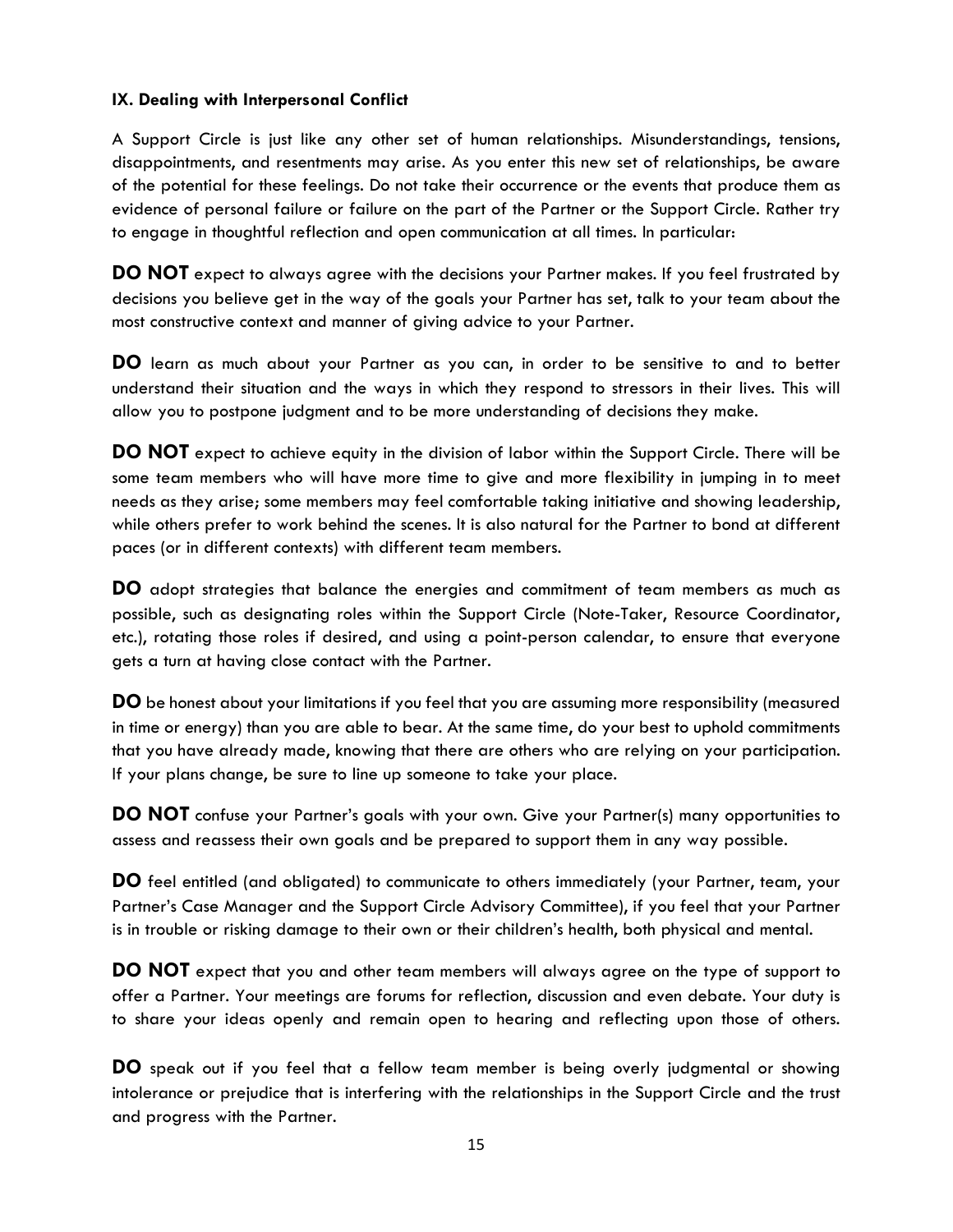# **TIPS FOR RESOLVING CONFLICT:** Deal with differences immediately; avoid the temptation to ignore them. Be open; differences offer opportunity for growth. Avoid making a conflict personal.  $\textcircled{\textbf{*}}$  Keep team issues within the team. Always respect the opinion of others.  $\textcolor{blue}{\bigotimes}$  Practice identifying the premise underlying another's viewpointdifferent values usually result in differences that can give rise to conflict. Avoid blame. Use "I" statements. Practice active listening.

## **X. Maintaining Boundaries**

Your relationship with your Partner will likely evolve in wonderful ways, some of which will feel like those of a friendship. At the same time, your role in the Support Circle remains defined by your participation in a community-sponsored program, and your professional integrity requires a respect for boundaries which clarify appropriate and inappropriate behaviors to adopt with your Partner. Not only will respect for such boundaries help avoid uncertainty, discomfort, and embarrassment, a consistent approach across the team will avoid the perception of favoritism as well as other personal or legal problems.

 *Giving gifts*: On special occasions (birthdays, etc.), it may be appropriate to give gifts, but it is important to make these gifts modest. Receiving too big a gift may make your Partner uncomfortable (if they worry about their inability to reciprocate) or may raise their expectation of the kind of support they will receive in the future. For a holiday gift for the whole family, please limit the total monetary value of the gift to \$100. For birthdays or other occasions in which gifts go to individuals, please respect a limit of \$100 per adult and \$35 per child. These gifts should also be given on behalf of the whole Support Circle, rather than from an individual member. Keep in mind that the most meaningful gifts may be the least expensive (e.g. a framed collage of inspirational quotes or of things the Support Circle members value about the Partner.)

 *Lending*: Under no circumstances should you lend or give money to a Partner. This act, while motivated by a desire to help, could risk damaging the relationships of trust and confidence you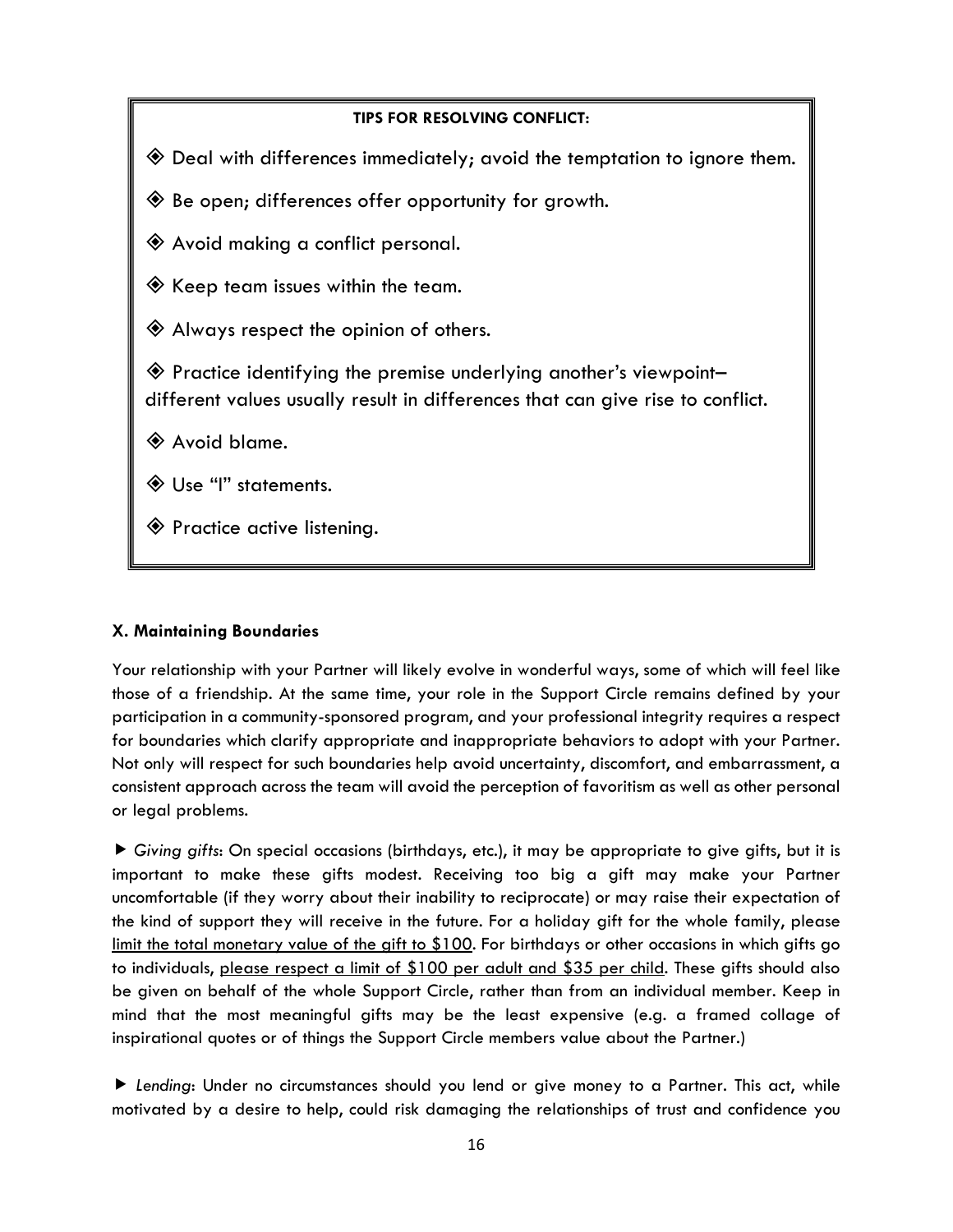have established in your Support Circle. It would also undermine the professionalism of the whole initiative, key to the success of all current and future Support Circles.

 *Buying and selling*: You should not buy from or sell anything to Partners. Such exchanges could create expectations or disappointments and resentments that would also risk the trusting relationships between Partner and Support Circle members.

You may need to set additional boundaries with your Partner in areas related to:

 $\blacklozenge$  Meetings and visits  $\blacklozenge$  Time and punctuality  $\blacklozenge$  Children ♦ Language ♦ Smoking ♦ Transportation  $\blacklozenge$  Phone calls  $\blacklozenge$   $\blacklozenge$  Meals  $\blacklozenge$  Scheduling and cancellations

## **XI. Knowledge and Sensitivity Regarding Issues Faced by Partners**

It is important to enter your new relationship knowing that your Partner is likely to have had difficult and disruptive experiences in their lives beyond (or complicating) their experience of homelessness. Some may be survivors of domestic violence or partner abuse; some have suffered neglect as children or have lost someone close to them; they may have had ongoing challenges of alcoholism or drug addiction; there are those with histories of depression, anxiety or other mental-health issues; many will have encountered racism and other forms of bigotry and inequality (both in individual and institutionalized forms). Nearly all will feel or have felt at one time the stigmatizing effects of homelessness, joblessness, and poverty.

All the issues mentioned above may have an impact both on the patterns of behavior of your Partner, including their way of communicating with you, as well as on their perspectives on the world and on their own future. Knowledge of these issues – should they pertain to your Partner – will help the Support Circle understand where the Partner is coming from and will engender both tolerance and sensitivity during the interactions among them. An important second level of Support Circle training includes workshops on such issues, which will be organized around individual themes (addiction, racism, poverty, etc.), offered several times a year. These events are open to all Support Circle members, and it is recommended that at least one member of each Support Circle attend each one that is relevant, in order to share the knowledge gained there with everyone else.

## **XII. Confidentiality Guidelines**

*Confidential information* is that which is regarded as 'personal'. It is information which is told to an individual, or a group of people, and is not meant for public or general knowledge. It is the duty of volunteers not to reveal to any other person, outside the specifically expressed person(s) within the organization, any matter which becomes known to the individual via their involvement with the organization. This includes information which may be traced back to the individual by identifying them or anyone else involved with them.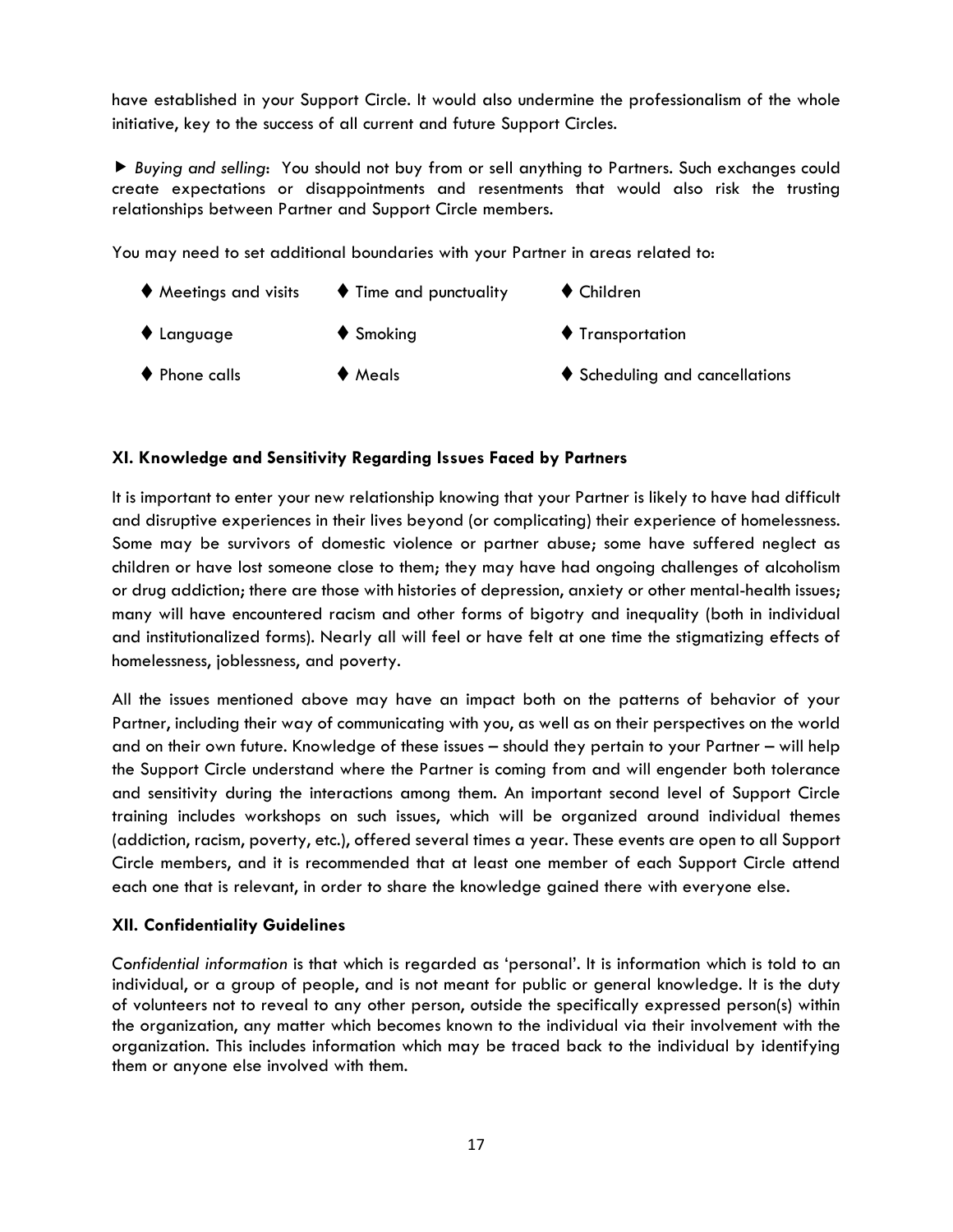*Personal Information* is that which is defined by the individual, but should always include status, program involvement, name, address, sexual orientation, personal lifestyle, relationship and financial situation. It should be accepted that it may be necessary to override the confidentiality policy in the event of legal proceedings, child abuse or where a third party may be at risk of serious and immediate harm.

**Friends:** Often volunteers may feel that a close friend can be trusted and may be a form of support. It is a habit to be discouraged and volunteers should rather seek support from each other, the Support Circle Liaison, or the Support Circle Advisory Committee. Remember that no matter how close or concerned, friends do not have the right to confidential information about the Support Circle organization or about individual Partners.

**Relaxing in a social environment and drinking can lead to disclosure of information**. Volunteers should be aware that they do not know who may be within earshot.

**If the organization needs to call you at work or at home,** please ensure that no mention of names is made within the earshot of colleagues, family or others, and information written down is not in view. Volunteers should not leave notes containing information about a Partner in view of any other person nor mention such information on the phone within earshot of another.

**If you meet a Partner in public, you may inadvertently break their confidence just by acknowledging them**. Let that person make the decision to recognize you or not.

**Volunteers should never become involved in conversations with one Partner about another Partner.** Any information revealed to a volunteer about another Partner should be reported to the appropriate person within the organization.

## **XIII. Guidelines on Working with Partners with Children**

Clear rules and boundaries are always essential when working with Partners who have children. If this situation applies to your Support Circle, read the following guidelines carefully, and talk to the Support Circle Coordinator if you have any questions or concerns about your ability to follow them.

 $\blacklozenge$  Always have a parent present when interacting with their kids or  $-$  if special circumstances require that you spend time alone with the kids – make sure that you have clear parental consent beforehand.

 Have a six-month relationship established with the family before planning any outings with the kids in which the guardian is not present (although more than one adult should be present).

Never establish patterns of communication (email/texting/social media) with a young child.

 $\blacklozenge$  Be especially aware of the need for boundaries in the physical contact you may have with a child. Use non-intrusive gestures to comfort a child, e.g. putting a hand on their upper arm or upper back. Never presume physical contact (hugs, horseplay) is acceptable to a child.

Never discipline a Partner's child.

Use verbal directions, never physically direct a child.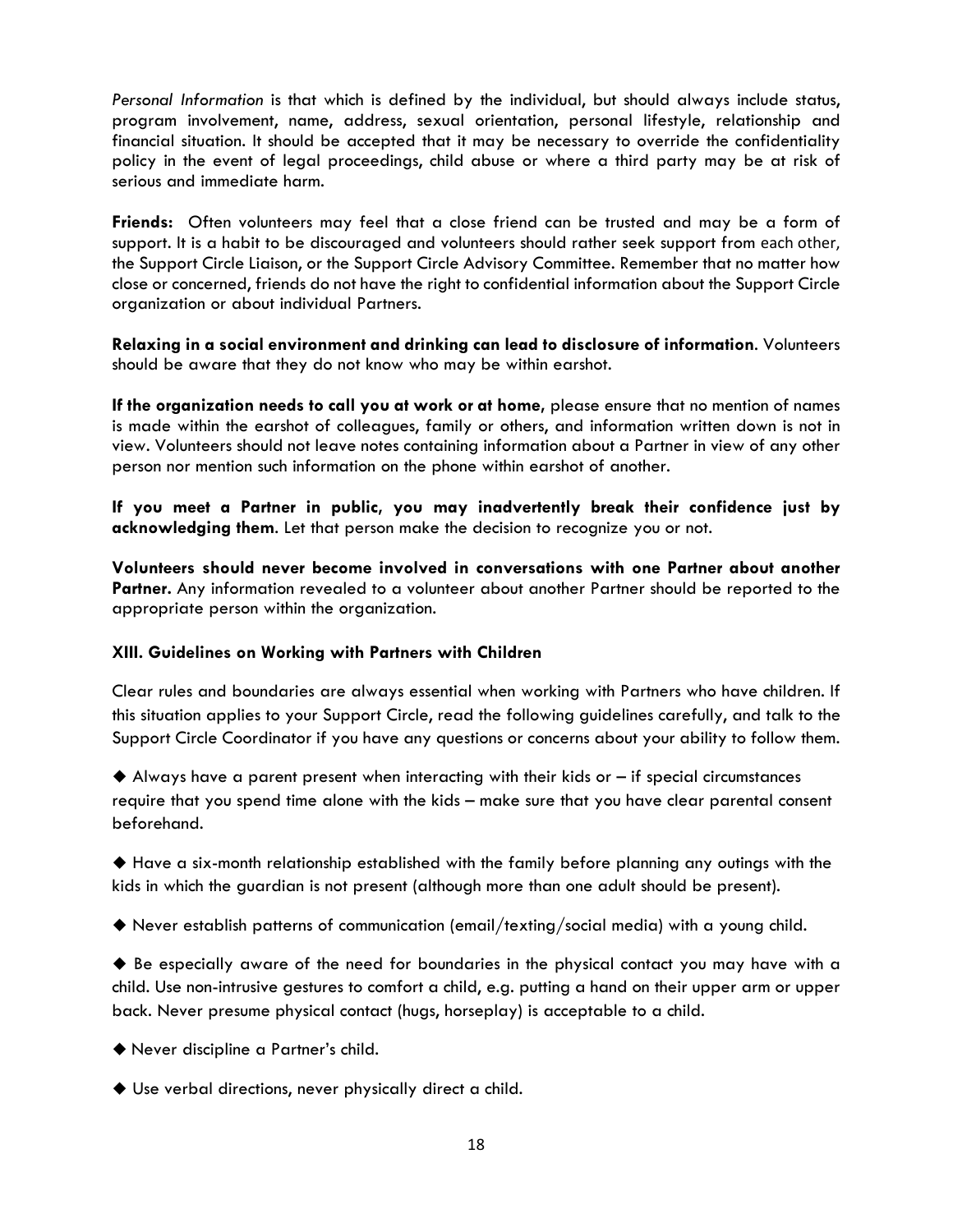- Respect the physical boundaries (like bedrooms) in the Partner's home.
- Avoid extravagant gifts for family or children.
- Report any suspected child abuse or neglect.

 Report to the Support Circle Advisory Committee any inappropriate advances of a sexual nature by Partner or child toward any team member or vice versa.

Report any threatening actions or gestures made by Partner, child or team members.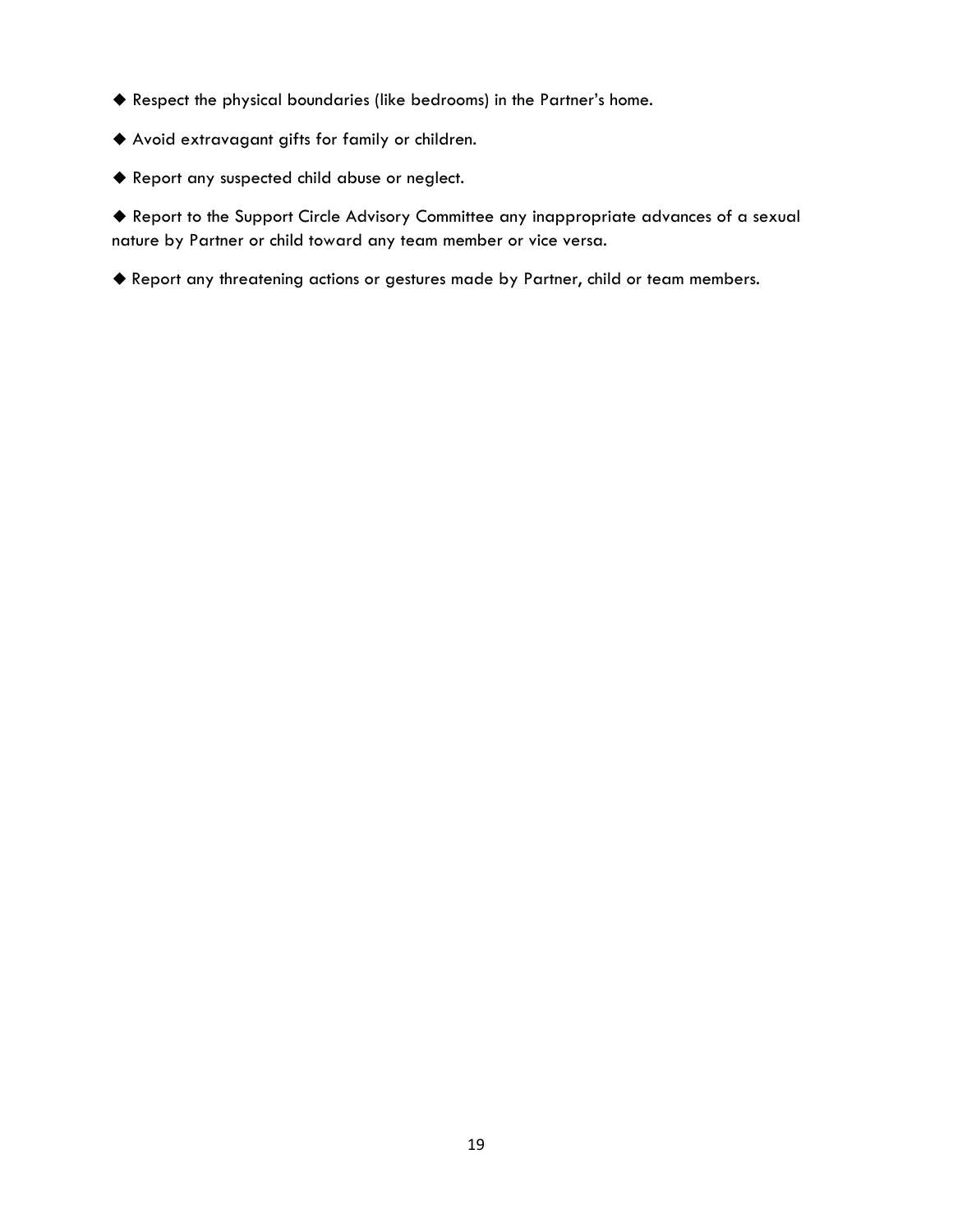## **Part V: Resources**

Support Circles works in close collaboration with the **Orange County Partnership to End Homelessness**. The Partnership brings together local services and housing providers, members of local governments, as well as other members of the community to collaborate in order to prevent and end homelessness in Orange County.

The Support Circles Program was formally housed in the **Inter-Faith Council**, an organization committed to alleviating poverty and homelessness. Its services include residential services, food programs, emergency financial assistance for rent or utilities, and transitional support for people who are in the process of obtaining housing. The Community Kitchen serves hot meals every day and is open to everyone in the community, while the pantry offers groceries to households once per month. Although the Support Circles initiative is no longer part of the IFC, limited financial assistance is still available for Partners once every 18 months for past due rent/utilities or for deposits.

## **REFERRING AGENCIES**

*1. UNC Horizons-* a substance abuse treatment program for pregnant and/or parenting women and their children. Residential & outpatient services include counseling, case management, early intervention services for children, parenting education, trauma recovery support, and possibly transitional housing. Horizons is part of the Dept of Obstetrics and Gynecology; 919-966-9803

*2. Orange County Department of Social Services –* this Department administers the Rapid Re-Housing Program, which assists people who are currently homeless and helps them to obtain housing.

*3. HomeStart-* transitional housing for single women and women with children in Orange County. A program of the Inter-Faith Council for Social Service, HomeStart supports women in their efforts to obtain their own housing and allows those who receive income to save for the upfront costs needed to move.

*4. IFC @ SECU Community House-* transitional housing for men that is a part of the Inter-Faith Council for Social Service. Medical and mental health treatment, job search support and case management services are made available.

*5. Rapid Re-Housing Program-* administered by the Department of Social Services, the program provides support and financial assistance in order to make housing available for people who are staying in shelters or living on the streets.

*6. Freedom House –* 24/7 recovery center in Chapel Hill for people facing mental-health and substance-abuse challenges; Freedom House has a mobile crisis unit, a detox program, a ninetyday residential treatment program, and an outpatient program; 919-967-8844

*7. Community Empowerment Fund-* a student-run, non-profit organization that offers financial education, savings opportunities, assistance with finding employment, as well as other forms of support. CEF believes in a relationship-based approach and therefore offers one-on-one support in addition to regular Opportunity Classes; 108 W. Rosemary St., Chapel Hill, 919-200-0233

## **OTHER PARTNERING ORGANIZATIONS**

**The Furniture Project** is a community-wide charitable outreach project that collects gently used furniture from the community to deliver to families in need. It offers critical support to the Support Circles Program when the Partners move into their own housing.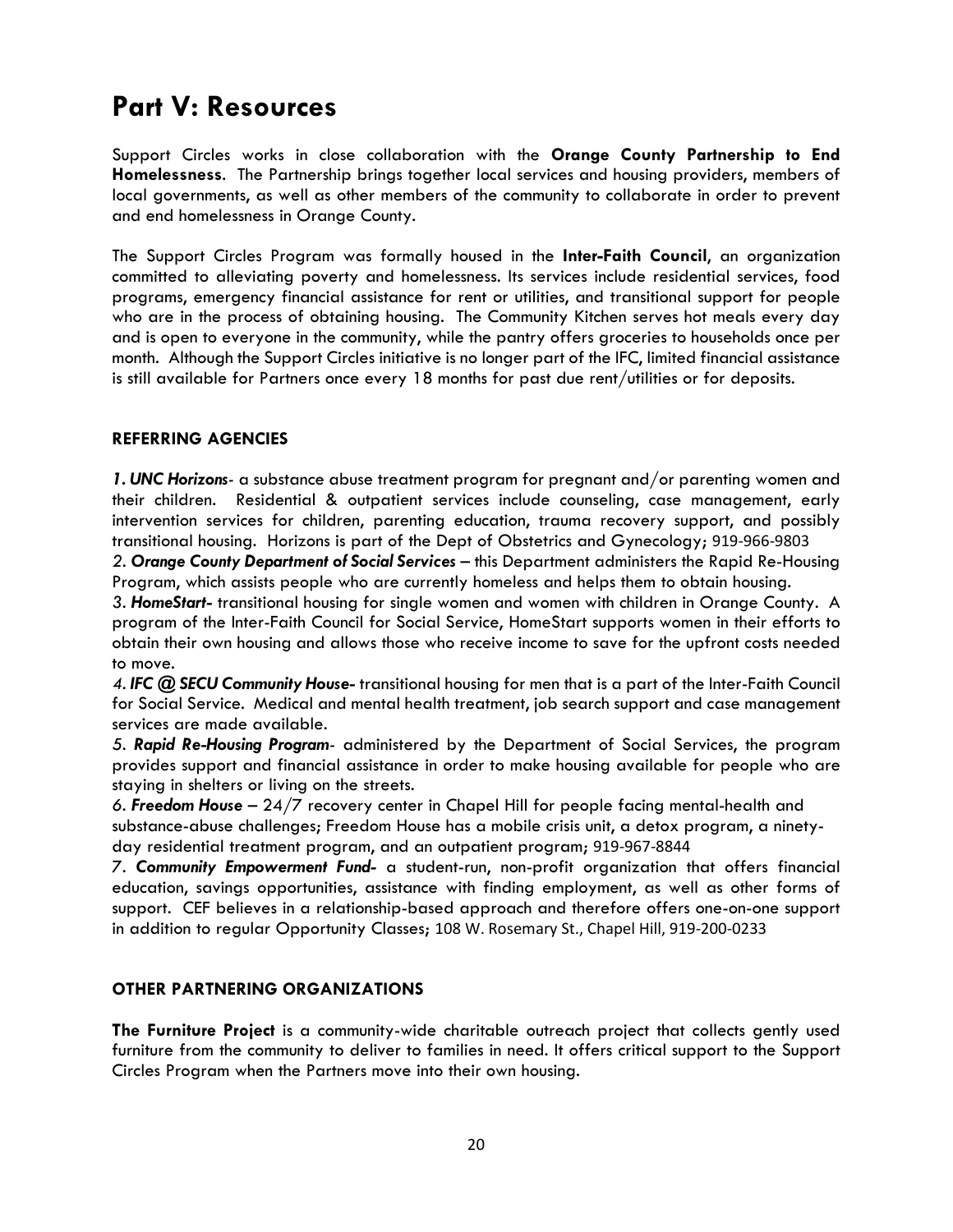## **ORANGE COUNTY RESOURCES GUIDE**

*Find and update info online at OC Connect: occonnect.info (List of services and resource in Orange County)*

## **HOUSING**

**Oxford House**: clean & sober housing option for men & women in recovery from substance abuse; locations online: www.oxfordhousenc.org/, state Oxford House: 919-395-8192; 800-689-9640. **Cardinal Innovations Healthcare Solutions**: permanent supportive housing for people with disabilities; 201 Sage Rd, Chapel Hill, 919-913-4139.

**CASA: s**upportive housing for persons with disabilities; 624 W Jones St, Raleigh, 919-754-9960:. **Chapel Hill Housing Department:** public housing apartments; 317 Caldwell St. Extension, Chapel Hill, 919-968-2850.

**Orange County Housing Authority:** Section 8 rental assistance, housing discrimination help; 300 W Tryon St, Hillsborough, 919-247-2510.

**EmPOWERment, Inc:** affordable homeownership and rental housing; 109 N Graham St, Suite 200, Chapel Hill, 919-967-8779.

**Orange County Department of Social Services**: Rapid Re-Housing program for the homeless, emergency assistance, Low-Income Energy Assistance Program (one-time for heating bills, apply in November); 2501 Homestead Rd, Chapel Hill, 919-968-2000; 113 Mayo St, Hillsborough, 919-247- 2800.

**Residential Services, Inc.:** group homes adults & children w/DD; 111 Providence Rd, CH, 919-942-7391. **Alliance of AIDS Services: s**ervices for people with HIV/AIDS; 1810 East Main St., Durham,919-596- 9898.

**NC Housing Search**: [www.nchousingsearch.com:](http://www.nchousingsearch.com/) on-line search tool to locate affordable apartments in NC—searchable by location, size, price, etc.

**Durham VA**: housing resources and supportive resources to homeless veterans 919-286-0411 x7065 **Volunteers of America**: Supportive & rehousing services for veterans and families; 919-530-1100 C**entre for Homeownership**: foreclosure prevention counseling; Hillsborough; 919-245-4718

**Community Home Trust**: affordable home ownership; 109 Conner Drive, Ste 1000, Chapel Hill, 919- 967-1545

**Habitat for Humanity:** Affordable homeownership; 88 Vilcom Center Dr., Chapel Hill, 919-932-7077 **Weaver Community Housing Assoc**.: affordable housing in cooperative communities; 919-969-7410

## **HEALTH AND DENTAL CARE**

**Orange County Health Department:** health, dental and mental health services; 300 W Tryon St, Hillsborough; 2501 Homestead Rd, Chapel Hill; main phone number: 919-247-2400.

**Carrboro Community Health Center (Piedmont Health Services):** health, dental and pharmacy services (sliding fee scale according to family income); 301 Lloyd St, Carrboro, 919-942-8741.

**Chapel Hill Community Health Center (PHS):** medical services (sliding scale fee based on income); 1828 MLK Jr. Blvd, CH; 919-951-7600

**Carolina Health Net**: enrolls uninsured residents of Orange, Alamance, Caswell, Chatham and Lee counties in Piedmont Health Services as their primary care provider; 919-547-3460.

**UNC Student Health Action Coalition (SHAC)**: free health and dental clinics on Wednesday nights at 5:30pm (appointments recommended, can also drop in); 919-843-6841, Carrboro Community Health Center, 301 Lloyd St, Carrboro.

**UNC Health Care Community Care Discount Program/Charity Care:** discounts/relief of patients' financial obligations; Admitting Office, Memorial

Hospital, 101 Manning Dr, Chapel Hill, 919-966-3425.

**UNC Outpatient Pharmacy**: Pharmacy assistance program available to UNC patients without income or insurance, UNC Cancer Center, 101 Manning Dr, Chapel Hill, 919-966-7690.

**UNC Hospital Emergency Room**: 101 Manning Dr, Chapel Hill, 919-966-4921, 919-966-4131.

**UNC School of Dentistry**: low-cost dental care; Manning Dr & Columbia, Chapel Hill; 919-537-3737.

**Durham VA Medical Center**: provides veterans general and specialty medical, surgical, psychiatric inpatient and ambulatory services; 919-286-0411 or 1-888-878-6890, 508 Fulton St, Durham, NC. 27705.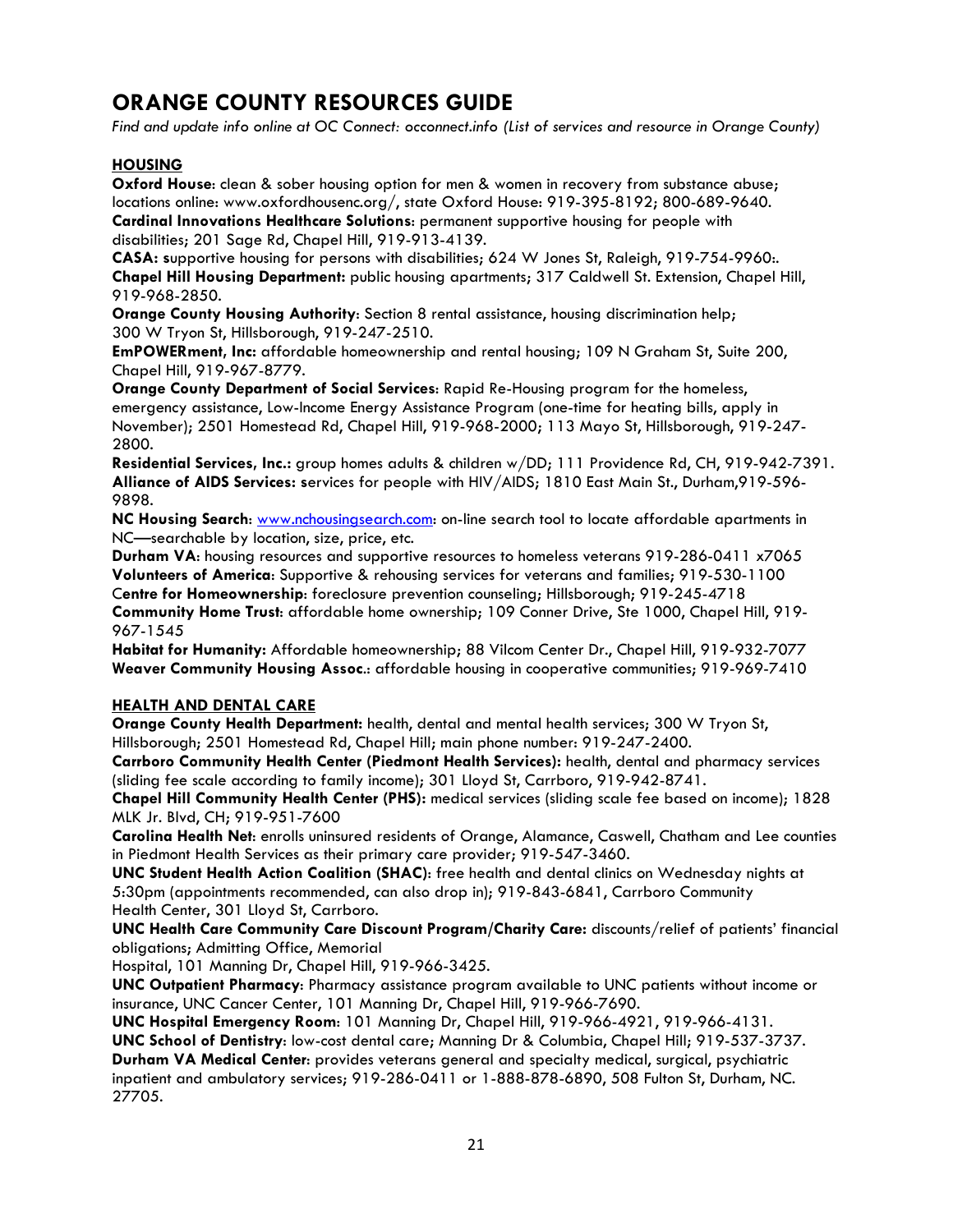## **APARTMENT COMPLEXES**

**Elliott Woods Apartments:** Interchurch Council Housing office: 106 Elliott Dr, Chapel Hill, 919-942-2197. **Chase Park Apartments**: Interchurch Council Housing office; 106 Elliott Dr, Chapel Hill, 919-942-2197. **Dobbins Hill Apts**: 1751 Dobbins Dr, CH, 932-3100

**Carolina Spring Apartments**: age 55+; 600 West Poplar Ave, Carrboro, 919-942-9559.

**Adelaide Walters Apts**: age 62+ or physically disabled; 603 Martin Luther King Jr Blvd, CH, 919-968- 8018.

**Covenant Place Retirement Apartments**: age 62+;103 Culbreth Rd, Carrboro, 919-929-0061. **First Baptist Church-Manley Estates**: age 62+; 805 S Merritt Mill Rd, Chapel Hill, 919-968-9778.

**Gateway Village:** 400 Lakeside Dr., Hillsborough, 919-732-6701.

**Coachwood Apts**: 200 Cheshire Dr., Hillsborough, 919-732-9846.

**Eno Haven Apartments**: age 55+; 811 Highway 70a East, Hillsborough, 919-247-0700.

**Hampton Pointe**: 350 Hampton Pointe Blvd, Hillsborough, 919-296-9003.

**Elmwood Apts**: 616 E Oakwood St, Mebane, 919-563-2977.

**Cedar Hill Apts:** 275 S Eleventh St, Mebane, 919-563-3539.

## **MENTAL HEALTH & SUBSTANCE ABUSE RESOURCES**

**Cardinal Innovations Healthcare—**screening and referral services for mental illness, intellectual/dev. disabilities or substance use; 201 Sage Rd, Chapel Hill, crisis line: 800-939-5911

**UNC Ctr. Excellence in Com. Mental Health—** treatment and support services for people with severe mental illness, substance use disorders and intellectual or dev. disabilities; Carr Mill Mall, Carrboro, 919- 962-4919

**Lutheran Services Carolinas—**ACT Team for people with severe & persistent mental illness; 891 Willow Drive, Suite 2, Chapel Hill, 919-968-2552

**RHA—**mental health treatment & support services for children & adults; 209 Millstone Dr, Hillsborough, 919-245-5400; intensive in-home care: 245-1056

**Carolina Outreach—**services for people with severe mental illness; 2670 Durham-Chapel Hill Blvd., Durham, 919-251-9001

**KidsCope—**mental health services and parent education for young children 0-5 and families; 500 N. Nash St., Hillsborough, 919-644-6590 x 4821

**El Futuro—**mental health/SA treatment & services for Latinos; Chapel Hill St., Durham; 919-688-7101 **Arc of Orange—**services for those w/developmental disabilities; 208 N. Columbia St., CH, 919-942-5119 **Alcohol Drug Council of NC—**vacancy list for residential treatment programs for pregnant women & mothers & their children; 919-493-0003,

**Durham TROSA—**residential program for recovering drug and alcohol abusers; Durham, 919-419-1059 **Alcoholics Anonymous—**District 33 (Alamance/ Orange/Chatham) 866-640-0180; Chapel Hill: 919- 933-3877, Hillsborough: 919-732-8214

**Narcotics Anonymous Helpline—**919-831-5321; Chapel Hill: 919-956-5900 Al-Anon/Alateen Family Groups—Chapel Hill: 919- 929-0155, 800-243-4035 ADATC (Alcohol and Drug Treatment Center) - Acute detox, long-term substance abuse rehab; 919- 757-7000

## **EMPLOYMENT, EDUCATION, JOB READINESS**

**Orange County Career Center—**GED preparation, education and training information and resources, job search assistance, resume preparation, employment, career and business services, computer access; 503 W. Franklin St., Chapel Hill, 919-969-3032

**Durham Technical Community College, Orange Campus—**adult education, job skills, GED, adult HS diploma, associates and 4-year degree programs; 525 College Park Rd, Hillsborough, 919-536-7238 **Caramore Community—**support program for adults with mental illness, residential and employment programs, mental health treatment; 550 Smith Level Rd, Carrboro, 919-967-3402

**Orange Literacy —**basic adult reading, writing, technical, math skills, English language instruction; 200 N. Greensboro St., Carrboro, 919-636-4457/933-2151

**Vocational Rehabilitation—**employment services for people with disabilities; 548 Smith Level Rd., Carrboro, 919-969-7350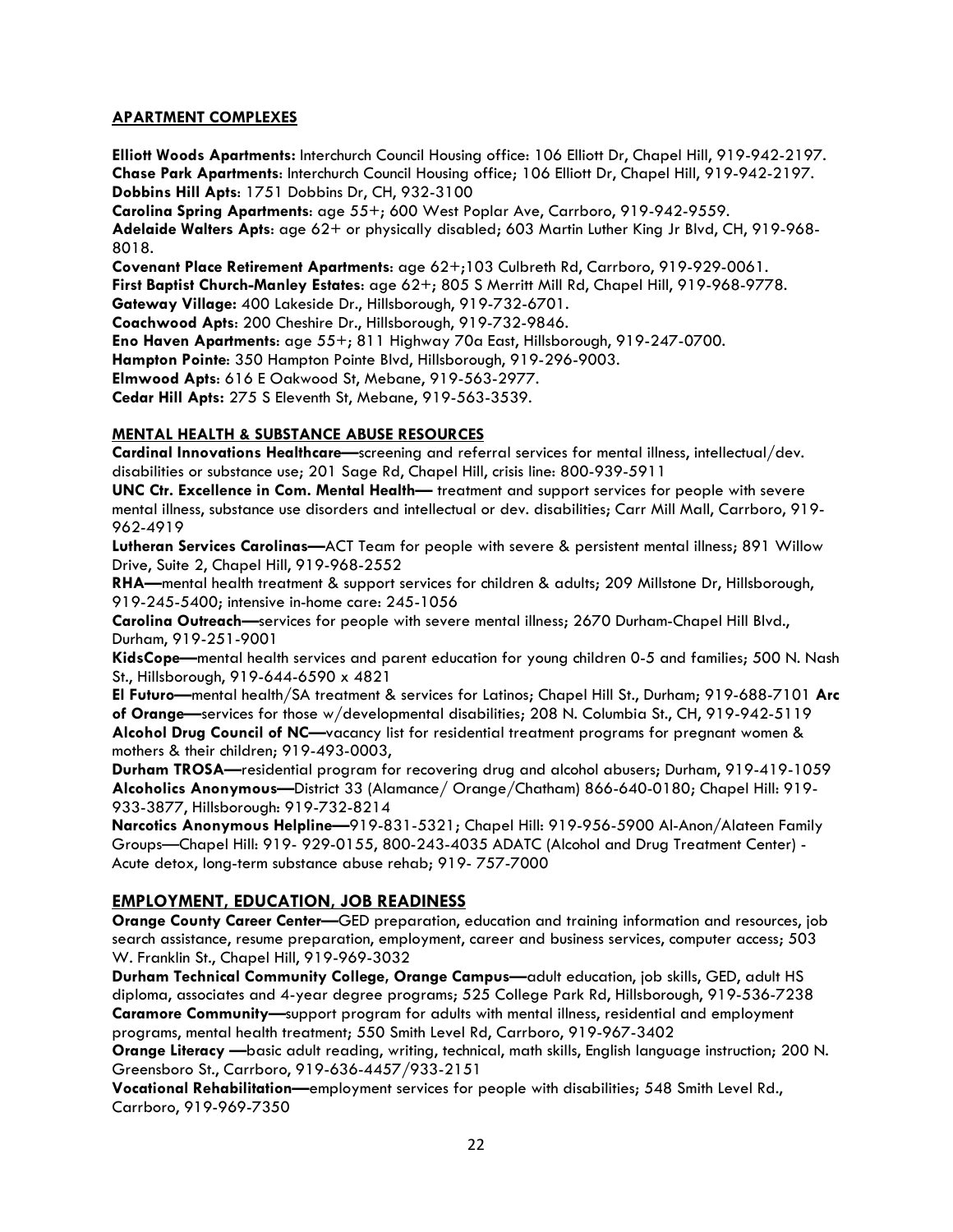**Educational Opportunity Center—**career counseling, help with admission and financial aid applications; 503 W. Franklin St., Chapel Hill, 800-682-1159

**Disability Awareness Council—**disability advocacy/ education to eliminate barriers to employment and services; 503 W. Franklin St., Chapel Hill, 919-969-3032

**Joint Orange Chatham Community Action (JOCCA)** —job placement & training, weatherization assistance, Chapel Hill: 919-969-3032, Pittsboro: 919-542-4781

**Orange Enterprises—**vocational evaluations, job training, skills development for people w/disabilities; 348 Elizabeth Brady Rd, Hillsborough, 919-732-8124

**Good Work—**business skill training for small business & entrepreneurs; 115 Market St., Durham,919-682- 8473

**Consumer Credit Counseling Services—** 315 E Chapel Hill St, Durham, 919-688-3381 Josh's Hope employment & independent living skills for young adults age 18-26 with serious, persistent mental illness; 200 Cardinal Dr, Suite B, Hillsborough, (919) 245-0072

#### **FOOD, ASSISTANCE, & OTHER SERVICES**

**Inter-Faith Council for Social Service—**financial assistance, IDs, groceries, clothing vouchers, 110 W. Main St., Carrboro, 919-929-6380

**IFC Community Kitchen**—free lunch every day and dinner M-F for anyone; 100 W. Rosemary St., Chapel Hill, 919-967-0643

**Orange County Department of Social Services—** emergency assistance, Medicaid, nutrition and food services, Work First, childcare subsidies; 113 Mayo St, Hillsborough, 2501 Homestead Rd, Chapel Hill; 919-245-2800

**St. Joseph's Food Ministry—**Heavenly Groceries; M-F, 4pm; 510 W. Rosemary St., CH, 919-960-1670 Neighbor House—free dinner Monday through Thursday, Fairview Baptist Church, 600 Cornelius St., Hillsborough; 919-563-4224

**Orange Congregations in Mission—**food pantry, emergency assistance (by DSS referral), Meals on Wheels; 300 Millstone Dr, Hillsborough, 919-732-6194

**Meals on Wheels—**for seniors and disabled; 1712 Willow Rd., Chapel Hill, 919-942-2948 **Compass Center for Women & Families—**services for victims of domestic abuse, financial & career advising, legal services; 210 Henderson St, Chapel Hill, 919-968-4610; 24-hr hotline: 919-929-7122 **Rape Crisis Center—**services to survivors of sexual violence, 24-hr hotline: 919-967-7273, 866-935- 4783 **Family Violence & Rape Crisis Services (Pittsboro)** —24-hr crisis intervention, shelter; 919-545- 0224 El Centro Hispano—range of services; 201 W. Weaver St., Carrboro, 919-945-0132 **Child Care Services Association—**resources and referrals for childcare for children birth to age 12; 1829 E. Franklin St., Chapel Hill, 919-967-3272

**Legal Aid of NC—**assistance in civil matters; 959 East Street, Suite A&B, Pittsboro, 919-542-0475 **Social Security Administration—**SSI/SSDI benefits; 888-759-3908, 3004 Tower Blvd, Durham **Romanowski Law-Disability Advocates—**represent claimants at all levels of the Social Security disability process; Durham; 919-286-9983

**Seymour Senior Center—**2551 Homestead Rd, Chapel Hill, 919-968-2070

**Central Orange Senior Center—**103 Meadowland Dr, Hillsborough, 919-245-2015

**Chapel Hill Transit (free bus service):** 919-969-4900; EZ-Rider: 969-5544

**Orange Public Transportation—**919-245-2008 Access Wireless—free cell phones; 1-888-464-6010 M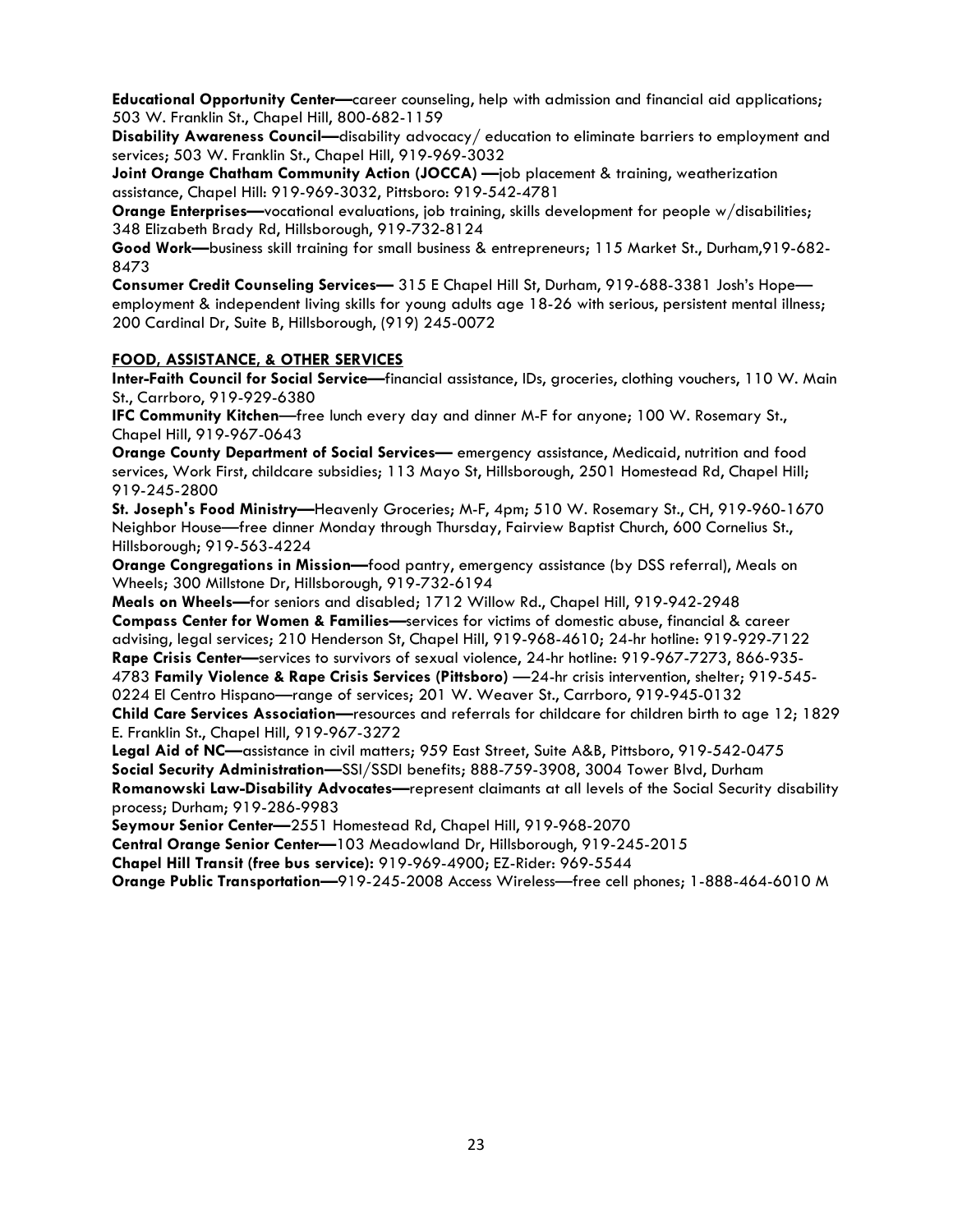## **Bibliography of Books, Videos and Articles Related to Poverty & Justice**

#### **BOOKS:**

Barndt, Joseph. *Becoming an Anti-Racist Church: Journeying Toward Wholeness.* Minneapolis: Fortress Press, 2011.

Barndt, Joseph. *Dismantling Racism: The Continuing Challenge to White America.* Minneapolis: Augsburg Fortress, 1991.

Boff, Clodovis and George V. Pixley. *The Bible, the Church, and the Poor.* Maryknoll, NY: Orbis Books, 1989.

Collings, J. L., & Mayer, V. *Both Hands Tied: Welfare Reform and the Race to the Bottom of the Low-Wage Labor Market.* Chicago: University of Chicago, 2010.

Corbett, Steve and Brian Fikkert. *When Helping Hurts: How to Alleviate Poverty without Hurting the Poor…and Yourself*. Chicago: [Moody](http://www.alibris.com/search/books/author/John-Perkins) Publishers, 2014.

DuBois, W.E.B. *The Souls of Black Folk.* New York: Penguin Books, 1989.

Edelman, P. *So Rich, So Poor: Why the Wealthiest Nation in the World is Losing the Battle Against Poverty.* New York: The New Press, 2012.

Edin, Kathryn and Laura Lein. *Making Ends Meet: How Single Mothers Survive Welfare and Low-Wage Work.* New York: Russell Sage Foundation, 1997.

Feagin, Joe R*. Racist America: Roots, Current Realities, and Future Reparations.* New York: Routledge, 2000.

Friere, Paulo. *Pedagogy of the Oppressed.* New York: Herder & Herder, 1970.

Kivel, Paul. *Uprooting Racism: How White People Can Work for Racial Justice.* Philadelphia: New Society Publishers, 1995.

Kivel, Paul. *You Call This A Democracy: Who Benefits, Who Pays and Who Really Decides?* New York: Apex Press, 2004.

Kozol, Jonathan, *Rachel and Her Children: Homeless Families in America.* New York: Fawcett Book Group, 1989.

Lanier, Sarah A. Foreign to Familiar: A Guide to Understanding Hot and Cold Climate Cultures. Hagerstown, MD: McDougal Publishing, 2000.

Lincoln, C. Eric. *Coming Through the Fire: Surviving Race and Place in America.* Durham: Duke University Press, 1996.

Lipsitz, George. *The Possessive Investment in Whiteness: How White People Benefit from Identity Politics.* Philadelphia: Temple University Press, 1998.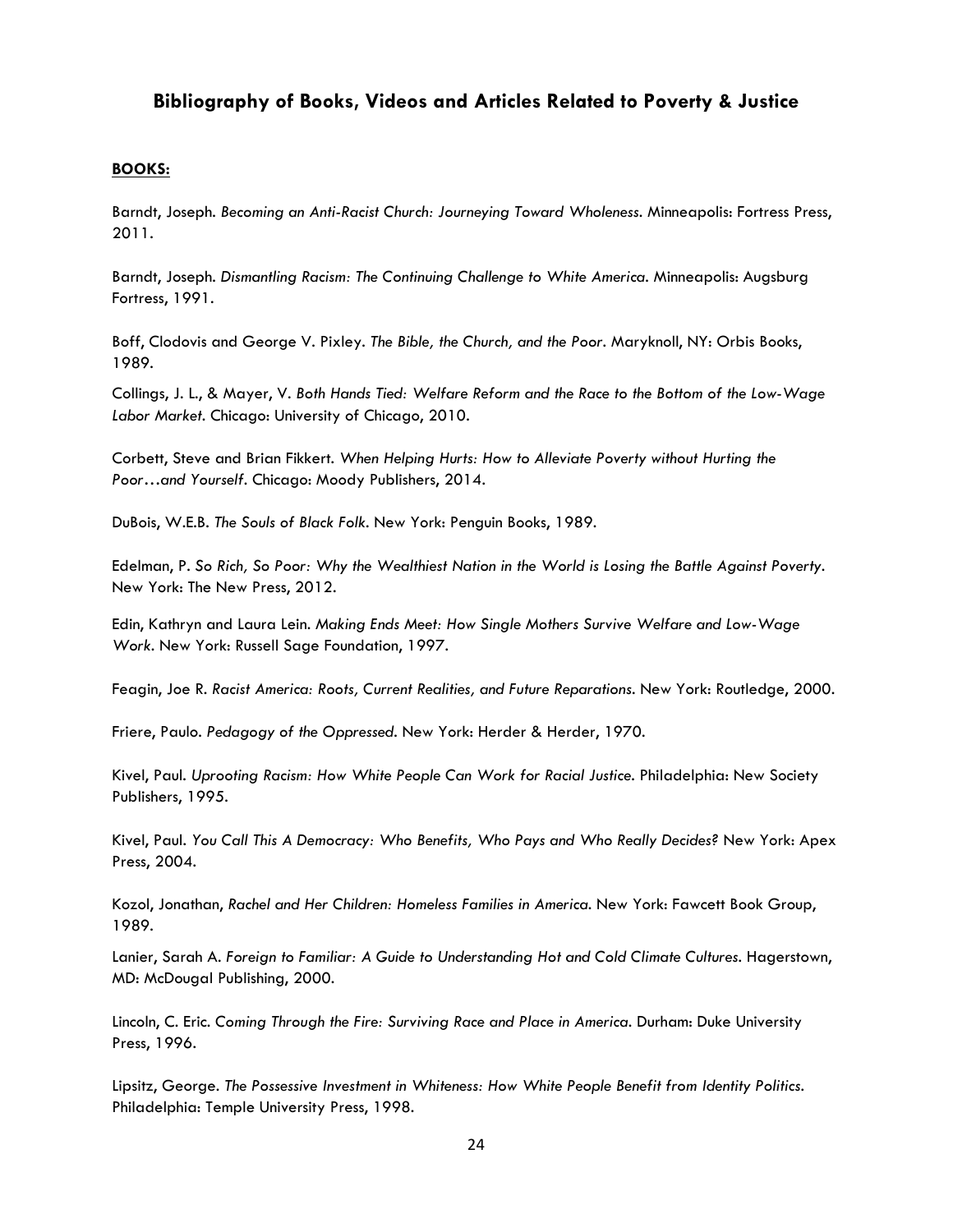Livermore, David A. *Serving with Eyes Wide Open*. Grand Rapids, MI: Baker Books, 2006.

Lui, Meizhu, Barbara Robles, Betsy Leondar-Wright, Rose Brewer and Rebecca Anderson. *The Color of Wealth: The Story Behind the U.S. Racial Wealth Divide.* New York: New Press, 2006.

Lupton, Robert D. *Toxic Charity: How Churches and Charities Hurt Those They Help, And How To Reverse It.* New York: Harper Collins, 2011.

Myers, Ched. *The Biblical Vision of Sabbath Economics.* Washington DC: Potter's House Books, 2002.

Payne, Ruby K. *A Framework for Understanding Poverty, 4th ed.* Highlands, TX: aha! Process, Inc. 2005.

Payne, Ruby K. et al. *Bridges Out of Poverty: Strategies for Professionals and Communities.* Highlands, TX: aha! Process, Inc. 2010.

Payne, Ruby K. *Crossing the Tracks for Love: What to Do When You and Your Partner Grew Up in Different Worlds.* Highlands, TX: aha! Process, Inc. 2005.

Phillips, Liane and Echo Montgomery Garrett. *Why Don't They Just Get a Job? One Couple's Mission to End Poverty in Their Community*. Highlands, TX: aha! Process, Inc. 2010.

Smith, Lillian. *Killers of the Dream.* New York: W.W. Norton and Co., 1951.

## **ARTICLES:**

Bertrand, Marianne and Sendhil Mullainathan. ["Are Emily and Greg More Employable Than Lakisha and](http://d3h47xle2cecj9.cloudfront.net/wp-content/uploads/2013/08/emilygreg.pdf)  Jamal? [A Field Experiment on Labor Market Discrimination.](http://d3h47xle2cecj9.cloudfront.net/wp-content/uploads/2013/08/emilygreg.pdf)*" The National Bureau of Economic Research.*  Cambridge, MA: 2003.

Camara, Phyllis Jones. "*Levels of Racism: A Theoretic Framework and a Gardener's Tale." American Journal of Public Health*, 90 (8), 1212-1215.

*Economic Justice for All: Pastoral Letter on Catholic Social Teaching and the U.S. Economy,* Washington, DC, National Conference of Catholic Bishops, 1986.

McIntosh, Peggy. "White Privilege: Unpacking the Invisible Knapsack." *Independent School*. Winter 1990.

## **VIDEOS:**

*Race: The Power Of An Illusion.* Produced by California Newsreel, in association with the Independent Television Service (ITVS), 2003.

*Structural Racism and Community Building.* Aspen Institute Roundtable on Community Change. *Washington DC: The Aspen Institute. 2004.*

*The Wage Gap.* Produced by Adams County Circles, Gettysburg, PA https://www.youtube.com/watch?feature=player\_detailpage&v=tWmtWrS8tDI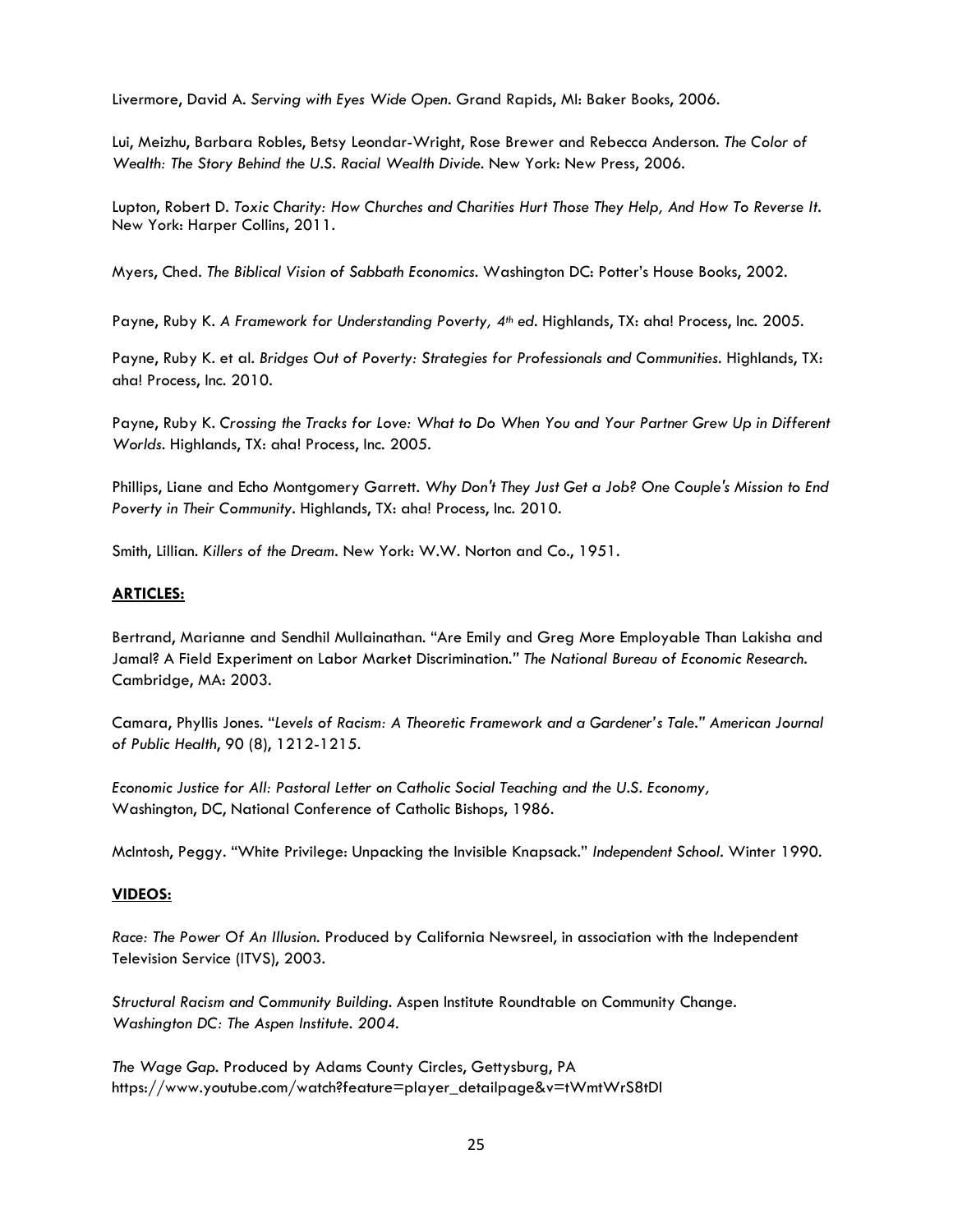**Part VI: Appendices**

**Appendix 1: Forms**

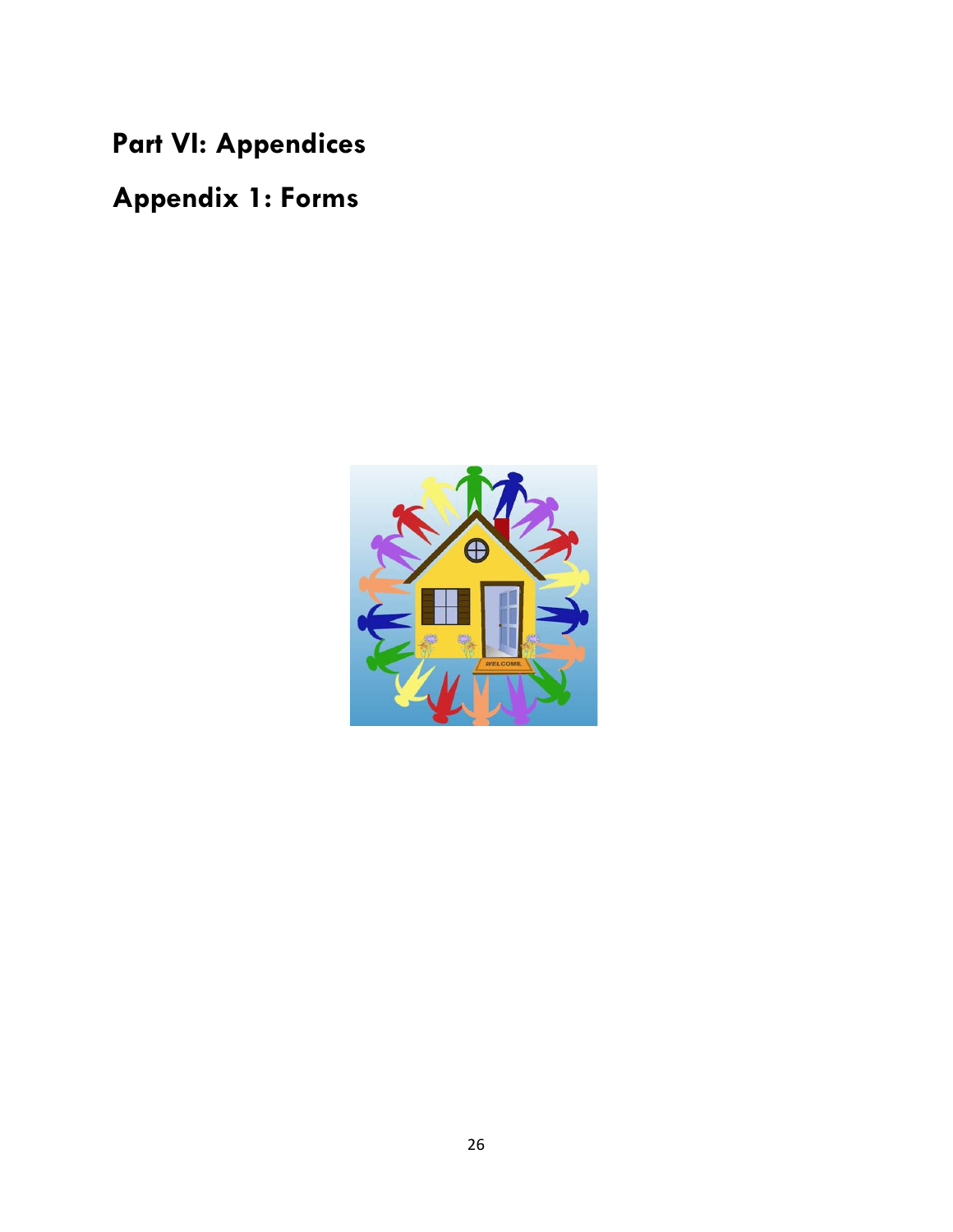## **ORANGE COUNTY PARTNERSHIP TO END HOMELESSNESS - SUPPORT CIRCLES PROGRAM Guidelines**

## **Support Circle Partners' Eligibility Requirements**

- Program serves individuals and families who are homeless or at risk of homelessness.
- Applicants must be currently living in a local shelter or transitional housing facility or participating in a homelessness- prevention or rapid re-housing program.
- Applicants must be referred by case managers/staff from local community service agencies.
- Referring agencies must arrange permanent housing placements for clients and determine that they will be able to live independently upon leaving their program.
- If partners are living in shelters or transitional housing facilities, they should start working with their Support Circle Teams approximately one month before moving into permanent housing.
- Applicants must have a minimum 3- month relationship with at least one local service agency.
- Partners must be willing to work with a Support Circle for at least 12 months.
- Applicants must be employed or have enough income to live independently.
- Applicants with criminal histories will be considered on a case-by-case basis.

## **Support Circle Teams**

- Participants will be called "team members."
- Team composition: 6-8 people from one or more congregations or groups of friends.
- Team-member roles:
	- (a) Co-coordinators (two co-coordinators recommended)
		- (i) Should be in contact with case manager and Advisory Committee.
	- (b) Support Circle Liaison
	- (c) Resources Coordinator
	- (d) Social Coordinator
	- (e) Scheduling Coordinator
	- (f) Note-taker
	- (g) Point Person
- Monetary Contribution
	- (a) Each team will contribute \$100 for program administration.
	- (b) Teams will not give any money directly to Partners.
- Team Commitment:
	- (a) Term of commitment: minimum 12 months (can then be renewed or ended)
	- (b) Meetings:
		- Introductory meeting(s): Partner, case manager, and 1-2 team members
		- Covenant meeting: Partner, case manager, and all team members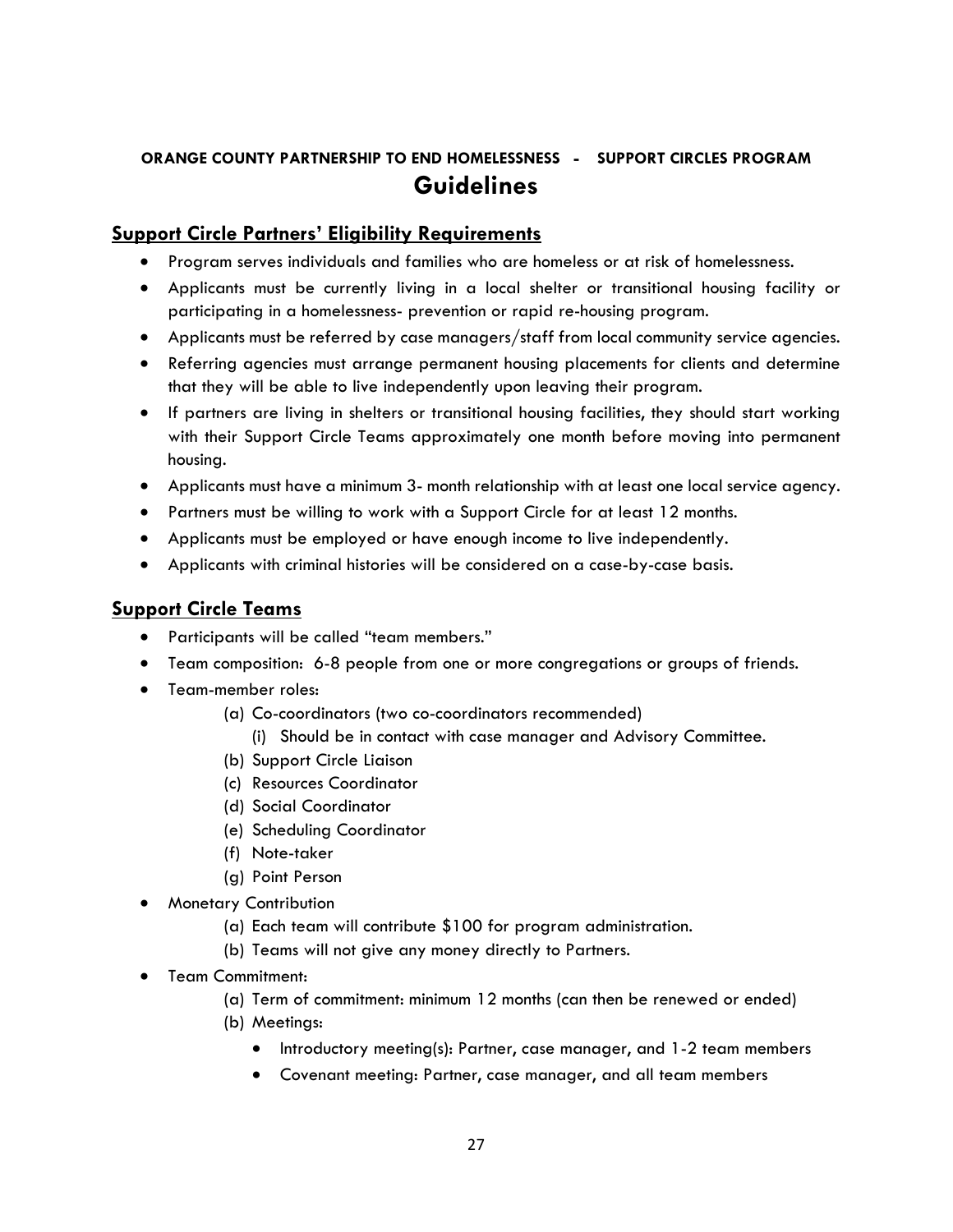- The Partner should meet at least once per month with at least one team member: recommend weekly meetings for the first 3 months
- (c) Each team member should commit to meeting with the partner a total of at least 4 times over the 12-month period (including Covenant meeting and social gatherings) but can be much more frequently depending on the needs and interests of the partner and the team.
- (d) Recommend having a social gathering of partner and Support Circle team approximately every 3 months.
- (e) Monthly group meetings between all Support Circle teams and team Liaison
- Relationship with Partner
	- (a) The nature of the relationships is flexible, based on the goals and needs of the partners as they move toward self-sufficiency
	- (b) Teams are matched with Partners based on their respective needs and interests
	- (c) Types of Support
		- Material Support: teams gather donations from their congregations & friends of furniture and other household goods to help set their partners up in their new homes
		- Practical support: throughout the year, team members help meet the practical needs of their partners by taking them grocery shopping or to appointments, helping them work out budgets, tutoring them for GED classes, or providing other assistance their partners may need.
			- 1. Depending on the needs of their partner, teams may want to help them with skills such as:
				- a. Life skills
				- b. Budgeting & finances
				- c. Time management
				- d. Setting goals
				- e. Stress management
				- f. Active listening
				- g. Nutrition & fitness
				- h. Parenting
			- 2. They may also want to be knowledgeable about local resources in areas including:
				- a. Employment
				- b. Education & job training
				- c. Child Care
				- d. Health & Dental services
				- e. Legal services
				- f. Social services
		- Relational Support: most importantly, team members meet regularly with the individual or family they are partnered with to share information, build relationships, and function as a support system for their Partners as they settle into permanent housing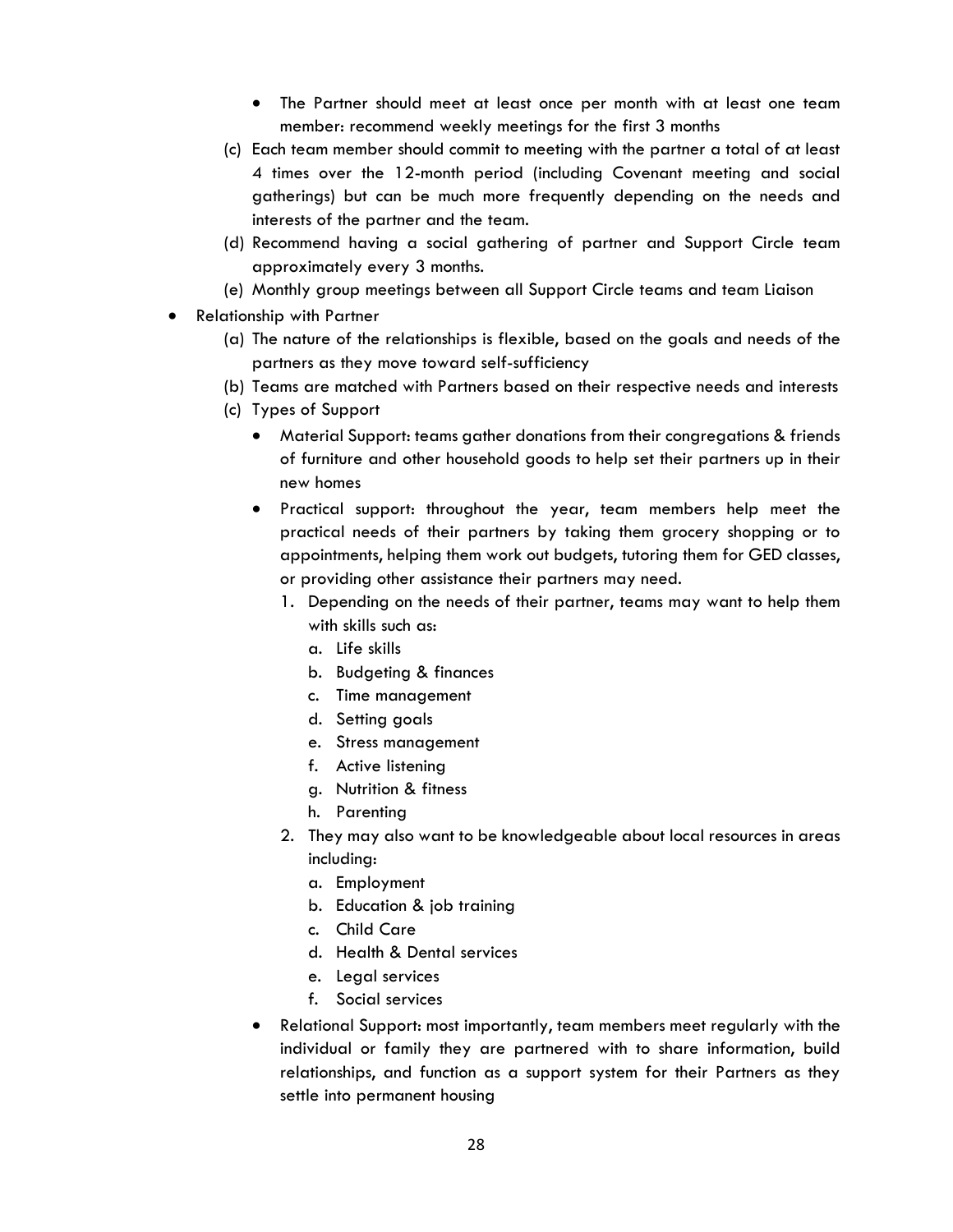## **Support Circle Program Administration**

- We are currently recruiting a volunteer Support Circle Program Coordinator who will oversee the program.
- The Support Circle Advisory Committee will meet regularly and work closely with the coordinator.

## **Procedures**

- Support Circle teams are trained.
- Teams are matched with a partner: they meet and develop a covenant agreement to guide their mutual commitment based on the partner's needs and goals.
- The team gathers donations of furniture and household goods (from congregations, friends, families, etc.) to help their partner set up their home.
- The team helps their partner set up their new home.
- The team members start getting to know their partner and helping with practical needs like transportation to the grocery store or to appointments.
- Team members and Partner meet at least weekly for the first 3 months and at least monthly thereafter.
- Reporting: one of the team members is appointed as a Liaison to the Advisory Committee; this person reports regularly on the progress of the Circle and on any areas that require extra support.

## **Support Circles Training**

- Provided at intervals during the year by members of the Advisory Committee
- Support Circle relationship guidelines:
	- o Do not proselytize: Support Circles are an opportunity to live out your faith rather than share it with your partner. If your partner initiates conversation about faith, feel free to proceed, but don't initiate it yourself. Just like with anyone in your life, there will be times when you want to share a spiritual experience that you had, and you are free to do so, but please do so respectfully and without imposing your beliefs on your partner.
	- o Do not give money directly to your Partner.
	- o Do not use drugs or consume alcohol with your partner as s/he may have a history of substance abuse.
	- o Do not share your Partner's name or personal information/situation with others. For example, if you're out for coffee together and run into a friend, introduce your Partner as a friend, not as someone who was formerly homeless.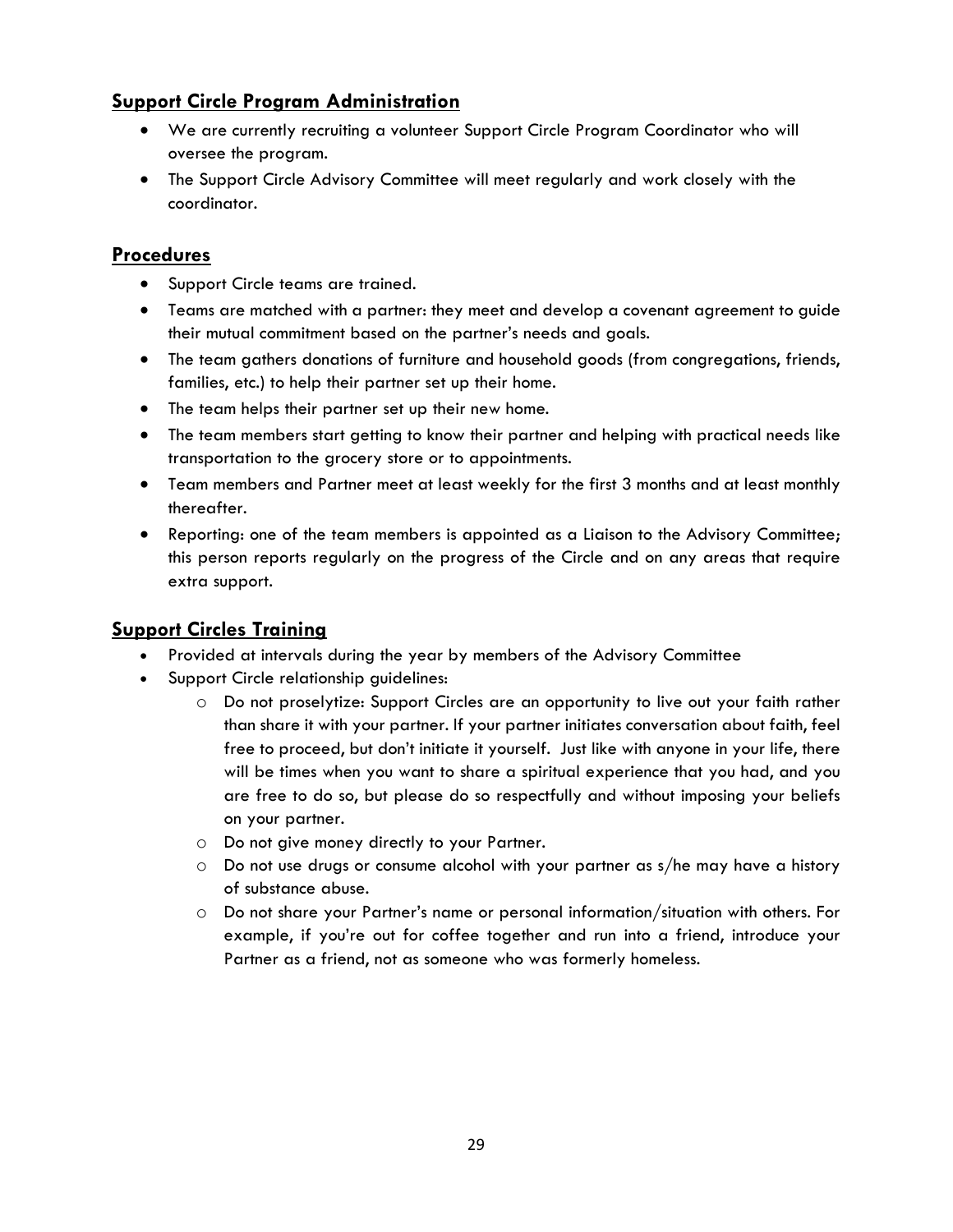#### **SUPPORT CIRCLE PROGRAM VOLUNTEER INFORMATION SHEET**

Personal Contact Information

| Name:     |     |       |     |            |
|-----------|-----|-------|-----|------------|
| Address:  |     |       |     |            |
| City:     |     | State |     | <b>ZIP</b> |
| Phone (W) | (H) |       | (C) |            |
| E-Mail    |     |       |     |            |

#### Support Circle Team Contact Information

| Church/Synagogue/Mosque/Organization/Neighborhood |     |              |     |     |  |  |
|---------------------------------------------------|-----|--------------|-----|-----|--|--|
| Pastor/Priest/Leader                              |     |              |     |     |  |  |
| Address:                                          |     |              |     |     |  |  |
| City:                                             |     | <b>State</b> |     | ZIP |  |  |
| Phone (W)                                         | (H) |              | (C) |     |  |  |
| E-Mail:                                           |     |              |     |     |  |  |

What is your time availability? (i.e.; evenings, weekends, weekdays)

\_\_\_\_\_\_\_\_\_\_\_\_\_\_\_\_\_\_\_\_\_\_\_\_\_\_\_\_\_\_\_\_\_\_\_\_\_\_\_\_\_\_\_\_\_\_\_\_\_\_\_\_\_\_\_\_\_\_\_\_\_\_\_\_\_\_\_\_\_\_\_\_\_\_\_\_\_\_\_\_\_\_\_\_\_ What days are totally out? \_\_\_\_\_\_\_\_\_\_\_\_\_\_\_\_\_\_\_\_\_\_\_\_\_\_\_\_\_\_\_\_\_\_\_\_\_\_\_\_\_\_\_\_\_\_\_\_\_\_\_\_\_\_\_\_\_\_\_\_\_\_\_\_\_\_\_\_\_\_\_\_\_\_\_\_\_\_\_\_\_\_\_\_\_ Can you provide some transportation to your assigned family? Yes \_\_\_\_\_\_\_ No\_\_\_\_\_ Tell us about your gifts/talents – how can you best be of support to a family in need (i.e. provide transportation, housing resources, medical resources, childcare resources, budgeting, etc.) \_\_\_\_\_\_\_\_\_\_\_\_\_\_\_\_\_\_\_\_\_\_\_\_\_\_\_\_\_\_\_\_\_\_\_\_\_\_\_\_\_\_\_\_\_\_\_\_\_\_\_\_\_\_\_\_\_\_\_\_\_\_\_\_\_\_\_\_\_\_\_\_\_\_\_\_\_\_\_\_\_\_\_\_\_ Are you employed? Retired? What do/did you do?\_\_\_\_\_\_\_\_\_\_\_\_\_\_\_\_\_\_\_\_\_\_\_\_\_\_\_\_\_\_\_\_\_\_ What are some of your hobbies & interests?\_\_\_\_\_\_\_\_\_\_\_\_\_\_\_\_\_\_\_\_\_\_\_\_\_\_\_\_\_\_\_\_\_\_\_\_\_\_\_\_\_\_\_\_\_\_\_\_\_\_ \_\_\_\_\_\_\_\_\_\_\_\_\_\_\_\_\_\_\_\_\_\_\_\_\_\_\_\_\_\_\_\_\_\_\_\_\_\_\_\_\_\_\_\_\_\_\_\_\_\_\_\_\_\_\_\_\_\_\_\_\_\_\_\_\_\_\_\_\_\_\_\_\_\_\_\_\_\_\_\_\_\_\_\_\_ What do you think your greatest challenges on the team will be? \_\_\_\_\_\_\_\_\_\_\_\_\_\_\_\_\_\_\_\_\_\_\_\_\_\_\_\_\_\_\_\_\_ \_\_\_\_\_\_\_\_\_\_\_\_\_\_\_\_\_\_\_\_\_\_\_\_\_\_\_\_\_\_\_\_\_\_\_\_\_\_\_\_\_\_\_\_\_\_\_\_\_\_\_\_\_\_\_\_\_\_\_\_\_\_\_\_\_\_\_\_\_\_\_\_\_\_\_\_\_\_\_\_\_\_\_\_\_ What, if any, is your previous experience with homelessness and homeless service? \_\_\_\_\_\_\_\_\_\_\_\_\_\_\_\_\_\_\_\_\_\_\_\_\_\_\_\_ \_\_\_\_\_\_\_\_\_\_\_\_\_\_\_\_\_\_\_\_\_\_\_\_\_\_\_\_\_\_\_\_\_\_\_\_\_\_\_\_\_\_\_\_\_\_\_\_\_\_\_\_\_\_\_\_\_\_\_\_\_\_\_\_\_\_\_\_\_\_\_\_\_\_\_\_\_\_\_\_\_\_\_\_ What other information would you like us to know? \_\_\_\_\_\_\_\_\_\_\_\_\_\_\_\_\_\_\_\_\_\_\_\_\_\_\_\_\_\_\_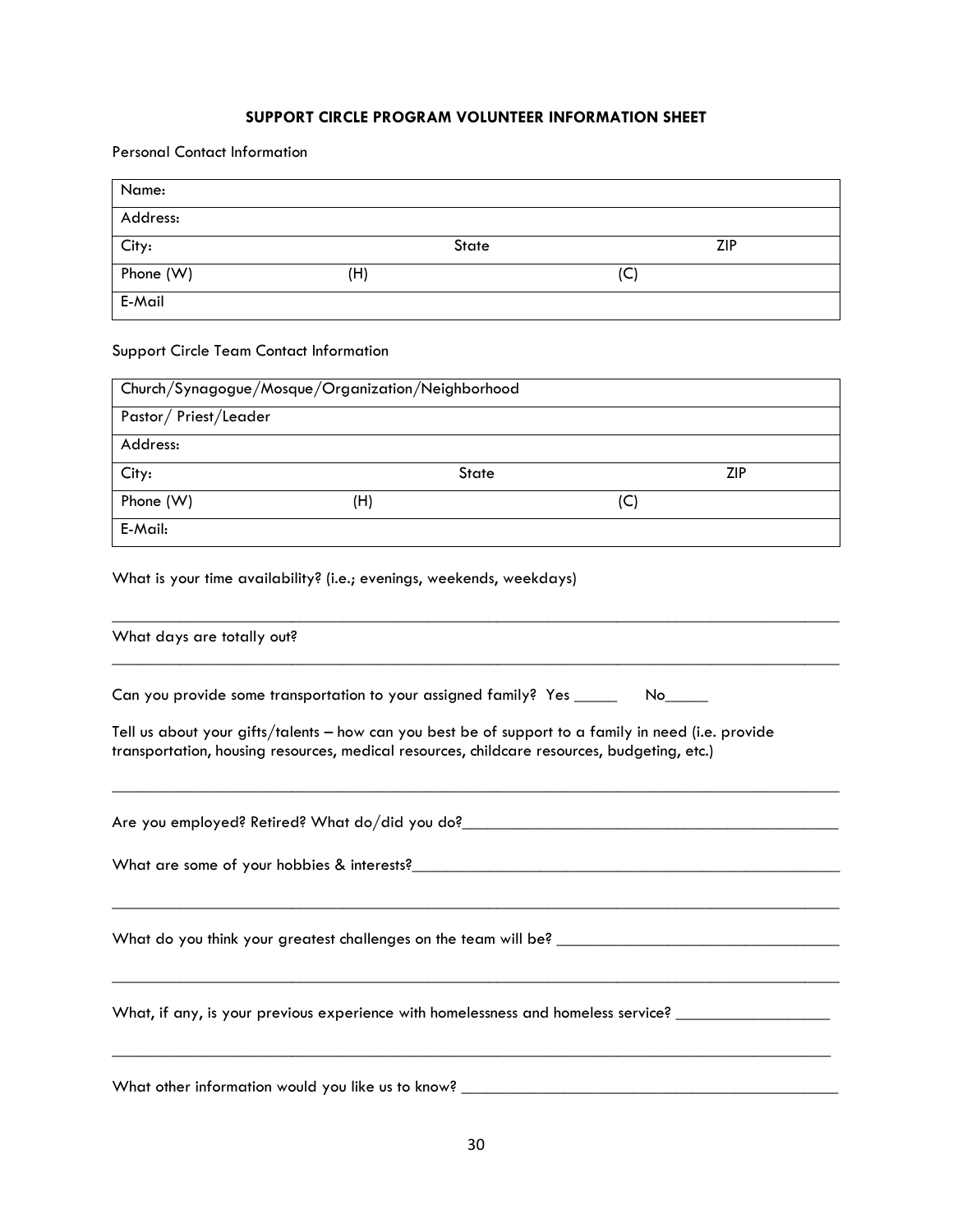#### **ORANGE COUNTY**

#### **SUPPORT CIRCLE PROGRAM AUTHORIZATION TO CONDUCT A CRIMINAL BACKGROUND INVESTIGATION**

As part of my participation in the Support Circles Program, I understand that I am authorizing the Program to conduct a criminal background check, and I completely release any party or person from any responsibility or liability for damages which may occur as a result of the disclosure of this information. I agree to release the information below.

|              | Applicant's Printed Name:                                                                                |  |
|--------------|----------------------------------------------------------------------------------------------------------|--|
| First Middle | Last                                                                                                     |  |
|              |                                                                                                          |  |
|              |                                                                                                          |  |
|              |                                                                                                          |  |
|              |                                                                                                          |  |
|              |                                                                                                          |  |
|              | List all other full names you have used, gone by, or are known by, including maiden name, if applicable: |  |
|              |                                                                                                          |  |
| First Middle | Last                                                                                                     |  |
|              |                                                                                                          |  |
| First Middle | Last                                                                                                     |  |
|              |                                                                                                          |  |

List the addresses of your residences over the past five years (Use additional pages if necessary):

| Street address | City | County State Zip Years |  |  |  |
|----------------|------|------------------------|--|--|--|
| Street address | City | County State Zip Years |  |  |  |
| Street address | City | County State Zip Years |  |  |  |
| Street address | City | County State Zip Years |  |  |  |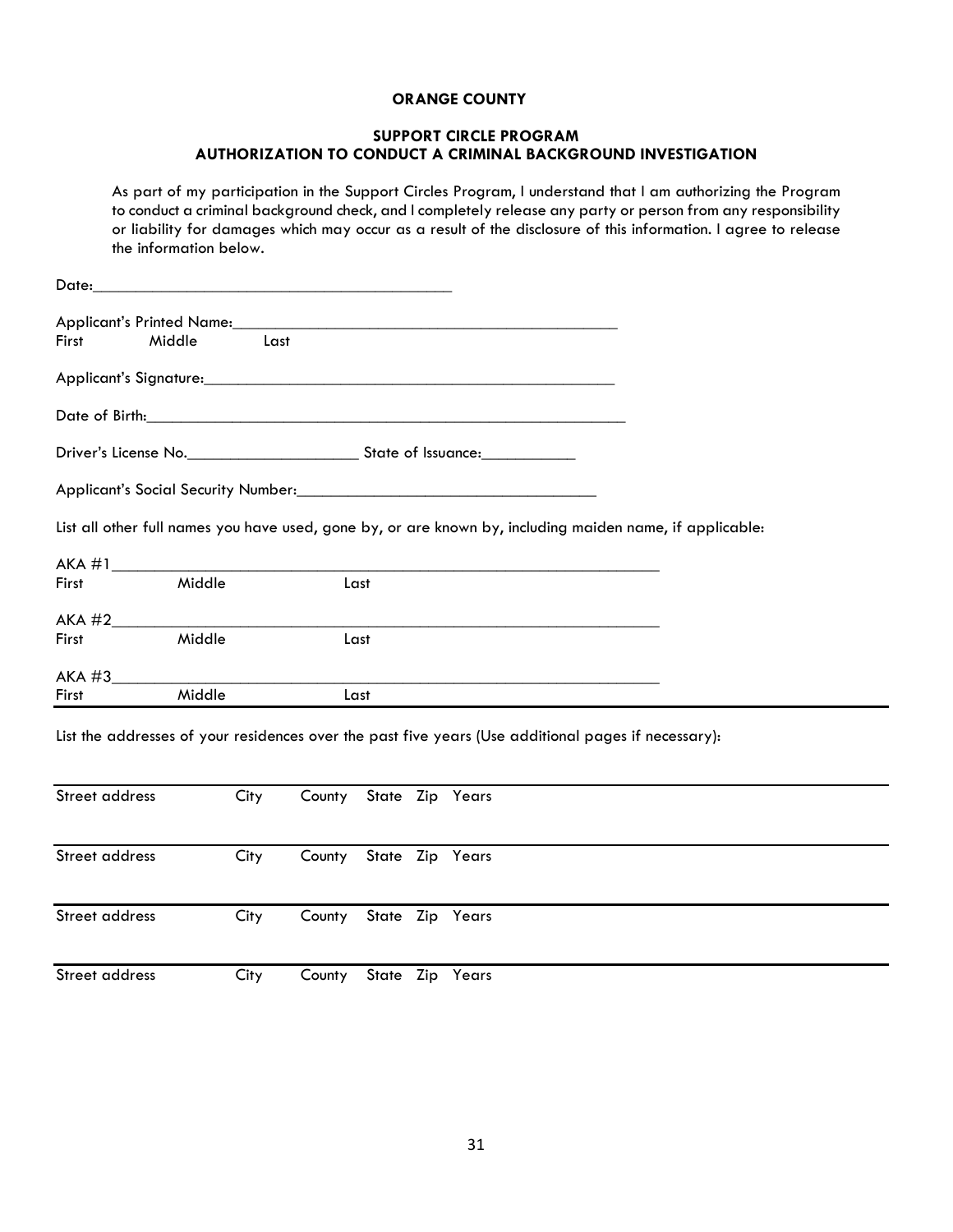## **VOLUNTEER CONFIDENTIALITY AGREEMENT**

As a volunteer of this organization, I understand that I may have access to confidential information, both verbal and written, relating to individuals or families receiving services from The Support Circles Program of Orange County.

I understand, and agree, that all such information coming into my knowledge or possession is to be treated confidentially and discussed only within the boundaries of my volunteer position at this organization.

I also agree not to discuss these same matters after I have left my volunteer position at this organization. I further understand that breach of this agreement shall constitute grounds for and may result in termination of my volunteer status with this organization, and I further acknowledge that I may be subject to other disciplinary actions and/or prosecution as set forth in the privacy regulations and the laws of the State of North Carolina.

**Volunteer Signature:\_\_\_\_\_\_\_\_\_\_\_\_\_\_\_\_\_\_\_\_\_\_\_\_\_\_\_\_\_\_\_\_\_\_\_\_\_\_\_\_\_\_\_\_\_**

| Date: |  |  |  |
|-------|--|--|--|
|       |  |  |  |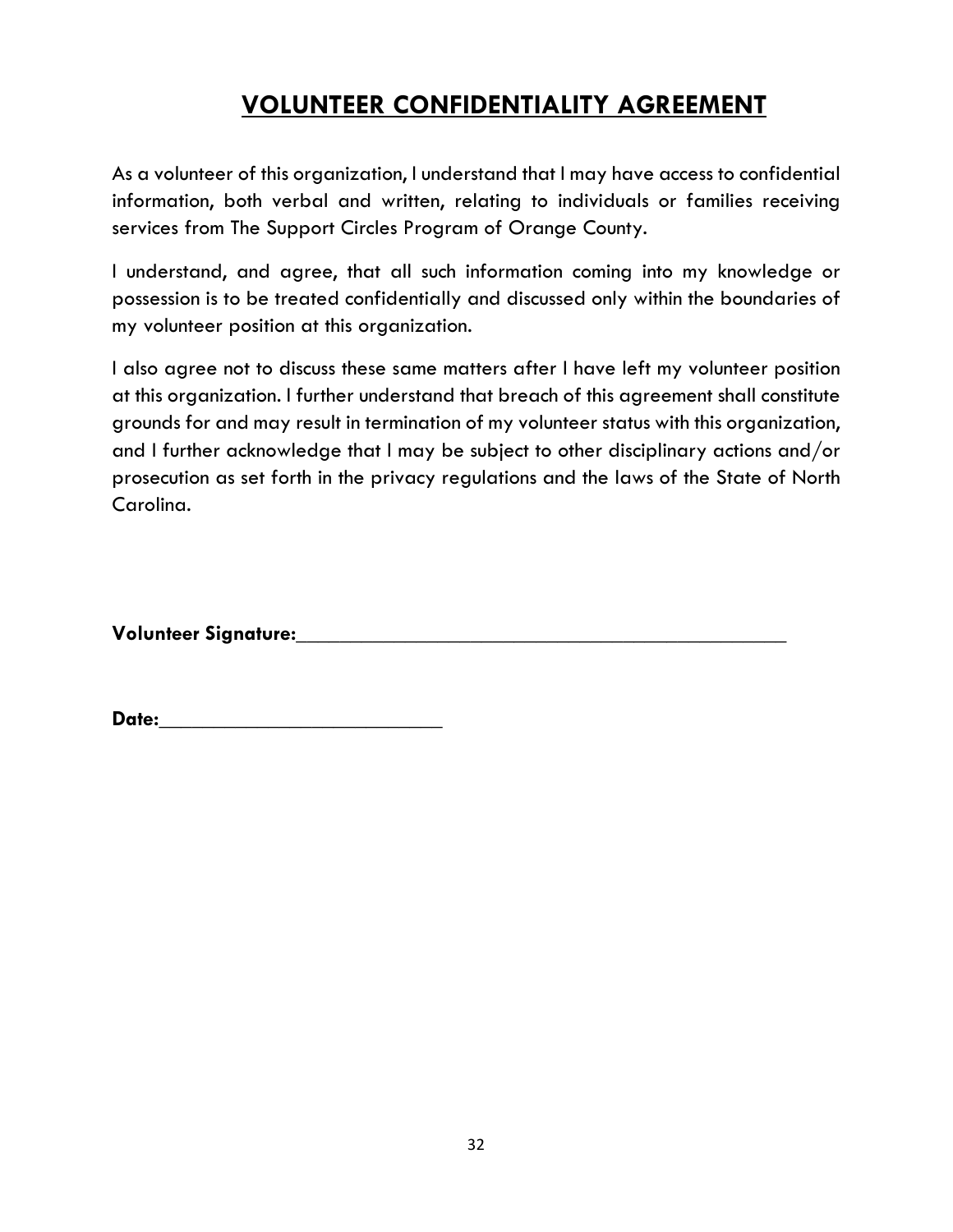## **SAMPLE SUPPORT CIRCLE COVENANT**

#### **Household Members:**

- $\triangleright$  I/we agree to be served by the  $\cdot$  Support Circle team for a period of up to 12 months.
- $\triangleright$  I/we agree to an open and honest relationship with the Support Circle over the 12-month period.
- $\triangleright$  I/ we will be primarily responsible for my/our monthly living expenses and the Support Circle will serve me/us as described below.
- $\triangleright$  I/we will participate in quarterly goal review sessions with members of the Support Circle.
- $\triangleright$  I/we agree actively work on my recovery, if applicable, throughout the duration of this Covenant.
- $\triangleright$  I/we understand that the Support Circle has agreed to help me meet my physical, spiritual and emotional needs for up to 12 months, to the best of their ability. The services provided may include:
	- 1. Locating and moving into an apartment;
	- 2. Finding furniture and household items and clothes
	- 3. Employment and/or educational objectives;
	- 4. Financial, insurance and tax issues;
	- 5. Researching the appropriate resources to meet my children's educational needs (e.g., school options, tutoring, special programs;
	- 6. Finding transportation as needed (e.g., for medical appointments, job interviews, etc.).
- $\triangleright$  With the assistance of my Support Circle I have developed and will work toward achieving the following goals: (**To be determined in consultation with the family**)
	- 1. Housing Goals:
	- 2. Employment Goals:
	- 3. Financial Management Goals:
	- 4. Education Goals (parents and/or children):
	- 5. Life Skills Goals (parenting, anger management, communication, etc.)
	- 6. Health Goals (parents and/or children—include pediatric medical and dental, mental health, recreation/exercise, etc.)
- $\triangleright$  If I/we don't like some part of the hospitality being offered, I/we have the right to sever the relationship with the Support Circle.
- $\triangleright$  I/we agree to participate in this program at my/our own risk and hereby release any members of the Support Circle Program assisting me from any liability.

#### **Signature of head of household** <u>Community Community Contract Date</u>

## **Support Circle Team Members:**

- > I/we agree to be part of the \_\_\_\_\_\_\_\_\_\_\_\_\_\_\_\_ Support Circle team for a period of up to 12 months.
- $\triangleright$  I/we agree to an open and honest relationship with the Support Circle over the 12-month period.
- $\triangleright$  I/we agree to serve the Partner(s) in meeting his/her/their physical, spiritual and emotional needs for up to 12 months, to the best of my ability, as I provide support in the ways outlined above.
- $\triangleright$  I/we agree to participate in this program at my/our own risk and hereby release any members of the Support Circle Program assisting me from any liability.

| <b>Signature of SC Team Member</b> | <b>Date</b> |  |
|------------------------------------|-------------|--|
| <b>Signature of SC Team Member</b> | Date        |  |
| <b>Signature of SC Team Member</b> | Date        |  |
| <b>Signature of SC Team Member</b> | Date        |  |
|                                    |             |  |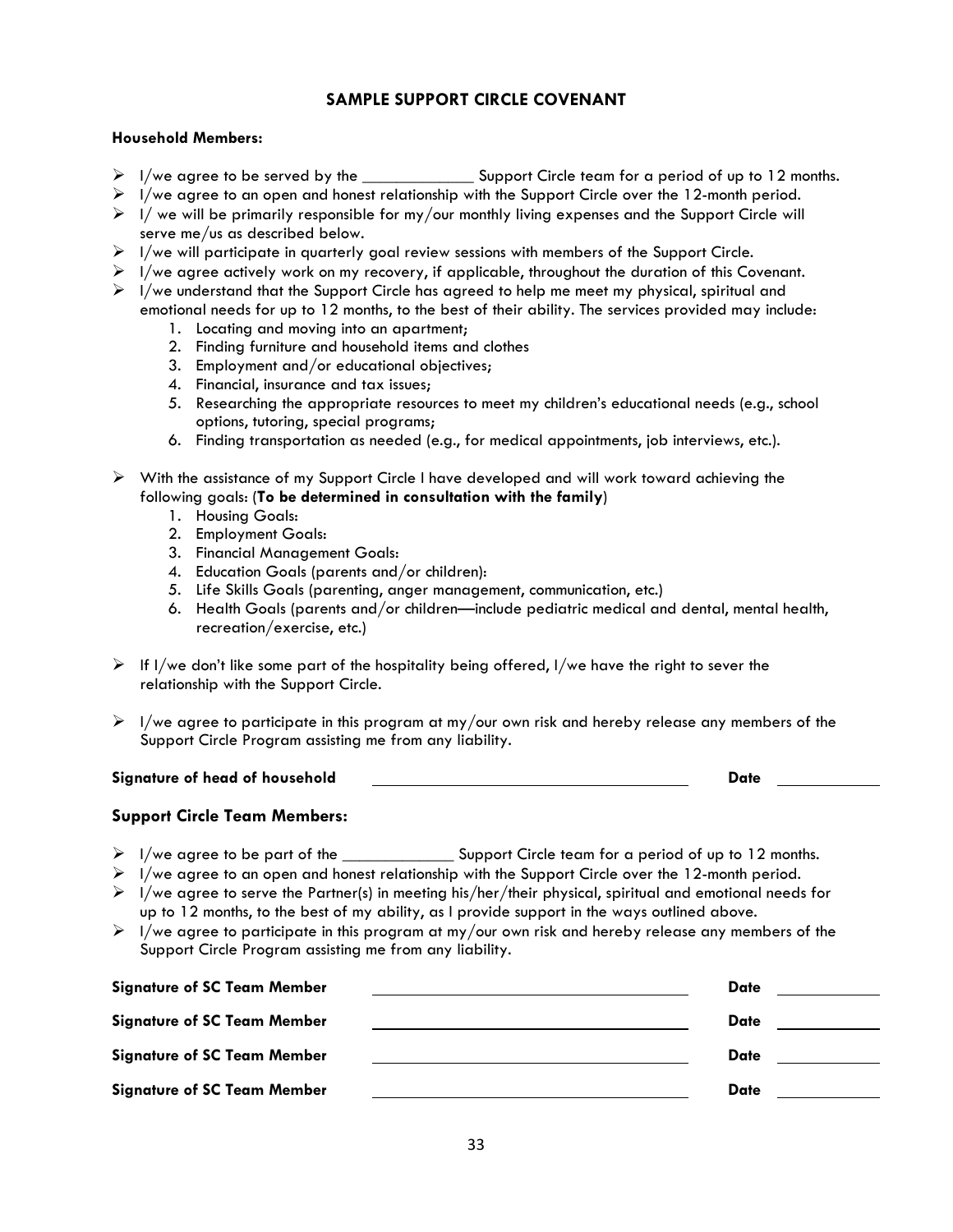$\div$  **HOUSE-WARMING WISH LIST**  $\div$ 

Client (initials only): Gender: Children (ages/gender): Anticipated Move-in Date:

| Item           |                                     | Notes (recipient preferences, | Person      |            |
|----------------|-------------------------------------|-------------------------------|-------------|------------|
| <b>Wanted?</b> | <b>Item</b>                         | donor team logistics, etc.)   | Responsible | Collected? |
|                |                                     |                               |             |            |
|                | <b>Cleaning Supplies (all new):</b> |                               |             |            |
|                | Mop                                 |                               |             |            |
|                | <b>Broom</b>                        |                               |             |            |
|                | <b>Bucket</b>                       |                               |             |            |
|                | Sponges, incl                       |                               |             |            |
|                | abrasive                            |                               |             |            |
|                | Toilet brush                        |                               |             |            |
|                | All-purpose cleaner                 |                               |             |            |
|                | Mold/mildew                         |                               |             |            |
|                | remover                             |                               |             |            |
|                | Toilet cleaner                      |                               |             |            |
|                | Other:                              |                               |             |            |
|                | Other:                              |                               |             |            |
|                | Other:                              |                               |             |            |
| Linens, etc.   |                                     |                               |             |            |
|                | Door/welcome mat                    |                               |             |            |
|                | Towels (bath, hand,                 |                               |             |            |
|                | washcloths, bathmat)                |                               |             |            |
|                | Sheets (fitted, flat,               |                               |             |            |
|                | pillowcases; specify                |                               |             |            |
|                | $#$ and sizes)                      |                               |             |            |
|                | Blankets (specify #                 |                               |             |            |
|                | and sizes)                          |                               |             |            |
|                | Pillows (new)                       |                               |             |            |
|                | Mattress pads                       |                               |             |            |
|                | (specify $#$ and sizes)             |                               |             |            |
|                | Shower curtain &                    |                               |             |            |
|                | rings (shower or                    |                               |             |            |
|                | tub?                                |                               |             |            |
|                | Other:                              |                               |             |            |
|                | Other:                              |                               |             |            |
|                | Other:                              |                               |             |            |
| Utensils/tools |                                     |                               |             |            |
|                | Dishes (service for 4)              |                               |             |            |
|                | Flatware (for 4)                    |                               |             |            |
|                | Glasses/cups (for 4)                |                               |             |            |
|                | Pots/pans                           |                               |             |            |
|                | Can opener                          |                               |             |            |
|                | Cooking utensils                    |                               |             |            |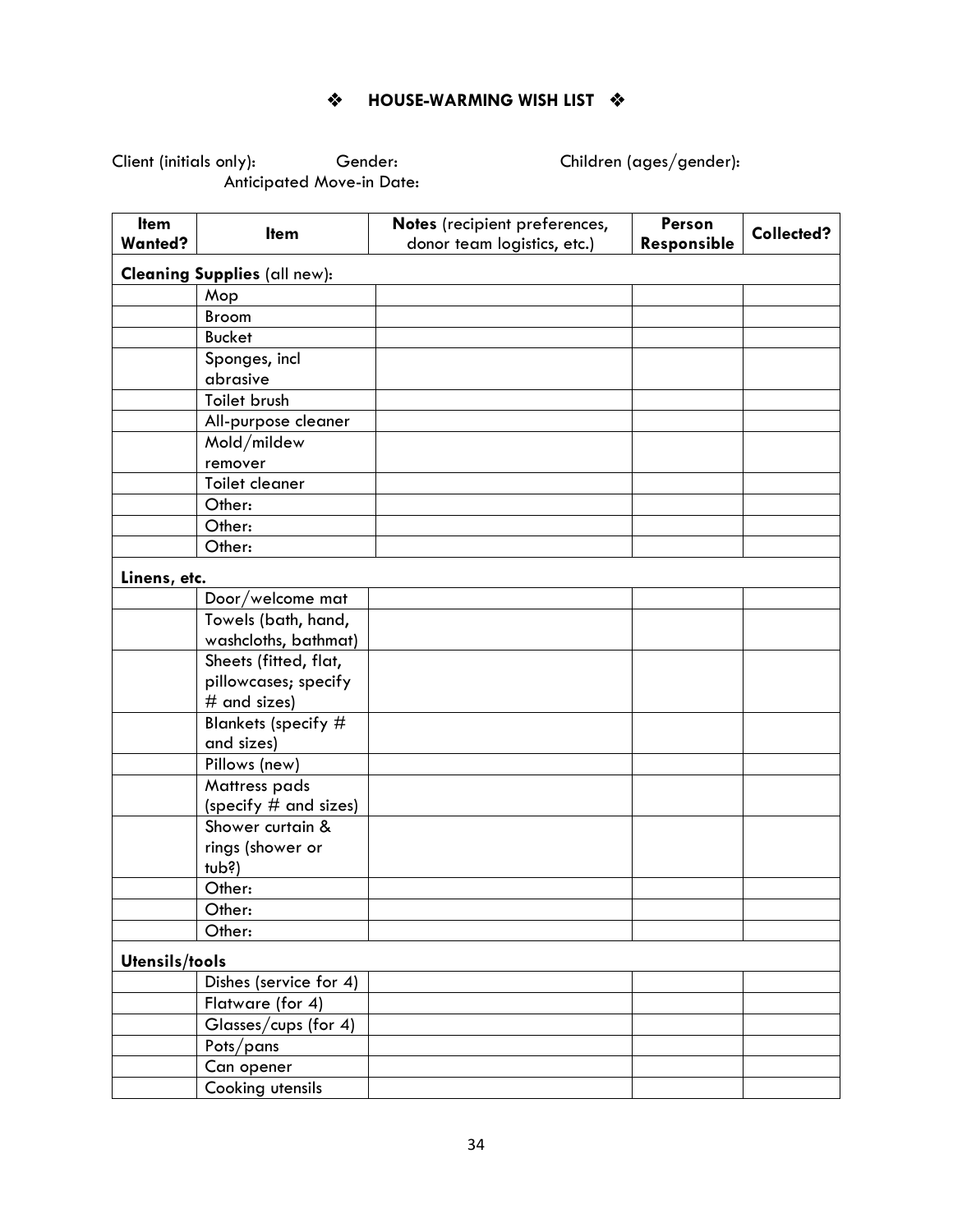| Food storage                                    |                                                                                               |  |
|-------------------------------------------------|-----------------------------------------------------------------------------------------------|--|
| containers                                      |                                                                                               |  |
| Hammer                                          |                                                                                               |  |
| Screw drivers                                   |                                                                                               |  |
| Trash can for kitchen                           |                                                                                               |  |
| Waste basket for                                |                                                                                               |  |
| bathroom                                        |                                                                                               |  |
| Other:                                          |                                                                                               |  |
| Other:                                          |                                                                                               |  |
| used is generally fine)                         | Appliances, etc. (these are all optional depending on what donors are able to provide; gently |  |
| Vacuum cleaner                                  |                                                                                               |  |
| Microwave                                       |                                                                                               |  |
| Toaster/toaster                                 |                                                                                               |  |
| oven (specify)                                  |                                                                                               |  |
| Coffee maker                                    |                                                                                               |  |
| Other:                                          |                                                                                               |  |
| Other:                                          |                                                                                               |  |
| Other:                                          |                                                                                               |  |
| gently used - but cleaned! - is generally fine) | Furnishings (these items are also optional depending on what donors are able to provide;      |  |
| Air mattress (specify                           |                                                                                               |  |
| $#$ and size)                                   |                                                                                               |  |
| Bed(s) (only new                                |                                                                                               |  |
| mattresses)                                     |                                                                                               |  |
| Dining table & chairs                           |                                                                                               |  |
| Sofa                                            |                                                                                               |  |
| Armchair                                        |                                                                                               |  |
| Living room                                     |                                                                                               |  |
| table/end tables(s)                             |                                                                                               |  |
| Lamps/lighting                                  |                                                                                               |  |
| Baby gates/safety                               |                                                                                               |  |
| items                                           |                                                                                               |  |
| Other:                                          |                                                                                               |  |
| Other:                                          |                                                                                               |  |
| Other:                                          |                                                                                               |  |

## **See the following page for a Sample flyer soliciting household donations**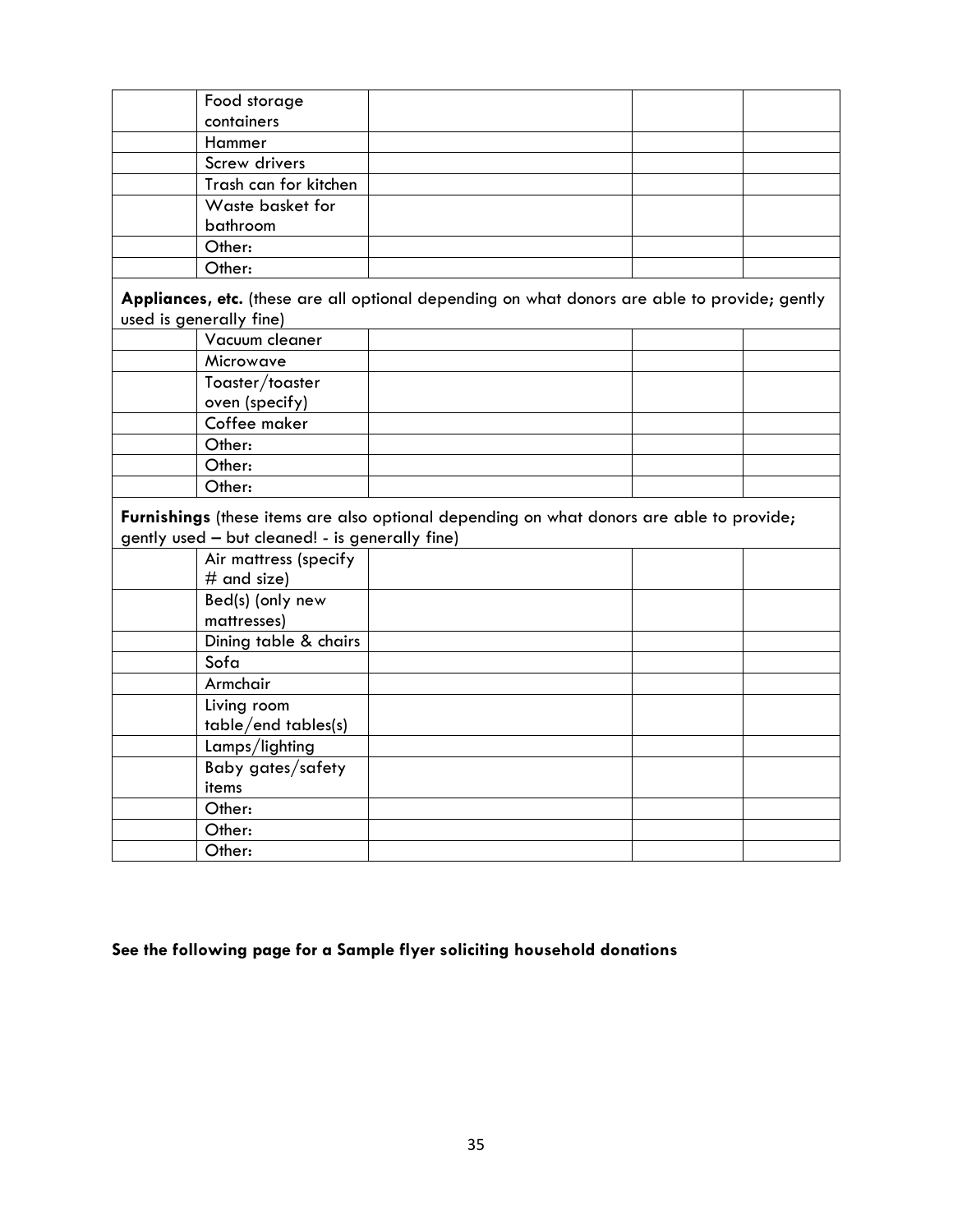# **St. Thomas More's First Support Circle Family is Arriving!** *- Household Items Needed -*



St. Thomas More is receiving its first Orange County Support Circle client family (Partner) who is coming out of homelessness in June. This family (a mother and 2-year-old daughter) will be supported by a Team of parishioners (8 from STM) for 1 year, providing emotional and material support, along with budgeting courses, improving educational needs, family role modeling, etc. They have been trained to empower this family with all they will need to never return to homelessness. This is a county wide effort thru the Partnership to End Homelessness and St. Thomas More is proud to be the first Support Circle team launched. Wake County has done this for 9 years with a 93% success rate!!

As you may know, these families leave the shelter with little or NOTHING. Therefore, we ask you, the parishioners, to be the 2nd tier of support by donating household items this family will need as they move into their permanent home. Below is the list of items.

| <b>Furniture</b><br>(gently used or new)                                                                                                                                                                                         | Linen                                                                                                                                                                                                                   | <b>Appliances</b>                                                                                | Kitchen and<br><b>Cleaning Supplies</b>                                                                                                                                                                                                                          |
|----------------------------------------------------------------------------------------------------------------------------------------------------------------------------------------------------------------------------------|-------------------------------------------------------------------------------------------------------------------------------------------------------------------------------------------------------------------------|--------------------------------------------------------------------------------------------------|------------------------------------------------------------------------------------------------------------------------------------------------------------------------------------------------------------------------------------------------------------------|
| 1. Lamps<br>2. Armchairs<br>3. Coffee table<br>4. Couch<br>5. End table<br>6. Nightstands<br>7. Toddler bed<br>8. Full or Queen mattress<br>(excellent condition)<br>Dressers<br>9.<br>10. Dining table & chairs<br>11. TV stand | 1. Sheets for full bed<br>2. Bedding for toddler<br>bed or twin bed<br>Towels, wash<br>3.<br>clothes, bathmat<br>4. Pillows (new or<br>nearly new)<br>Blankets for full,<br>5.<br>queen or twin bed<br>6. Mattress pads | 1. Microwave<br>2. Coffee maker<br>3. Toaster<br>Vacuum cleaner<br>5. TV (newer)<br>6. Crock Pot | 1. Flatware<br>2. Dishes (min. set of 4)<br>Glassware<br>3.<br>4. Pots and pans<br>Bake ware<br>5.<br><b>Cooking Utensils</b><br>6.<br>7. Trash can for kitchen<br>8. Hamper<br>9. Mop<br>10. Sponges<br>11. Broom and dustpan<br>12. Toilet brush<br>13. Duster |

## **Please call or email the following contacts with your donations or questions:**

Jane Hathawa[y, Phone: 919-612-2759, Email:](mailto:jhathaway1@nc.rr.com) [jhathaway1@nc.rr.com](mailto:jhathaway1@nc.rr.com) We wish to thank Morningstar Mini-Storage and Don Watkins for contributing storage for our furniture collections and John Bannan for contributing a washer and dryer to a mother of 4. Thank you all for your generosity and compassion.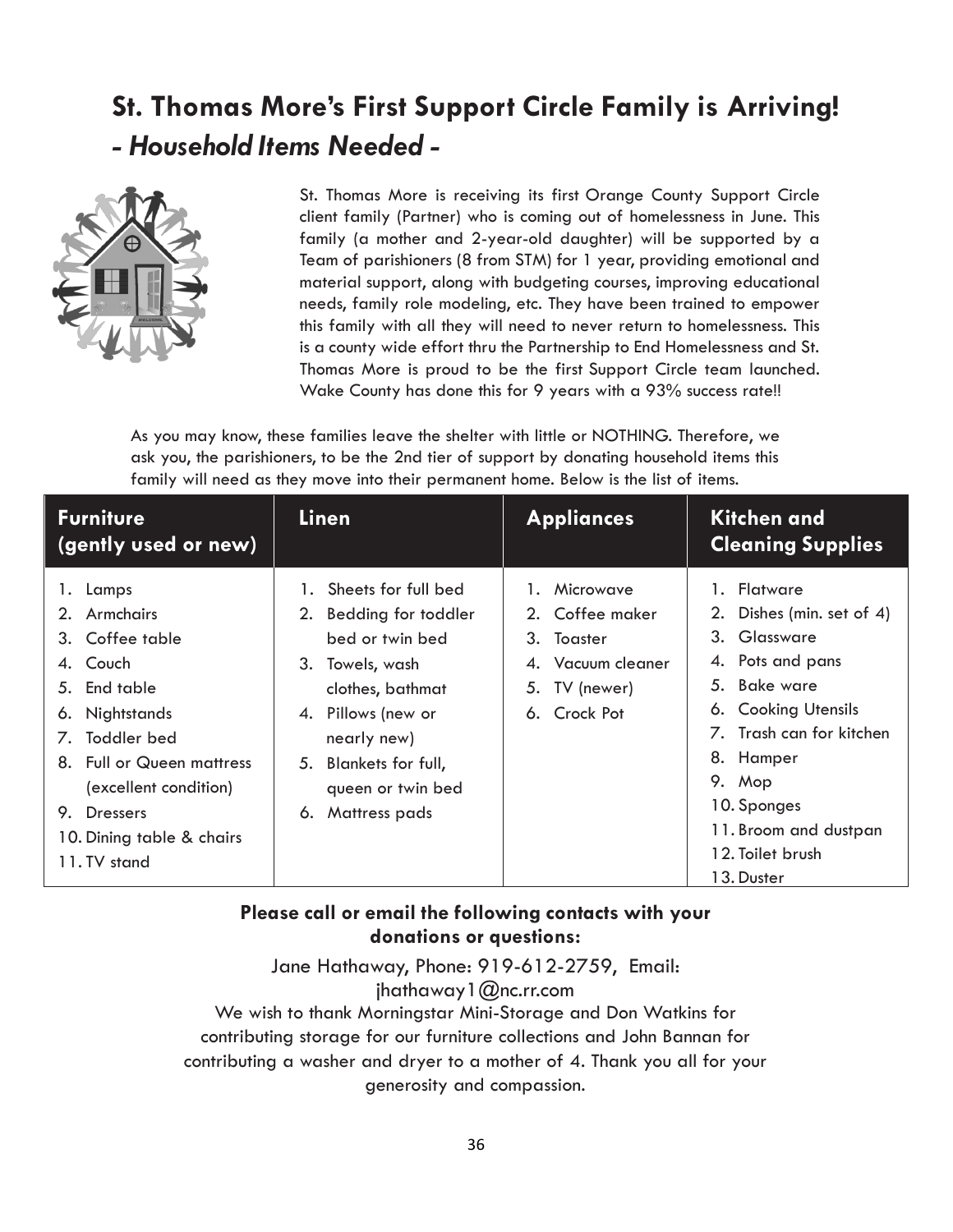#### **SUPPORT CIRCLE PROGRAM**

## **Health Outcomes for Families with Children**

*Please respond to the questions below as they relate to health services received by the children in the family for the month of this report.*

Health Insurance coverage Yes\_\_\_\_ No\_\_\_\_

Type of Insurance: Medicaid \_\_\_\_\_\_ Health Choice\_\_\_\_\_\_Other (please name)

\_\_\_\_\_\_\_\_\_\_\_\_\_\_\_\_\_\_\_\_\_\_\_\_\_\_\_\_\_\_\_\_\_\_\_\_\_\_\_\_\_\_\_\_\_\_\_\_\_\_\_\_\_\_\_\_\_\_\_\_\_\_\_\_\_\_

Date of enrollment in health plan: \_\_\_\_\_\_\_\_\_\_\_\_\_\_\_\_\_\_\_\_\_\_\_\_\_\_\_\_\_\_\_\_\_\_\_\_\_\_\_

| Where does the child(ren) receive primary medical<br>care?                                                                                           |      |
|------------------------------------------------------------------------------------------------------------------------------------------------------|------|
| Date of last well child visit?                                                                                                                       |      |
| Date of last sick child visit?                                                                                                                       |      |
| Where does the child(ren) receive dental care?                                                                                                       |      |
| Date of last dental care visit?                                                                                                                      |      |
| Does the child(ren) receive mental health (counseling)<br>services?                                                                                  | No   |
| Where does the child(ren) receive mental health<br>services?                                                                                         |      |
| Date of last mental health visit?                                                                                                                    |      |
| Where does the child(ren) receive other health<br>services (i.e.: eye exam, speech, etc.)? Please include<br>the name of the other service received. |      |
| Date(s) of other health services received?                                                                                                           |      |
| Has the child(ren) received medical treatment in a<br>hospital Emergency Department?                                                                 | No l |
| Date of last ED visit?                                                                                                                               |      |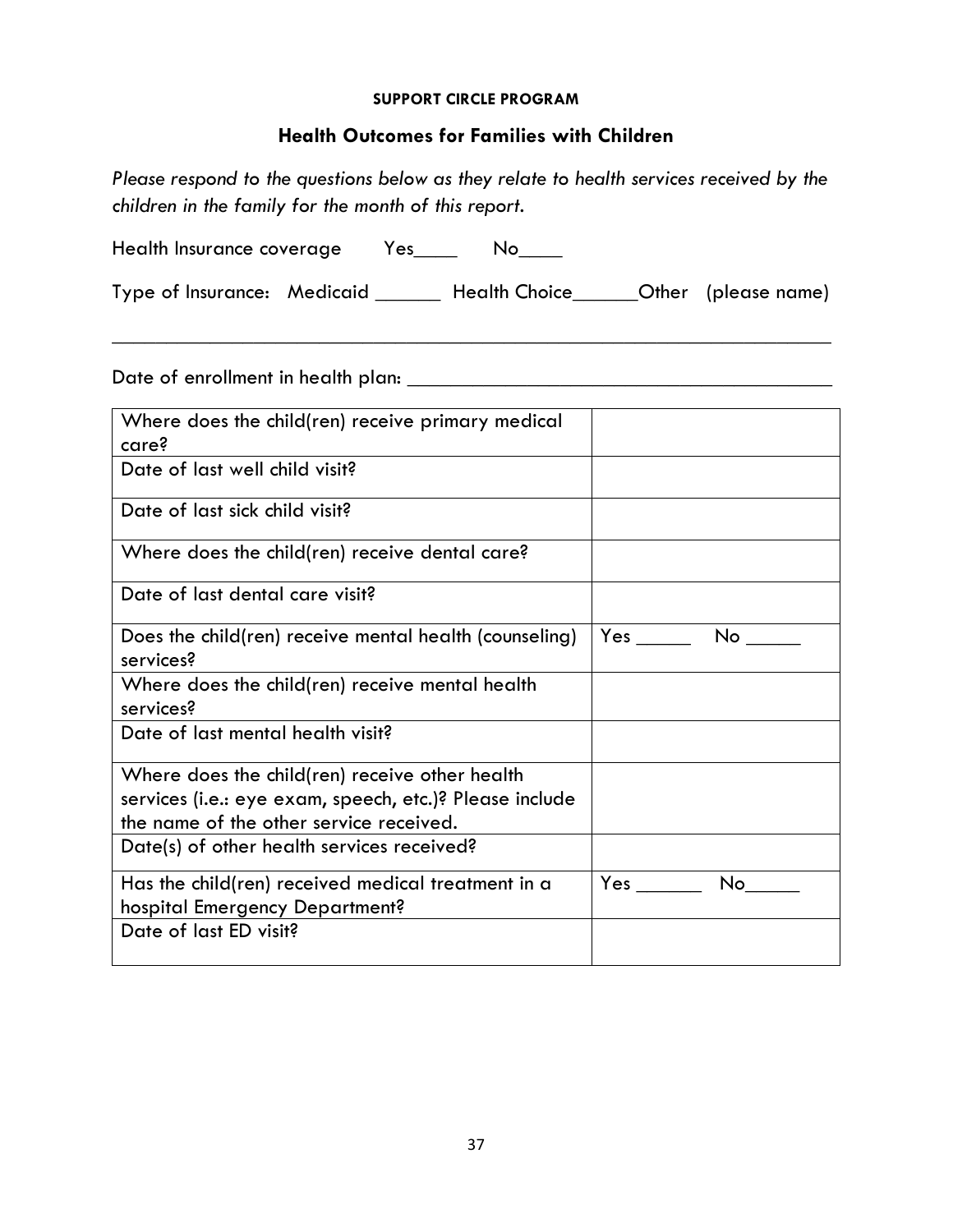## Support Circle Point-Person Calendar<sup>[1](#page-37-0)</sup>

|    | <b>DECEMBER</b>      |                     |      |     |              |     |     |     |
|----|----------------------|---------------------|------|-----|--------------|-----|-----|-----|
|    | Monday               |                     | Tues | Wed | <b>Thurs</b> | Fri | Sat | Sun |
|    | <b>Team Member 1</b> | $(919 - xxx - xxx)$ | 2    |     | 4            |     |     |     |
|    | <b>Team Member 2</b> | $(919 - xxx - xxx)$ | O    | 10  |              | 12  | 13  | 14  |
|    | 15 Team Member 3     | $(919 - XXX-XXX)$   | 16   | 17  | ۱8           | 19  | 20  | 21  |
|    | 22 Team Member 4     | $(919-xxxxxxxx)$    | 23   | 24  | 25           | 26  | 27  | 28  |
| 29 | Team Member 5        | (919-xxx-xxxx)      | 30   | 31  |              |     |     |     |

## **JANUARY Monday Tues Wed Thurs Fri Sat Sun**  $1 \t| 2 \t| 3 \t| 4$ **5 Team Member 1** (919-xxx-xxxx) 6 7 8 9 10 11<br> **12 Team Member 2** (919-xxx-xxxx) 13 14 15 16 17 18 **12 Team Member 2** (919-xxx-xxxx) 13 14 15 16 17 18<br>**19 Team Member 3** (919-xxx-xxxx) 20 21 22 23 24 25 **19 Team Member 3** (919-xxx-xxxx) 20 21 22 23 24<br>**26 Team Member 4** (919-xxx-xxxx) 27 28 29 30 31 **26 Team Member 4** (919-xxx-xxxx) 27 28 29 30

| <b>FEBRUARY</b>      |                  |      |     |              |     |     |     |
|----------------------|------------------|------|-----|--------------|-----|-----|-----|
| Monday               |                  | Tues | Wed | <b>Thurs</b> | Fri | Sat | Sun |
|                      |                  |      |     |              |     |     |     |
| <b>Team Member 5</b> | (919-xxx-xxxx)   | 3    |     |              |     |     | 8   |
| <b>Team Member 6</b> | $(919-xxxxxxxx)$ | 10   |     | 12           | 13  | 14  | 15  |
| 16 Team Member 7     | (919-xxx-xxxx)   |      | 18  | 19           | 20  | 21  | 22  |
| 23 Team Member 8     | (919-xxx-xxxx)   | 24   | 25  | 26           | 27  | 28  |     |

|    | <b>MARCH</b>         |                  |      |     |              |     |     |     |
|----|----------------------|------------------|------|-----|--------------|-----|-----|-----|
|    | Monday               |                  | Tues | Wed | <b>Thurs</b> | Fri | Sat | Sun |
|    |                      |                  |      |     |              |     |     |     |
|    | <b>Team Member 1</b> | $(919-xxxxxxxx)$ | 3    |     |              |     |     | 8   |
|    | <b>Team Member 2</b> | $(919-xxxxxxxx)$ | 10   | 11  | 12           | 13  | 14  | 15  |
| 16 | <b>Team Member 3</b> | $(919-xxxxxxxx)$ |      | 18  | 19           | 20  | 21  | 22  |
| 23 | <b>Team Member 4</b> | $(919-xxxxxxxx)$ | 24   | 25  | 26           | 27  | 28  | 29  |
| 30 | <b>Team Member 5</b> | (919-xxx-xxxx)   | 31   |     |              |     |     |     |

|    | <b>APRIL</b>         |                  |      |     |              |     |     |     |
|----|----------------------|------------------|------|-----|--------------|-----|-----|-----|
|    | Monday               |                  | Tues | Wed | <b>Thurs</b> | Fri | Sat | Sun |
|    |                      |                  |      |     |              |     |     |     |
|    | <b>Team Member 6</b> | $(919-xxxx-xxx)$ |      |     | o            | 10  |     | 12  |
| 13 | <b>Team Member 7</b> | $(919-xxxxxxxx)$ | 14   | 15  | 16           |     | 18  | 19  |
| 20 | <b>Team Member 8</b> | $(919-xxxx-xxx)$ | 21   | 22  | 23           | 24  | 25  | 26  |

<span id="page-37-0"></span><sup>1</sup> The Point Person will check in with the Partner to see how they are doing and to find out what support they could use each week; they will then communicate these needs to the rest of the group. If the Partner has unexpected needs arise, they can call the point person first, who will then coordinate activities for extra support among the other team members.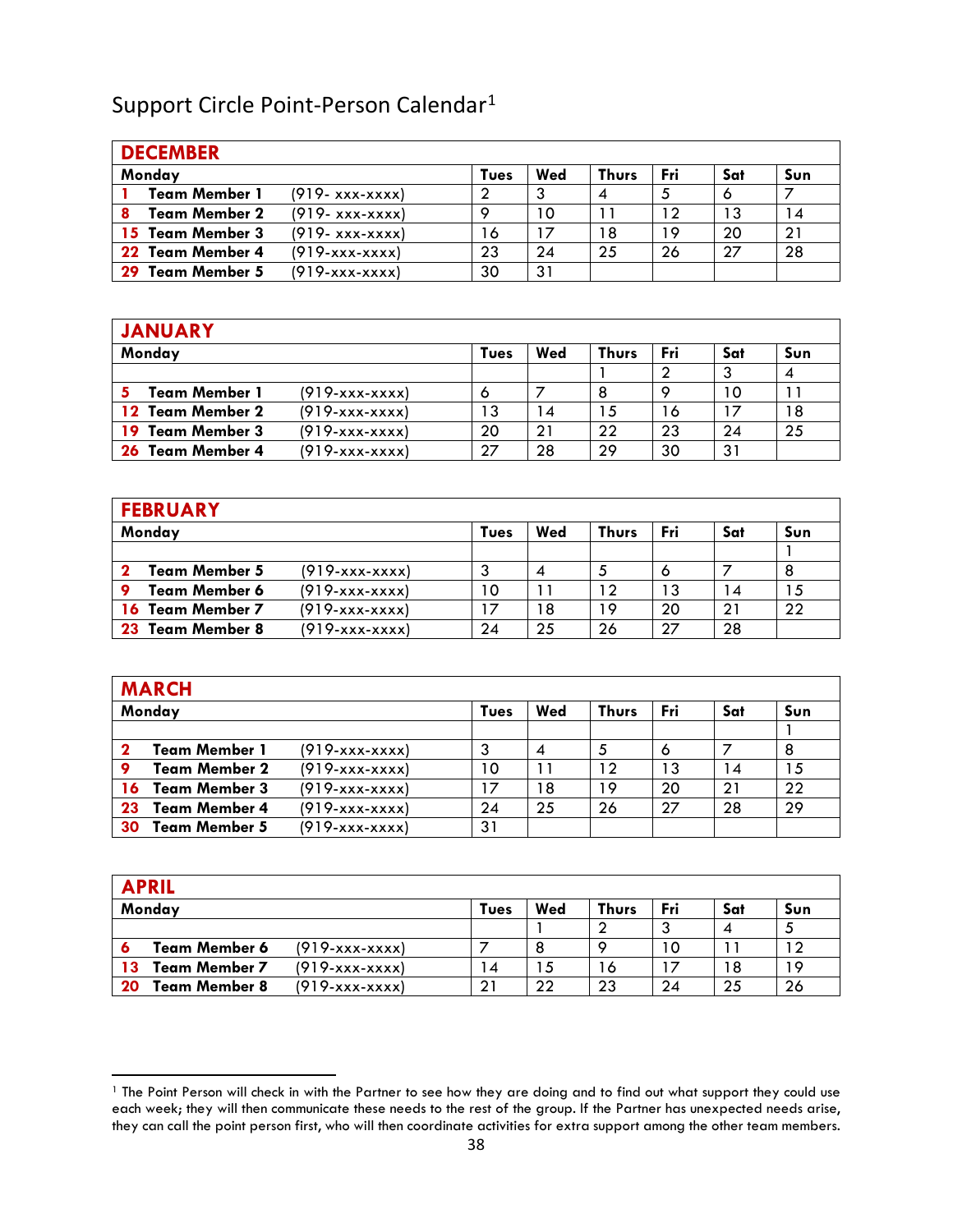## **SUPPORT CIRCLE PROGRAM MONTHLY REPORTING FORM**

| Month <b>Month</b> the contract of the contract of the contract of the contract of the contract of the contract of the contract of the contract of the contract of the contract of the contract of the contract of the contract of | Year |
|------------------------------------------------------------------------------------------------------------------------------------------------------------------------------------------------------------------------------------|------|
| Partner Name:                                                                                                                                                                                                                      |      |
|                                                                                                                                                                                                                                    |      |
| Support Circle Liaison or Team member submitting form:                                                                                                                                                                             |      |

## **Total volunteer hours for the month:** \_\_\_\_\_\_\_\_

## **Please note types of support offered:**

*Relational/social support* includes listening, building rapport, encouragement, etc. *Practical support* includes problem-solving, skill building, providing transportation, etc. *Material support* includes donating furniture, household items, etc. *Utilization of Resources:* includes any agencies/ community supports with which Partner has been connected

|                       | Relational/social: yes / no                                                                                           |  |
|-----------------------|-----------------------------------------------------------------------------------------------------------------------|--|
|                       |                                                                                                                       |  |
|                       |                                                                                                                       |  |
| Practical: yes / no   |                                                                                                                       |  |
|                       |                                                                                                                       |  |
|                       |                                                                                                                       |  |
| Material: yes / no    |                                                                                                                       |  |
|                       |                                                                                                                       |  |
|                       |                                                                                                                       |  |
| Resources: $yes / no$ |                                                                                                                       |  |
|                       |                                                                                                                       |  |
|                       |                                                                                                                       |  |
|                       |                                                                                                                       |  |
|                       |                                                                                                                       |  |
|                       |                                                                                                                       |  |
|                       | <u> 1989 - Johann Harry Harry Harry Harry Harry Harry Harry Harry Harry Harry Harry Harry Harry Harry Harry Harry</u> |  |
|                       | ,我们也不能在这里的人,我们也不能在这里的人,我们也不能在这里的人,我们也不能在这里的人,我们也不能在这里的人,我们也不能在这里的人,我们也不能在这里的人,我们也                                     |  |
|                       |                                                                                                                       |  |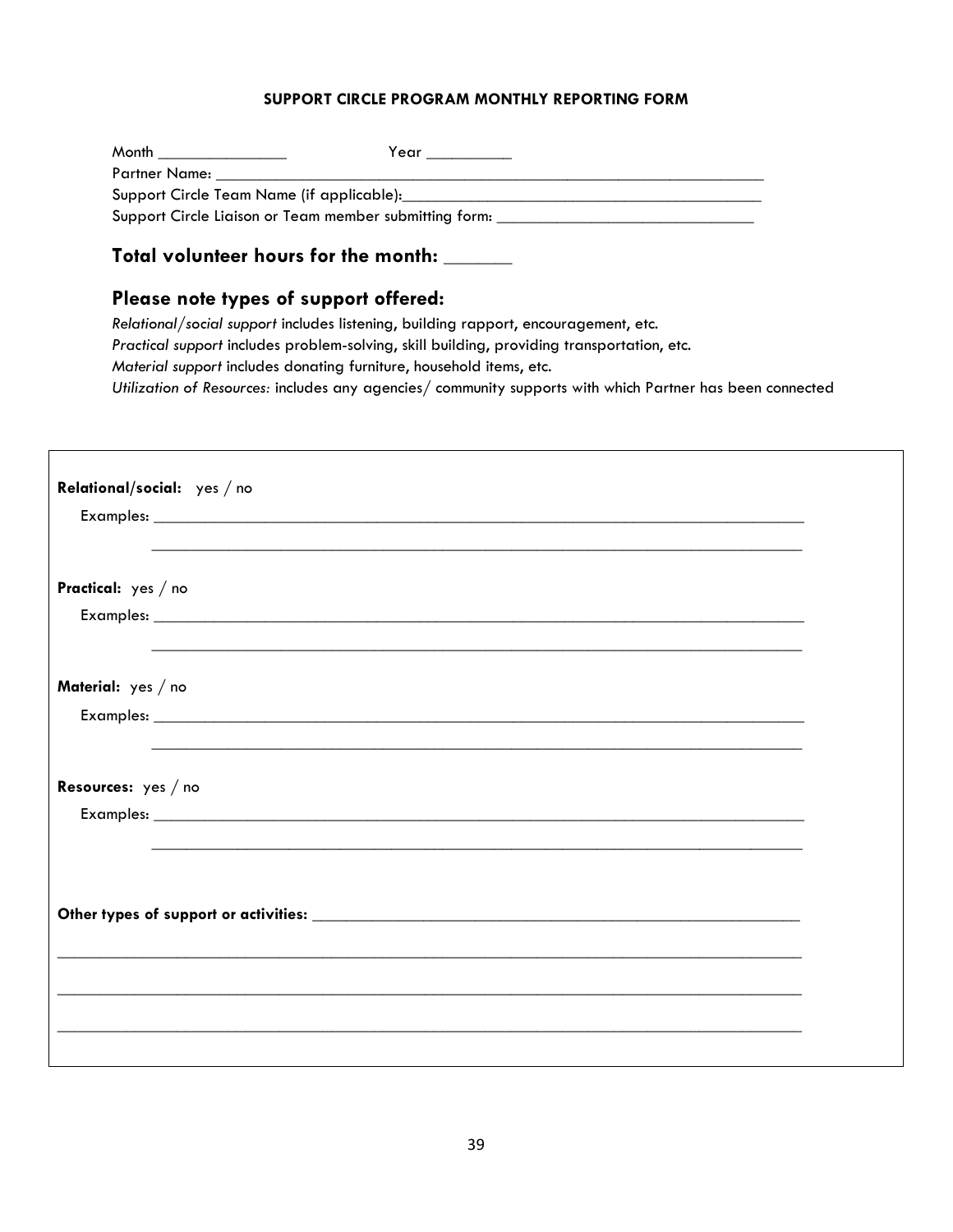## **Partners: End-of-Year Questionnaire**

Orange County Support Circle Program

| Name: | Jate: |
|-------|-------|
|       |       |

- 1. What have you most appreciated about having a Support Circle? *(check all that apply)*
	- $\Box$  Receiving guidance or help with problem solving
	- $\Box$  Having people who believe in you
	- $\Box$  Help finding/accessing resources
	- $\Box$  Help moving into a new home
	- Other: \_\_\_\_\_\_\_\_\_\_\_\_\_\_\_\_\_\_\_\_\_\_\_\_\_\_\_\_\_\_\_\_\_\_\_\_\_\_\_\_\_\_\_\_\_\_\_\_\_\_\_\_\_\_\_\_\_\_\_\_\_\_\_
- 2. Do you feel like the support you received was:
	- D Adequate
	- □ Not enough
	- $\Box$  Too much

Comments: \_\_\_\_\_\_\_\_\_\_\_\_\_\_\_\_\_\_\_\_\_\_\_\_\_\_\_\_\_\_\_\_\_\_\_\_\_\_\_\_\_\_\_\_\_\_\_\_\_\_\_\_\_\_\_\_\_\_\_\_\_\_

- 3. How often did you communicate (by phone or in person) with members of your Support Circle?
	- $\Box$  Often multiple times per week
	- $\Box$  About once per week on average
	- $\Box$  Once or twice per month
- 4. Compared to the beginning of the program, do you feel: *(check all that apply)*
	- □ More supported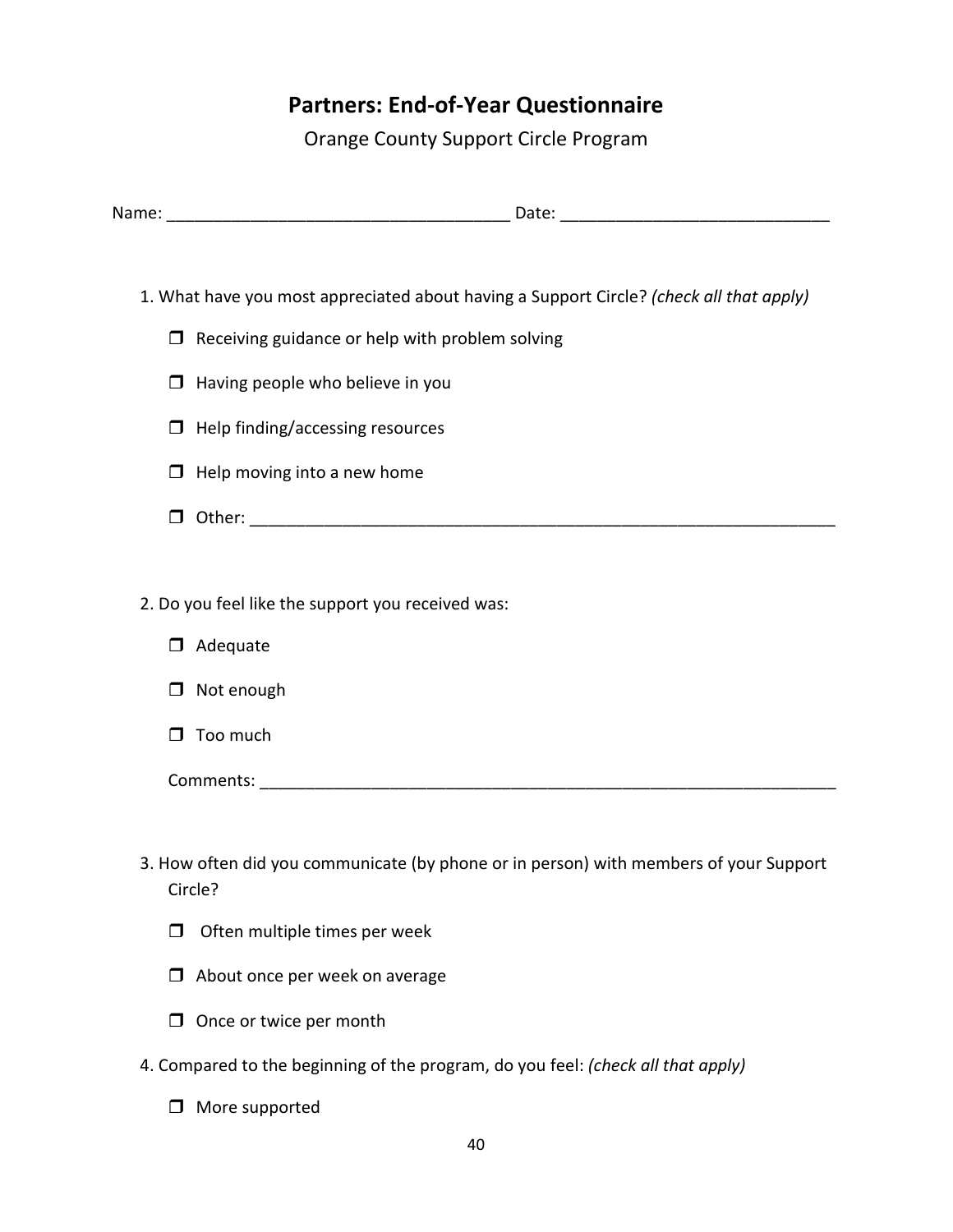- □ More empowered
- $\Box$  More independent
- $\Box$  Less isolated
- $\Box$  More confident
- □ More connected to resources
- $\Box$  More connected to the community
- $\Box$  More involved in your child(ren)'s schooling (if applicable)
- $\Box$  That you have more stability with housing
- $\Box$  That you have more life skills
- $\Box$  That you have more work skills
- $\Box$  That you have more relationship skills
- $\Box$  That your mental health has improved
- $\Box$  That your physical health has improved
- $\Box$  That you are more secure in your recovery (if applicable)
- 5. Do you feel more able to sustain your independence compared to the beginning of the year?
	- **D** Yes
	- $\square$  No

Why or why not? \_\_\_\_\_\_\_\_\_\_\_\_\_\_\_\_\_\_\_\_\_\_\_\_\_\_\_\_\_\_\_\_\_\_\_\_\_\_\_\_\_\_\_\_\_\_\_\_\_\_\_\_\_\_\_\_\_\_\_\_

6. How would you describe the overall well-being of your child(ren) compared to the beginning of the program?

\_\_\_\_\_\_\_\_\_\_\_\_\_\_\_\_\_\_\_\_\_\_\_\_\_\_\_\_\_\_\_\_\_\_\_\_\_\_\_\_\_\_\_\_\_\_\_\_\_\_\_\_\_\_\_\_\_\_\_\_\_\_\_\_\_\_\_\_\_\_\_\_\_\_\_\_\_\_

 $\Box$  Similar

 $\square$  Better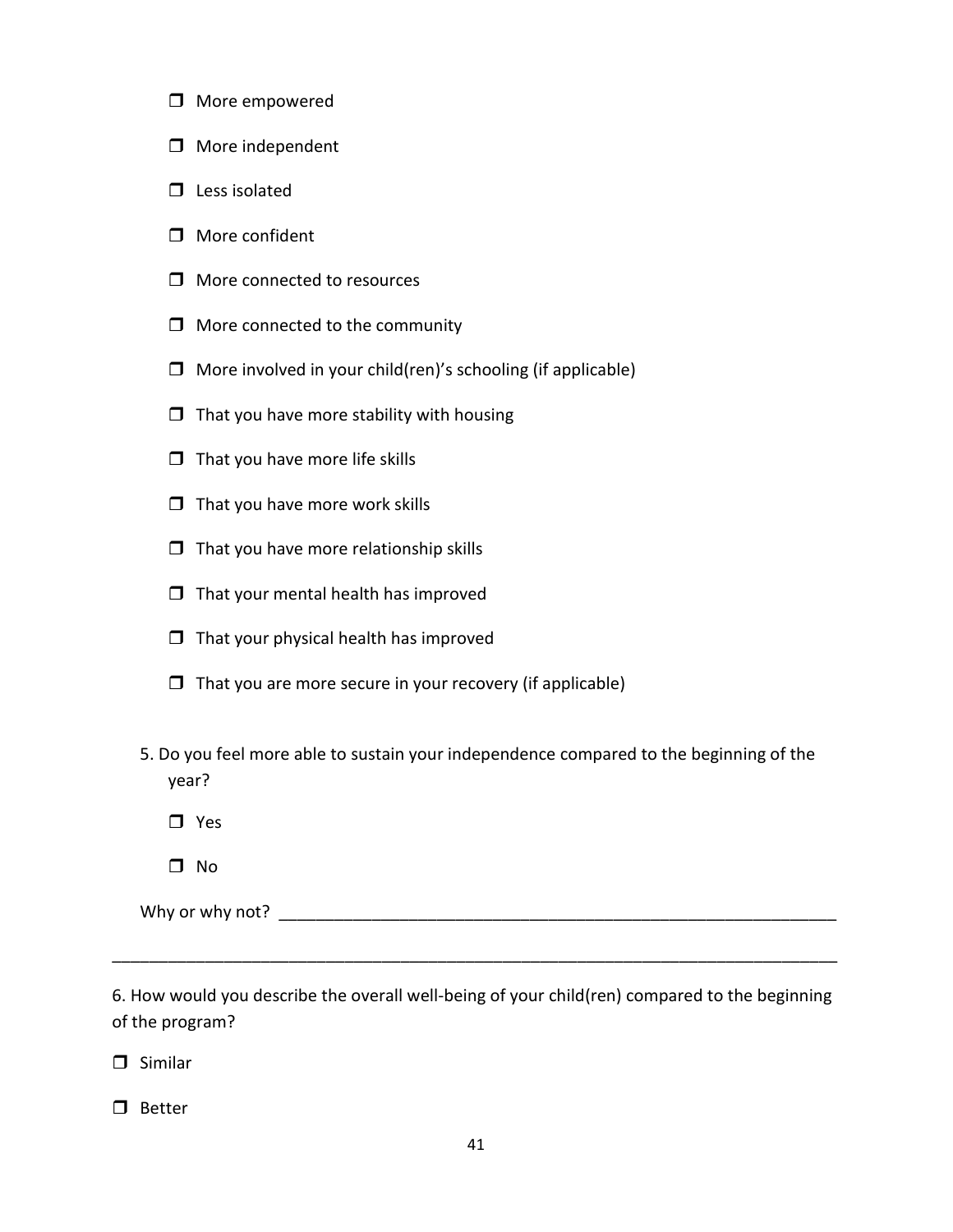| $\Box$ Worse                                                                                                        |  |
|---------------------------------------------------------------------------------------------------------------------|--|
|                                                                                                                     |  |
|                                                                                                                     |  |
|                                                                                                                     |  |
| 7. How does your current monthly income compare to the beginning of the year?                                       |  |
| Increased<br>$\Box$                                                                                                 |  |
| Decreased<br>$\Box$                                                                                                 |  |
| $\Box$ Remained the same                                                                                            |  |
| If it changed, which type(s) of income did you lose or gain? Which types increased or<br>decreased? Please specify. |  |
| Type of income: ________________________Gained? Lost? ____________ Monthly amount _________                         |  |
| Type of income: _________________________Gained? Lost? ____________ Monthly amount __________                       |  |
| Type of income: _________________________Gained? Lost? ____________ Monthly amount ___________                      |  |
|                                                                                                                     |  |

8. Please describe your current housing situation:

|  |  | $\Box$ I have my own apartment/house |
|--|--|--------------------------------------|
|--|--|--------------------------------------|

- $\Box$  I live with a friend or family
- $\Box$  I live in transitional housing
- Other: \_\_\_\_\_\_\_\_\_\_\_\_\_\_\_\_\_\_\_\_\_\_\_\_\_\_\_\_\_\_\_\_\_\_\_\_\_\_\_\_\_\_\_\_\_\_\_\_\_\_\_\_\_\_\_\_\_\_\_\_\_\_\_\_\_\_\_\_

9. Is your current housing: *(Check all that apply)*

 $\square$  Safe

- $\Box$  Stable
- Affordable for you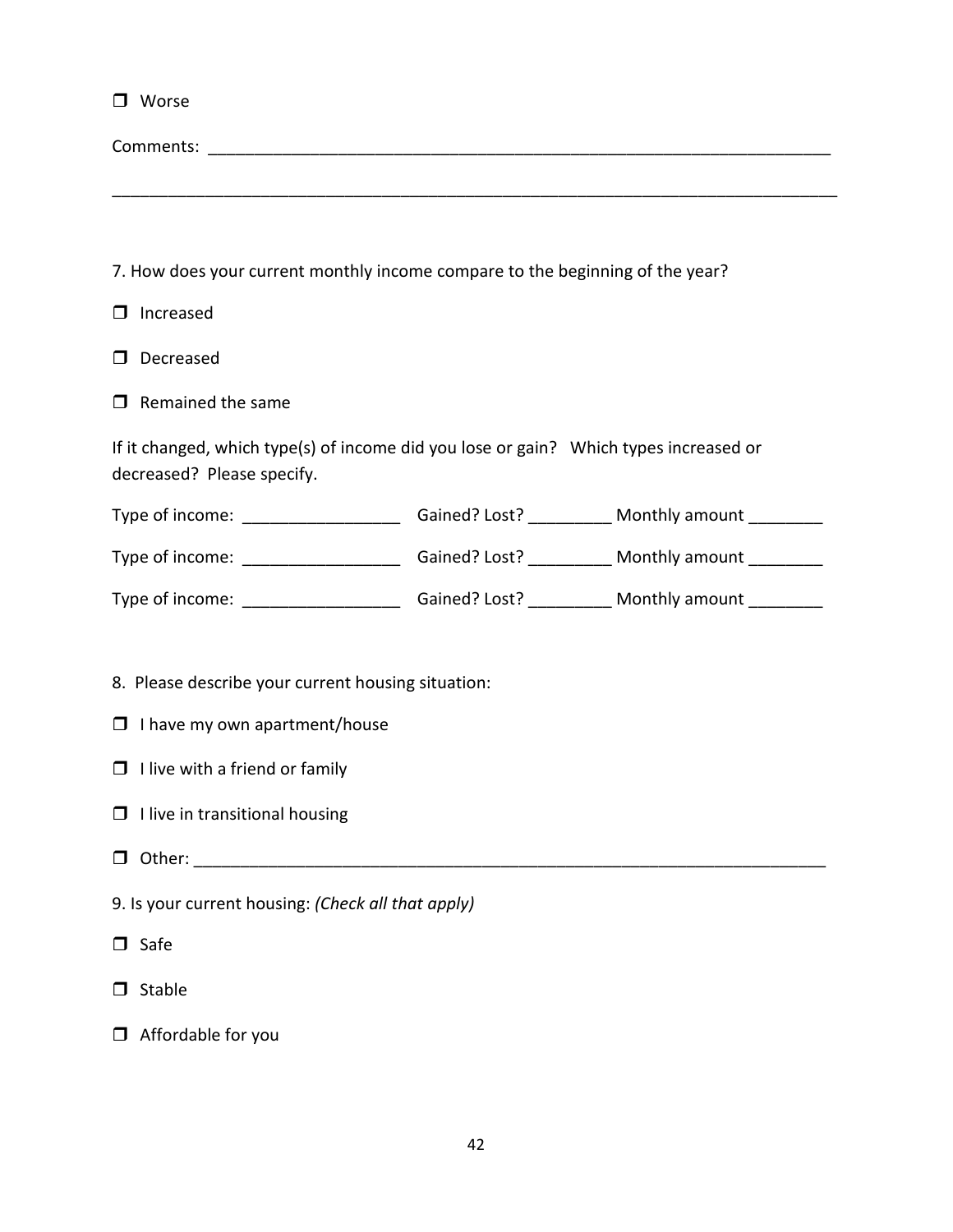| 10. What was most challenging about being part of a Support Circle? |
|---------------------------------------------------------------------|
|---------------------------------------------------------------------|

11. How do you think the program could be improved?

12. Is there anything else you would like to share about your experience or any further feedback that you have for the program?

Thank you!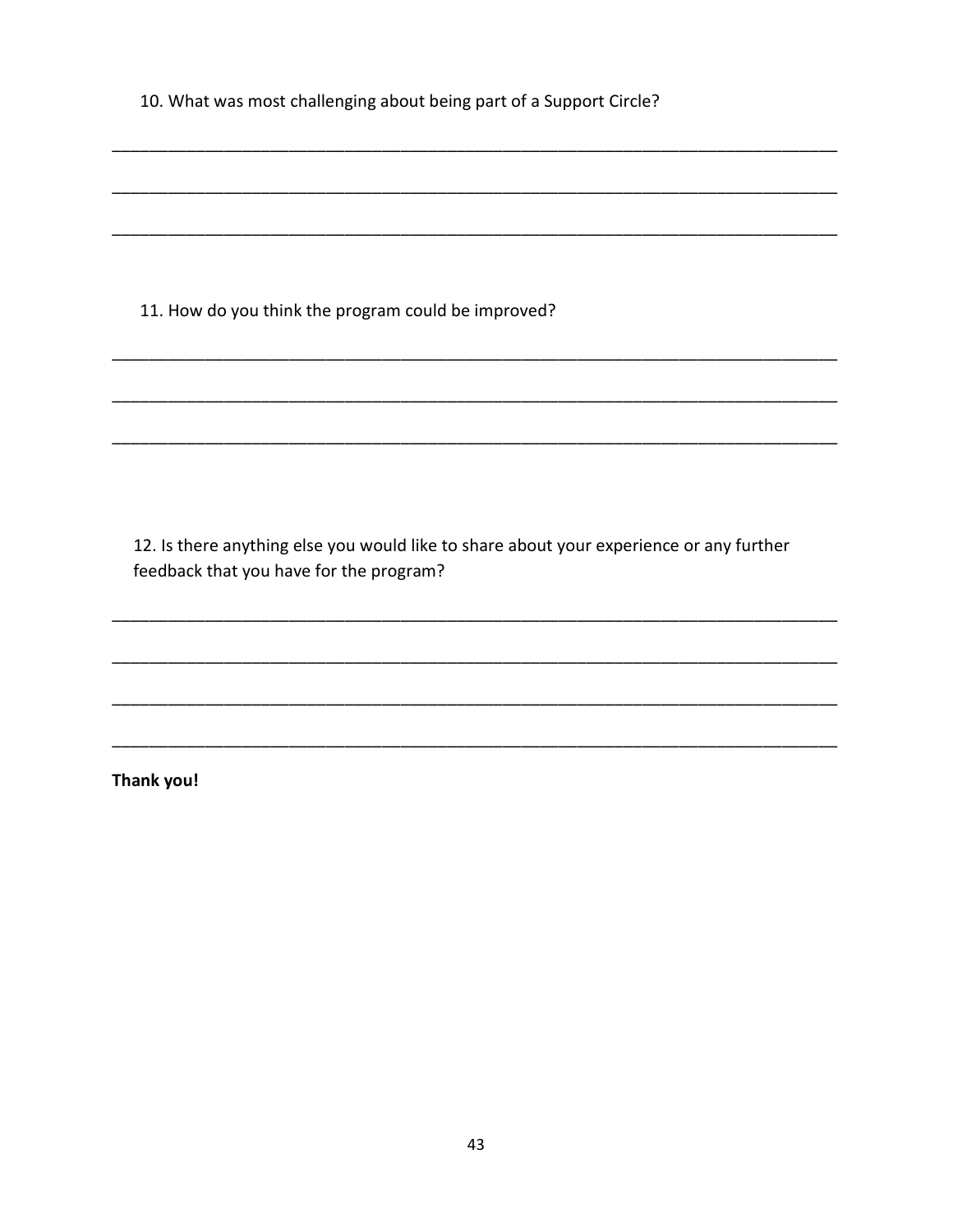## **Volunteers: End-of-Year Questionnaire**

|             | -Support Circle volunteers nearing the end of the 12-month period-    |                                                                                                                                                                        |
|-------------|-----------------------------------------------------------------------|------------------------------------------------------------------------------------------------------------------------------------------------------------------------|
|             |                                                                       |                                                                                                                                                                        |
|             | 1. How prepared were you for this experience? (Check one)             |                                                                                                                                                                        |
| __Very well | ____Sufficiently                                                      | ___Insufficiently                                                                                                                                                      |
|             | Comments or area(s) in which more preparation was needed:             |                                                                                                                                                                        |
|             | 2. What did you appreciate most about your Support Circle experience? | ,我们也不能在这里的人,我们也不能在这里的人,我们也不能在这里的人,我们也不能在这里的人,我们也不能在这里的人,我们也不能在这里的人,我们也不能在这里的人,我们也<br>,我们也不能在这里的时候,我们也不能在这里的时候,我们也不能会在这里的时候,我们也不能会在这里的时候,我们也不能会在这里的时候,我们也不能会在这里的时候,我们也不 |
|             |                                                                       | 3. Was your experience with the Support Circle Liaison helpful? (Circle) Yes or No                                                                                     |
|             |                                                                       |                                                                                                                                                                        |
|             |                                                                       | 4. Was your experience with the Support Circle Coordinator helpful? (Circle) Yes or No                                                                                 |
|             |                                                                       |                                                                                                                                                                        |
|             | 5. What were some things that went very well in your Support Circle?  |                                                                                                                                                                        |
|             |                                                                       |                                                                                                                                                                        |
|             | 6. What were some things that were more challenging?                  |                                                                                                                                                                        |
|             |                                                                       |                                                                                                                                                                        |
|             |                                                                       | Has this Program changed your views on homelessness, poverty, racism, etc.?                                                                                            |
| Comments:   |                                                                       | (Circle) Yes or No                                                                                                                                                     |
|             |                                                                       |                                                                                                                                                                        |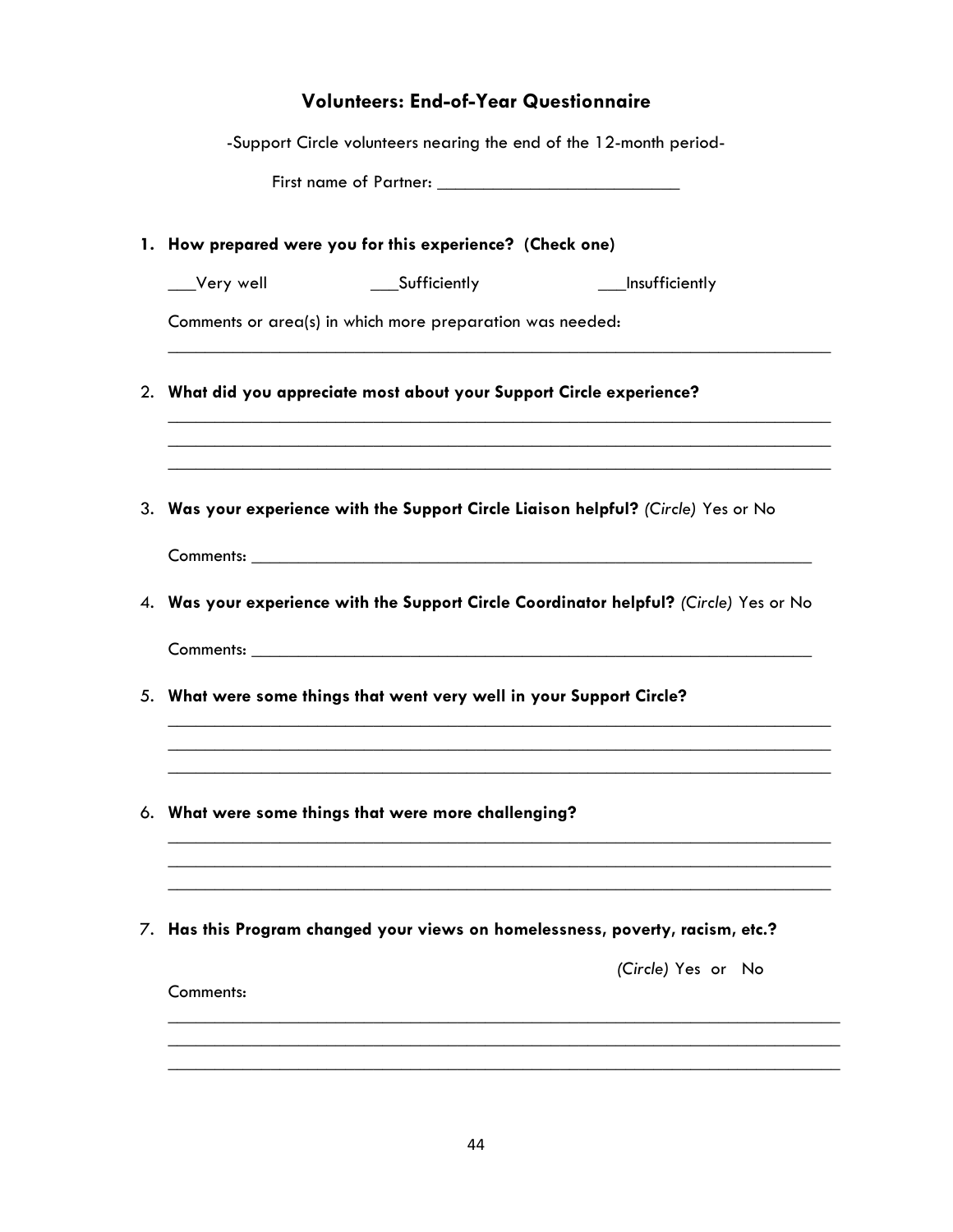#### **Case Managers: End-of-Year Questionnaire**

Orange County Support Circle Program

First name of Partner: \_\_\_\_\_\_\_\_\_\_\_\_\_\_\_\_\_\_\_\_\_\_\_\_ Name of Agency: \_

1. Did you feel you had an adequate understanding of the program in the beginning? Please explain.

2. How would you describe your overall experience with the Support Circle: a) relating to Partner b) relating to Support Circle c) relating to liaison d) relating to Advisory Workgroup/Coordinator

3. What were some things that went very well?

4. What were some things that were more challenging?

5. How *often* were you in communication with a) the Partner b) the Support Circle c) the liaison d) the Advisory Committee? Would you have preferred more communication or less?

6. How do you feel the Partner benefited from having a Support Circle?

7. Do you have any additional comments or thoughts to share?

8. Would you make a referral to the Support Program in the future?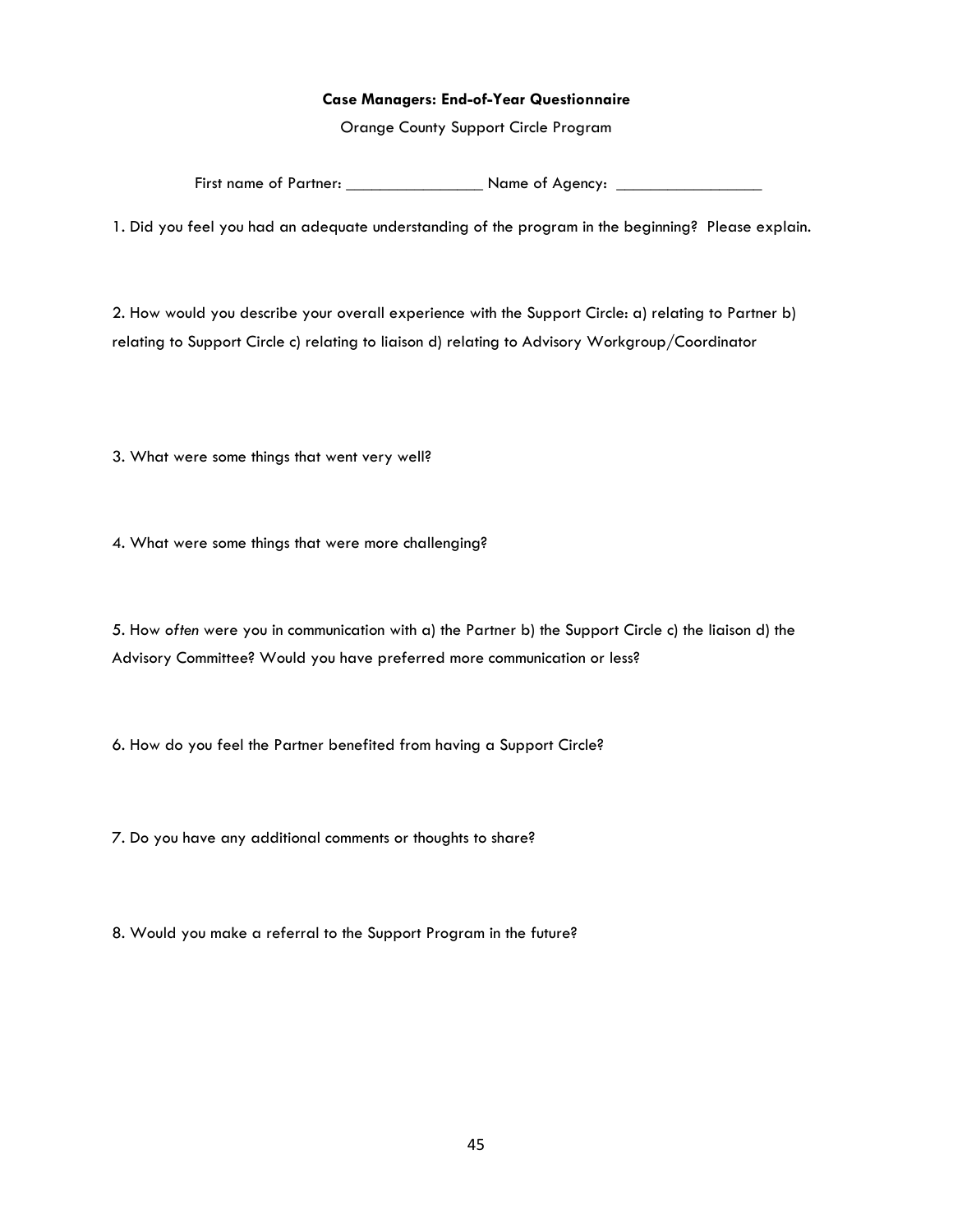# **Appendix 2: Icebreakers, Reflections, & Guidelines for Meetings**

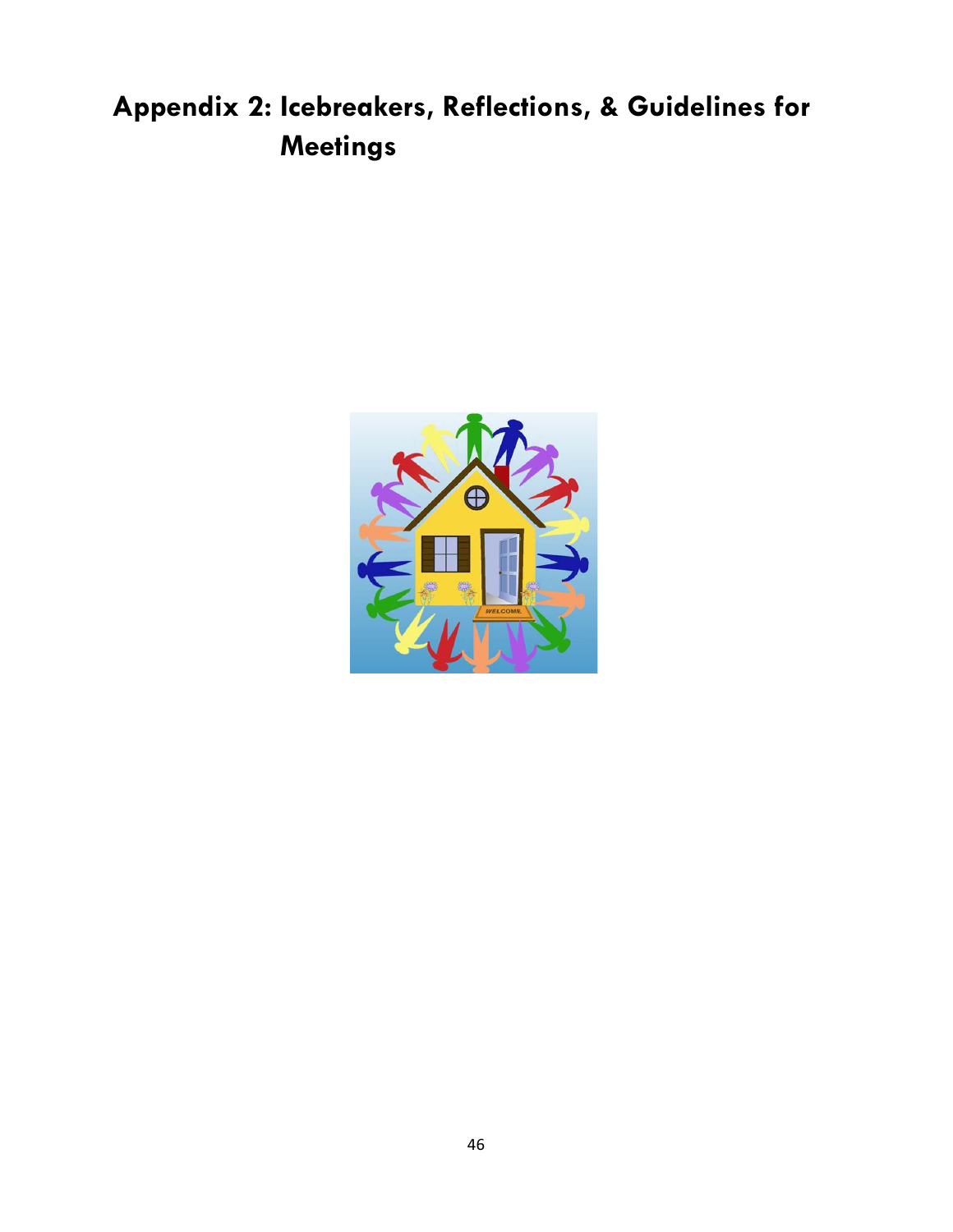## **Team Reflections/ Self-Analysis**:

Orange County Support Circles Program

How frequently has our Support Circle been meeting-- With our partner? Without our partner?

Is this too often, just right, not often enough--What does our Partner think? What do we think?

Do our meetings seem purposeful? Are our socials enjoyable to our Partner and the rest of the Support Circle?

Is each Circle member as involved as s/he would like to be? Overcommitted? Lacking opportunities to engage?

Do we prioritize socials and/or other opportunities to simply enjoy each other's company/build relationships?

Do our methods of communication work well? Does everyone feel informed?

Does our Partner feel like we communicate sufficiently with them? How often would they appreciate communication with the group? Prefer in person or by phone/text/email?

How is the weekly point person method working? Does the Partner prefer to initiate contact or prefer that the Support Circle initiate contact?

Is each person having a chance to speak at meetings? Does each person feel heard?

Do we have appropriate outlets/opportunities to process our experiences?

Have our own needs/desires conflicted with our Partner's needs/desires at any time? How have we dealt with that?

Is our liaison involved? Can we contact them when needed?

What extra support could we use from our liaison or the Advisory Committee? Extra training?

Do we feel guided by the covenant? Does it still feel up to date?

Does each person who has a specific role in the Support Circle feel comfortable in their role? Are their questions about what any role entails?

Do we remain curious about our Partner and open to learning from him/her?

Any other insights, concerns, surprises about the Support Circle?

Do we celebrate progress?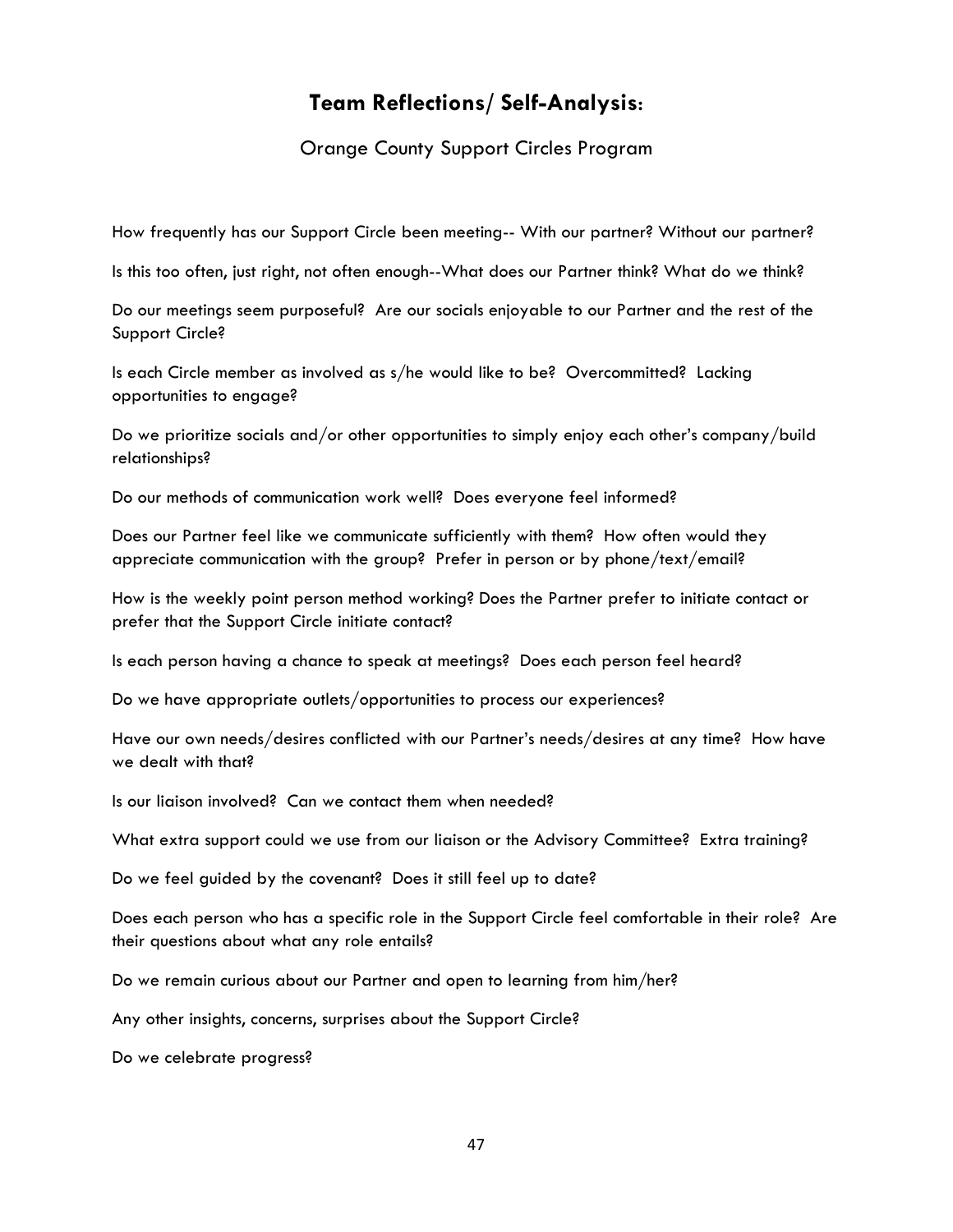## **ORANGE COUNTY PARTNERSHIP TO END HOMELESSNESS - SUPPORT CIRCLES PROGRAM Guidelines for Support-Circle Meetings**

## **As we begin this meeting, we remember that:**

## **We are not here to fix our Partner or their family.**

- Our Partner sets the course for their life and has a right to make their own decisions.
- We will allow and encourage our Partner to do for themselves what they are able to do for themselves.
- We will connect our Partner with existing resources when desired, rather than duplicating services.
- We will focus on recognizing strengths and how to build on them.
- We will celebrate the steps together, no matter how small they may seem.

## **We all benefit from building healthy, trusting relationships and making connections.**

- We ALL have something to offer each other (e.g. wisdom, patience, etc.).
- We may think of our relationship as an act of walking along side each other.
- Sometimes our Partner may just want to talk or have a sounding board, so just being there to listen is enough.
- We sometimes learn skills simply by seeing them modeled.
- We can ask questions, in order to learn from and about our Partner.
- It is healthy to experience disagreements about approaches. It can lead to new understandings.

## **We recognize our biases in order to move past them.**

- We question our own ideas by asking: "How would this be viewed by our Partner?"
- We recognize that full recovery from homelessness moves at a different pace for each person; such progress is not linear and often takes a long time.

## **We want our Partner to feel empowered**:

- by leading the path to their own accomplishments
- by encouragement
- by developing more skills and gaining knowledge
- by gaining more access to resources
- by gaining access to power and authority
- by being heard
- by having options
- by gaining more stability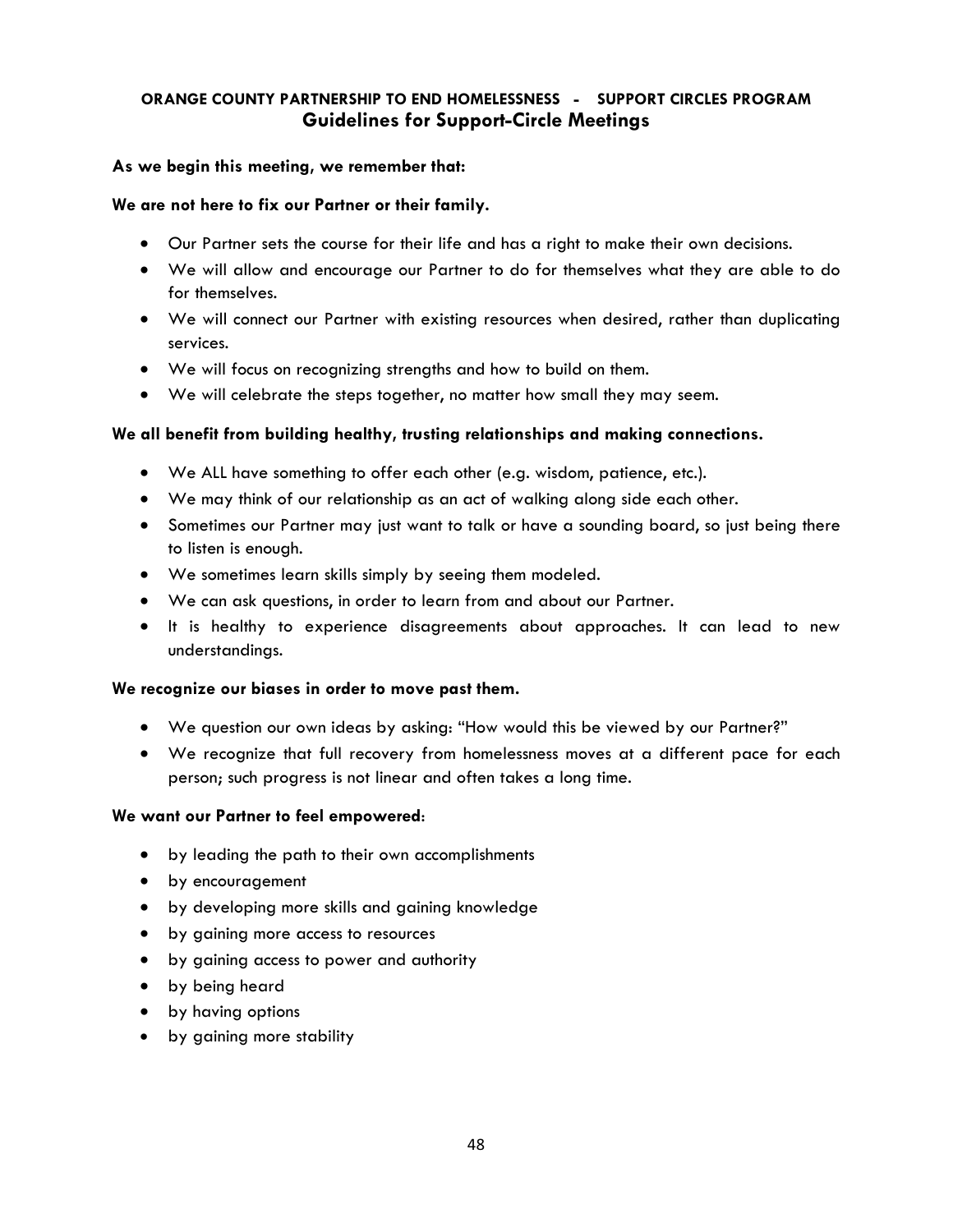## **ORANGE COUNTY PARTNERSHIP TO END HOMELESSNESS - SUPPORT CIRCLES PROGRAM**

## **GUIDELINES FOR ACTIVE LISTENING**

## **I. Use open-ended questions, like:**

- $\textcircled{4}$  What do you think about  $(x) \ldots$ ?
- How did you manage . . .?
- What kinds of things do you enjoy doing. . .?
- $\textcircled{}$  What was it like for you when  $\ldots$ ?
- How do you feel about . . .?
- How do you describe your situation now?
- $\textcircled{*}$  In what way does this. . .?
- How can I help you with. . .?
- $\hat{\Phi}$  In what way would you like it to be different?
- Can you tell me more about . . .?

## **II. Use Responses that Indicate Reflective Listening:**

- ◆ So you feel...
- $\textcircled{1}$  It sounds like you...
- ◆ You're wondering if...
- $\hat{\diamond}$  So what I hear you saying is...
- This is what I am hearing, please correct me if I am wrong.....